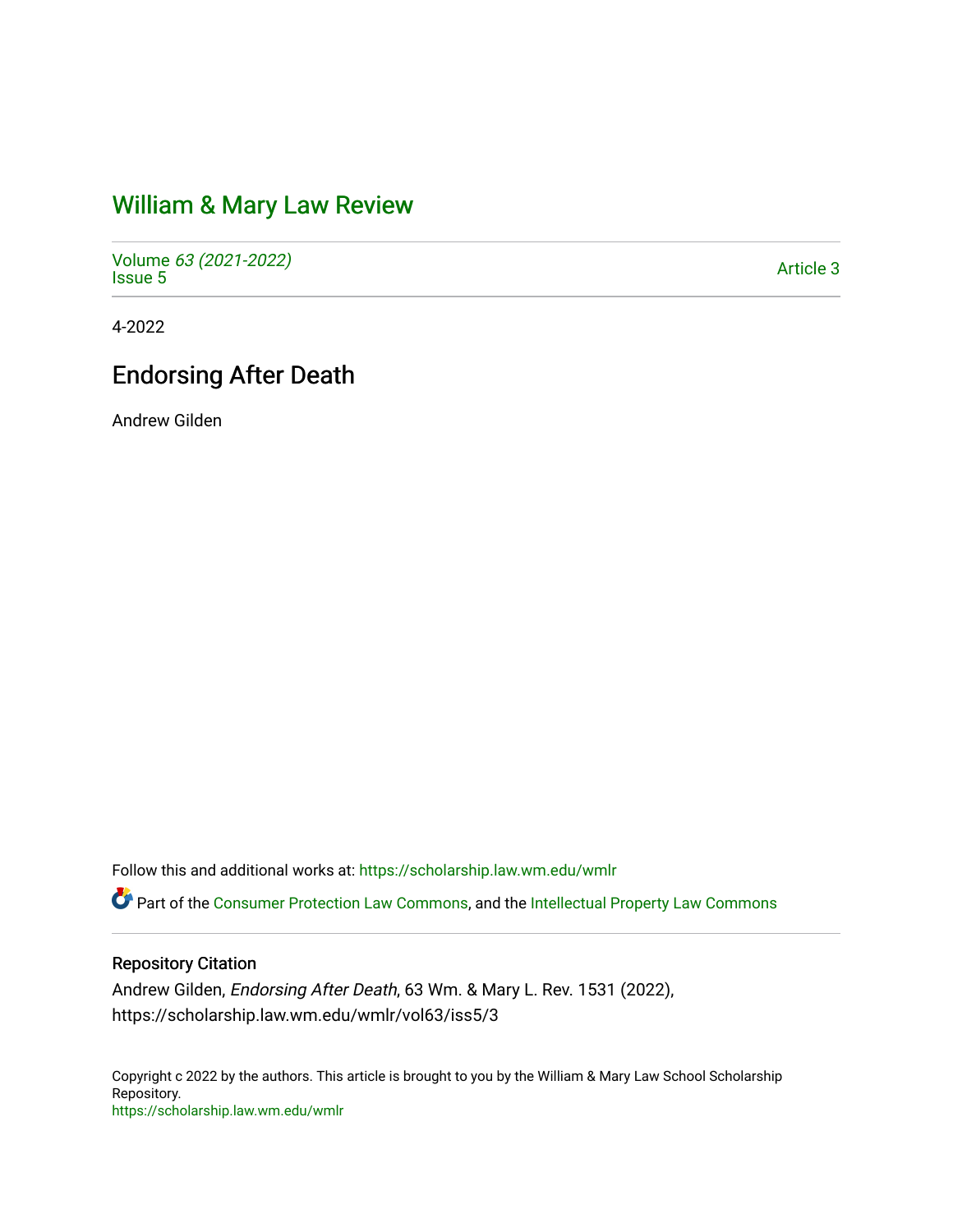## ENDORSING AFTER DEATH

## ANDREW GILDEN\*

#### **ABSTRACT**

*An endorsement is an act of giving one's public support to a person, product, service, or cause; accordingly, it might seem impossible for someone to make an endorsement after they have died. Nevertheless, posthumous endorsements have become commonplace in social media marketing and have been increasingly embraced by trademark and unfair competition laws. Entities representing Marilyn Monroe, for example, have successfully brought trademark claims for the unauthorized use of Monroe's name, have successfully brought false endorsement claims under section 43(a) of the Lanham Act, and regularly have promoted products through the Instagram-verified "@marilynmonroe" page. Marilyn Monroe survives today as a highly paid celebrity endorser even though she died almost sixty years ago and her "estate" is controlled by individuals without any personal connection to her.*

*This Article closely examines the growing body of posthumous endorsement law and sets forth a new framework that better respects both the agency of the deceased as well as the continuing bonds between the deceased, their fans, and their families. Intellectual property (IP) scholars have critiqued other forms of postmortem IP, such as copyright and publicity rights, but this Article shows that*

<sup>\*</sup> Associate Professor, Willamette University College of Law. Many thanks to Albertina Antognini, Beth Colgan, Kristelia Garcia, James Grimmelmann, Taylor Hurwitz, Thea Johnson, Irina Manta, Kaipo Matsumura, Tejas Narechania, Alexandra Roberts, Jeremy Sheff, Matthew Sipe, Eva Subotnik, Reid Weisbord, and participants at the Georgetown Law Faculty Workshop, University of Virginia Law Faculty Workshop, George Washington University IP Speaker Series, 2020 Intellectual Property Scholars Conference, and 2020 IP MOSAIC Conference.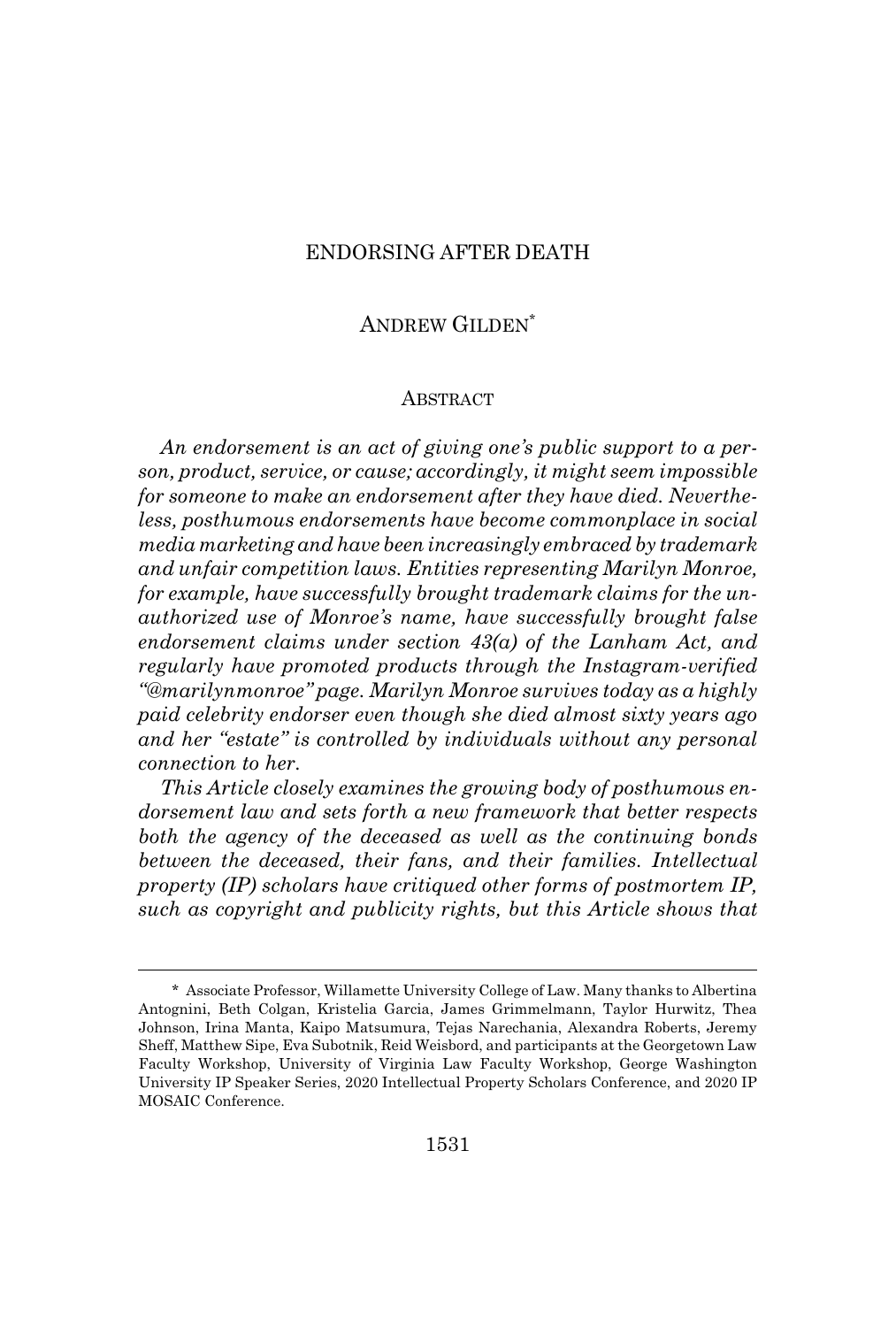*posthumous endorsement rights pose unique and largely unaddressed concerns.*

*First, these rights frequently pose a continuity problem: courts have allowed endorsement rights to shift from the decedent, to their heirs, to unrelated third parties without acknowledging just how differently situated each of these entities is with respect to the communicated endorsement. Second, these rights pose discursive problems: they allow rightsholders to speak in the "official" voice of the decedent, leveraging the individual's continuing cultural influence into commercial and political endeavors that emerge long after their death. Third, these rights pose dignitary concerns: individuals are often symbolically brought back from the dead without their consent and forced to speak on behalf of entities that have purchased their goodwill on the open market.*

*Nonetheless, there are some important reasons for IP laws to recognize at least some form of posthumous endorsement rights. Marketing scholarship has shown that posthumous endorsements are often material to consumers, and there is a shared interest among the decedent, their fans, and their families in shutting down false suggestions that a good or service received the decedent's blessing. Accordingly, this Article proposes that courts only recognize posthumous endorsement rights where there is both "privity and power." An entity can only meaningfully endorse goods or services on behalf of a decedent—or affirmatively disclaim their approval—when they (1) own the image, word, or symbol that is signaling endorsement and (2) are empowered to make legal decisions on the decedent's behalf. Only when an individual is empowered to step into the shoes of a decedent, and required to act in the decedent's best interests, can the individual fairly and accurately speak for the dead.*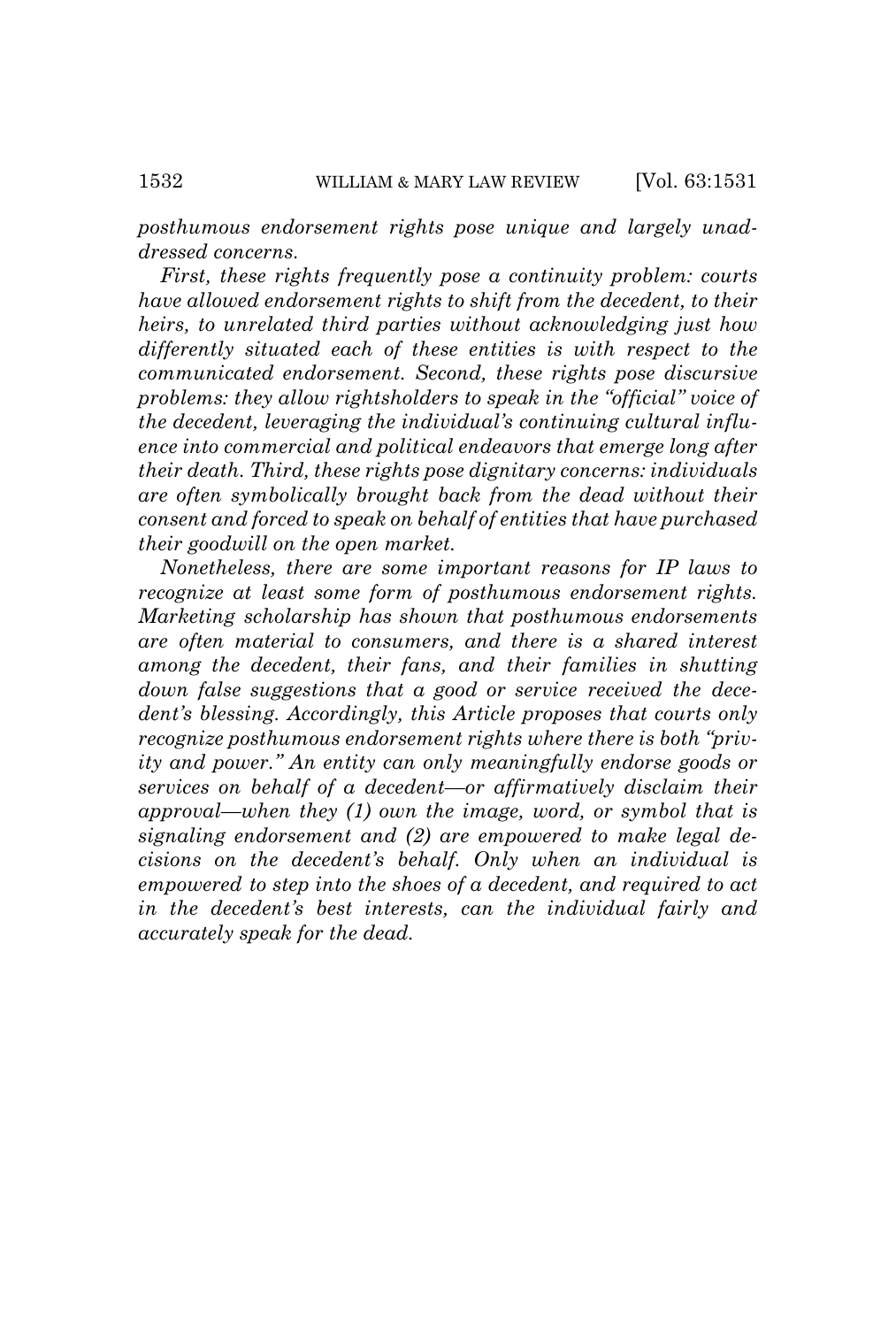## TABLE OF CONTENTS

|                                                                                                      | 1534 |
|------------------------------------------------------------------------------------------------------|------|
| I. THE PRACTICES OF POSTHUMOUS ENDORSEMENT                                                           | 1542 |
| A. Theories of Celebrity Endorsements                                                                | 1546 |
| <b>B.</b> The Risks and Rewards of Posthumous                                                        |      |
| $Endorsements \dots \dots \dots \dots \dots \dots \dots \dots \dots \dots \dots \dots$               | 1550 |
| C. Legal Scholarship on Celebrity Endorsement                                                        | 1554 |
| II. THE LAW OF POSTHUMOUS ENDORSEMENT                                                                | 1556 |
| A. Lanham Act Section 43(a) False Endorsement                                                        |      |
| $Clains. \ldots \ldots \ldots \ldots \ldots \ldots \ldots \ldots \ldots \ldots \ldots \ldots \ldots$ | 1559 |
| B. Infringement of Inherited Trademarks                                                              | 1566 |
| C. Lanham Act Section $2(a)$ and Marks that Suggest a                                                |      |
|                                                                                                      | 1568 |
| III. THE PERILS OF POSTHUMOUS ENDORSEMENT LAW                                                        | 1570 |
| A. Continuity Problems                                                                               | 1571 |
| B. Discursive Problems                                                                               | 1577 |
| C. Dignitary Problems                                                                                | 1581 |
| D. Some Modest Defenses                                                                              | 1586 |
| IV. POTENTIAL REFORM                                                                                 | 1589 |
| A. Disentangling Posthumous Endorsers                                                                | 1589 |
| B. From "Chain of Title" to "Privity and Power"                                                      | 1591 |
|                                                                                                      | 1597 |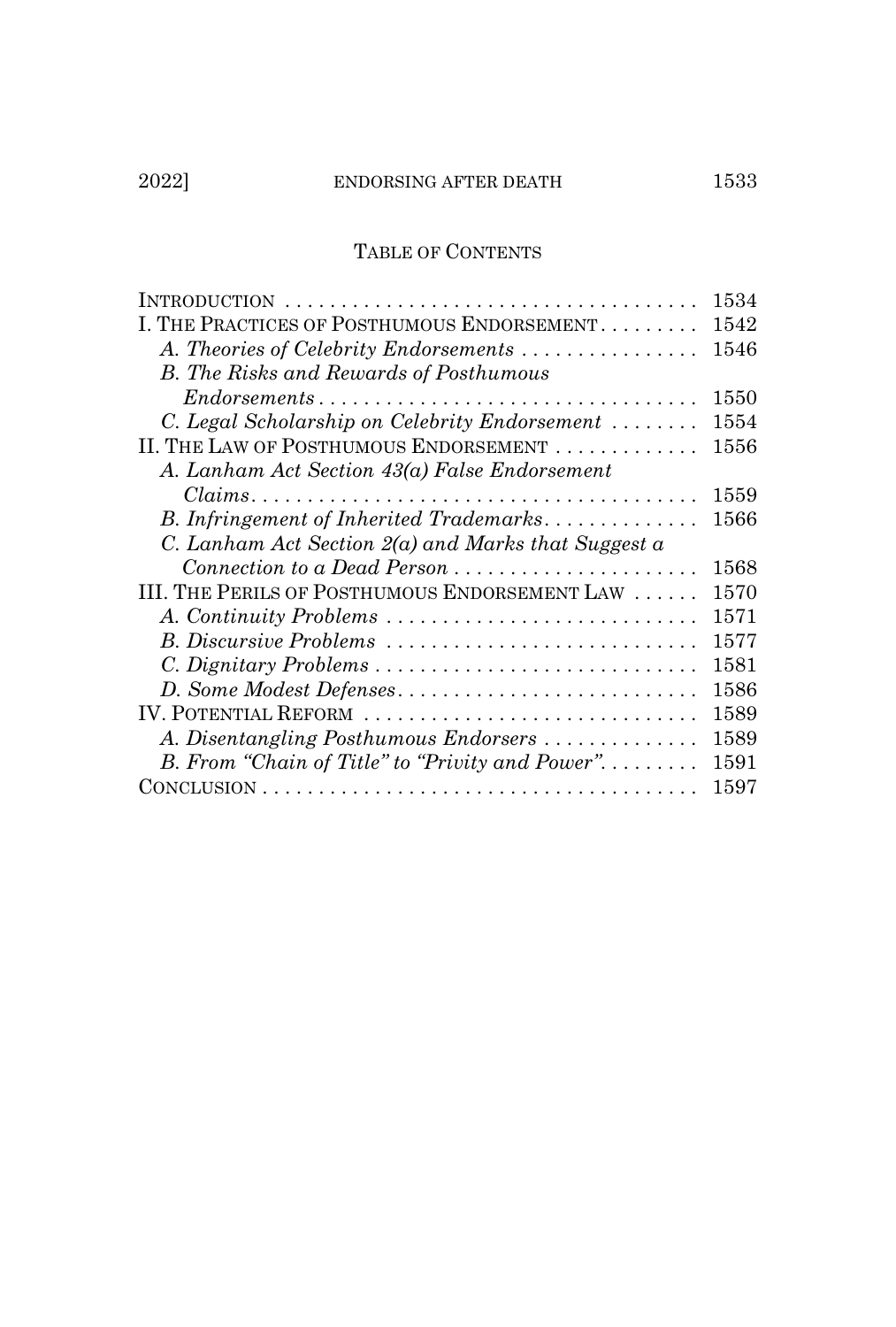#### **INTRODUCTION**

The dead were extremely vocal in 2020. In January, fresh off her first gold-certified single in twenty years, Whitney Houston promoted an international hologram tour,<sup>1</sup> which was sadly cut short by the COVID-19 pandemic.<sup>2</sup> Throughout the pandemic, Houston<sup>3</sup> and other deceased celebrities such as Tupac Shakur,<sup>4</sup> Bob Marley,<sup>5</sup> Bob Ross,<sup>6</sup> and Jimi Hendrix<sup>7</sup> actively promoted branded face masks through their official, checkmark-verified Instagram pages.<sup>8</sup> As Black Lives Matter protests arose throughout the United States, the official Instagram accounts of Amy Winehouse, Marilyn Monroe, Muhammad Ali, Elvis Presley, The Notorious B.I.G., and John Lennon participated in #BlackoutTuesday, posting black squares meant to publicly signal solidarity with the movement.<sup>9</sup> And as the

4. Tupac Shakur (@2pac), INSTAGRAM (May 12, 2020), https://www.instagram.com/p/ CAGG3GNg0fZ/ [https://perma.cc/4KUY-EYX8] ("New face coverings available now.").

5. Bob Marley (@bobmarley), INSTAGRAM (May 21, 2020), https:// www.instagram.com/ p/CAdjGaTp70S/ [https://perma.cc/34M9-7J6D] ("We've got you covered!").

9. *E.g.*, Muhammad Ali (@muhammadali), INSTAGRAM (June 2, 2020), https:// www.instagram.com/p/CA77o6sp1KL/ [https://perma.cc/6FQB-HY2X]; Marilyn Monroe (@marilynmonroe), INSTAGRAM (June 2, 2020), https://www.instagram.com/p/CA77kVmgF6t/

<sup>1.</sup> Whitney Houston (@whitneyhouston), INSTAGRAM (Jan. 22, 2020), https://www.insta gram.com/p/B7oG59NDveF/ [https://perma.cc/HD5Q-MQCZ].

<sup>2.</sup> *See* Daniel S. Levine, *Whitney Houston Hologram Las Vegas Show Slammed by Fans as "Morally Wrong,"* POPCULTURE (July 22, 2021, 11:49 PM), https://popculture.com/music/ news/whitney-houston-hologram-las-vegas-show-slammed-fans-morally-wrong/#:~:text= The%20show%20was%20originally%20supposed,in%20February% 20and%20March%202020 [https://perma.cc/D24G-K5P5].

<sup>3.</sup> Whitney Houston (@whitneyhouston), INSTAGRAM (Aug. 28, 2020), https://www.insta gram.com/p/CEb4FEvoRcz/ [https://perma.cc/QV7P-ZDVU] ("The light purple Whitney masks are selling fast! Don't wait—click the link in bio to get yours today!").

<sup>6.</sup> Bob Ross (@bobross\_thejoyofpainting), INSTAGRAM (Aug. 14, 2020), https://www.insta gram.com/p/CD38YMBgOIg/ [https://perma.cc/YJ9V-N8K3] ("Let's put a happy little mask ... there.").

<sup>7.</sup> Jimi Hendrix (@jimihendrix), INSTAGRAM (May 16, 2020), https://www.instagram. com/p/CAQWjUVlNKz/ [https://perma.cc/9UFR-Q3W8] ("Stay safe. Look good staying safe.").

<sup>8.</sup> A checkmark on an Instagram account indicates that "Instagram has confirmed that an account is the authentic presence of the public figure, celebrity or global brand it represents."*See* Altynai Alamanova, *How to Get Verified on Instagram?*, SOCIALITY.IO, https://social ity.io/blog/how-to-get-verified-on-instagram/#:~:text=It%20means%20Instagram%20has%20 confirmed,or%20global%20brand%20it%20represents.%E2%80%9D [https://perma.cc/3B9S-VXZQ]. See *supra* notes 3-7 and accompanying text for examples of the verified deceased celebrity accounts selling COVID-19 face masks through such accounts.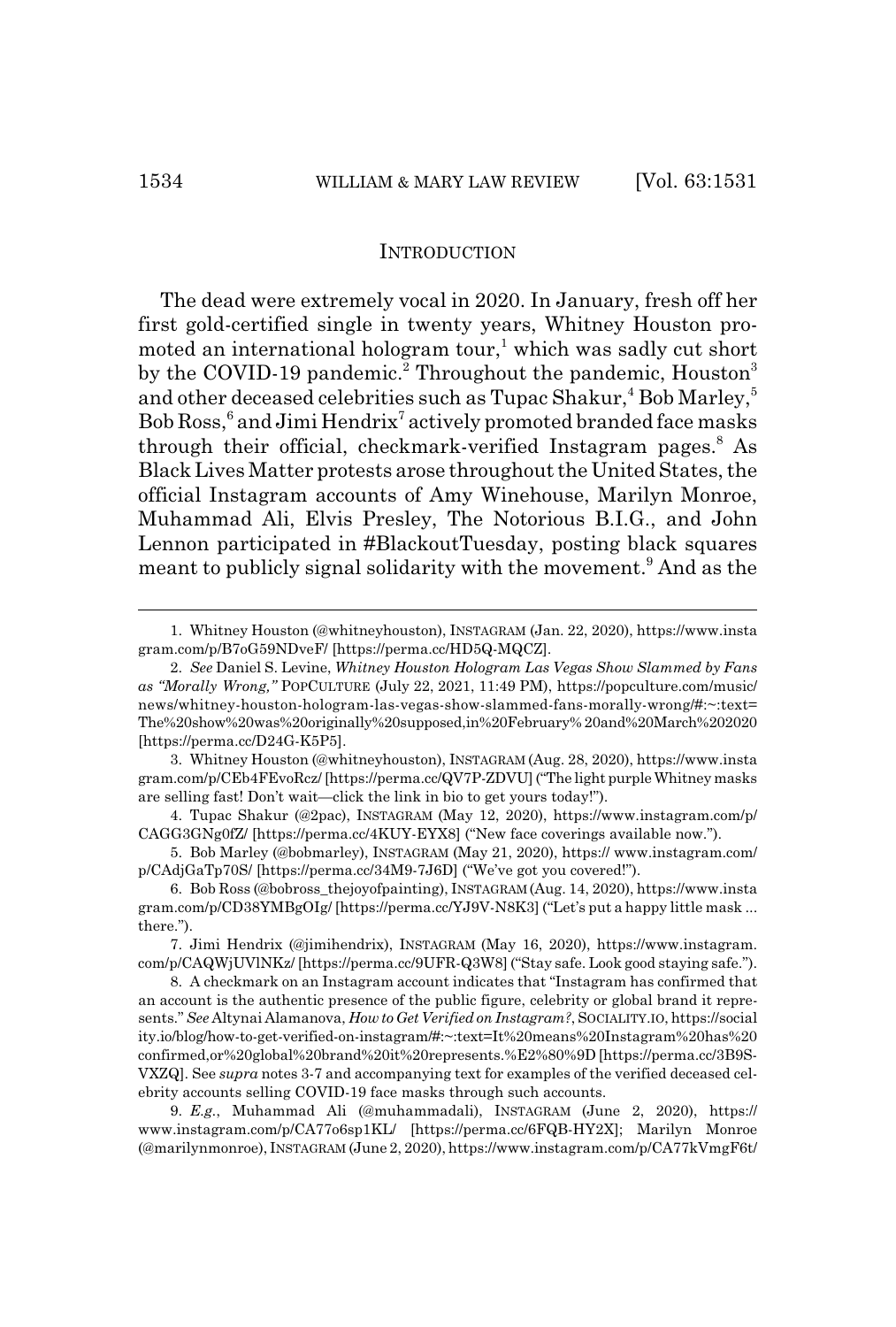presidential election approached, disputes ignited around whether deceased individuals such as Ronald Reagan and Tom Petty would have supported the Trump Campaign.<sup>10</sup> Throughout all the major upheavals of 2020, endorsements by the deceased proved to be commercially, culturally, and politically valuable.

Intellectual property (IP) scholars have largely assumed that any exclusive sponsorship or endorsement rights granted to a person during their life must logically expire upon their death. For example, Professor Mark Lemley recently observed, "it is hard to argue with a straight face that a dead person is endorsing a product."11 This widely shared intuition reflects an understandable logic: dead people cannot affirmatively put their stamp of approval on a product, service, or cause that postdates them. Ordinarily when we think of an individual endorsing a product, it involves some voluntary act of association or approval,<sup>12</sup> but this definition is hard to square with endorsements that occur long after that person has died.

Trademark and unfair competition laws, however, increasingly diverge from these scholarly intuitions and instead reflect the growing commercial and cultural practices of posthumous endorsement. Even if an individual has died, those who inherit their trademark

<sup>[</sup>https://perma.cc/Q6HB-XET4]; Amy Winehouse (@amywinehouse), INSTAGRAM (June 4, 2020), https://www.instagram.com/p/CBA55r5Jd4i/ [https://perma.cc/7ZS3-WYHB]; Elvis Presley (@elvis), INSTAGRAM (June 2, 2020), https://www.instagram.com/p/CA77hyYjQmB/ [https:// perma.cc/UA47-X2KB]; The Notorious B.I.G. (@thenotoriousbig), INSTAGRAM (June 2, 2020), https://www.instagram.com/p/CA7M2MZhDAp/ [https://perma.cc/U57W-HJSJ]; John Lennon (@johnlennon), INSTAGRAM (June 2, 2020), https://instagram.com/p/CA7aUN4JL34/ [https:// perma.cc/2GX6-G282].

<sup>10.</sup> *See* Karen Tumulty, *Reagan Foundation to Trump, RNC: Quit Raising Money off Ronald Reagan's Legacy*, WASH. POST (July 25, 2020), https://www.washingtonpost.com/ opinions/2020/07/25/reaganfoundation-trump-rnc-quit-raising-money-off-ronaldreaganslegacy/ [https://perma.cc/LD9J-2W9J]; Tom Petty (@tompetty), TWITTER (June 20, 2020, 10:22 PM), https://twitter.com/tompetty/status/ 1274527971513004033 [https://perma.cc/ YJX3-AP2B] ("Tom Petty would never want a song of his used for a campaign of hate. He liked to bring people together.").

<sup>11.</sup> Mark A. Lemley, *Privacy, Property, and Publicity*, 117 MICH. L. REV. 1153, 1173 (2019).

<sup>12.</sup> *See, e.g.*, William McGeveran, *Disclosure, Endorsement, and Identity in Social Marketing*, 2009 U. ILL. L. REV. 1105, 1127 ("The baseline of a true endorsement should be defined as an accurate and voluntary declaration of support." (emphasis omitted)); *see also* FTC Guide Concerning Use of Endorsements and Testimonials in Advertising, 16 C.F.R. § 255.1 (2020) ("Endorsements must reflect the honest opinions, findings, beliefs, or experience of the endorser.").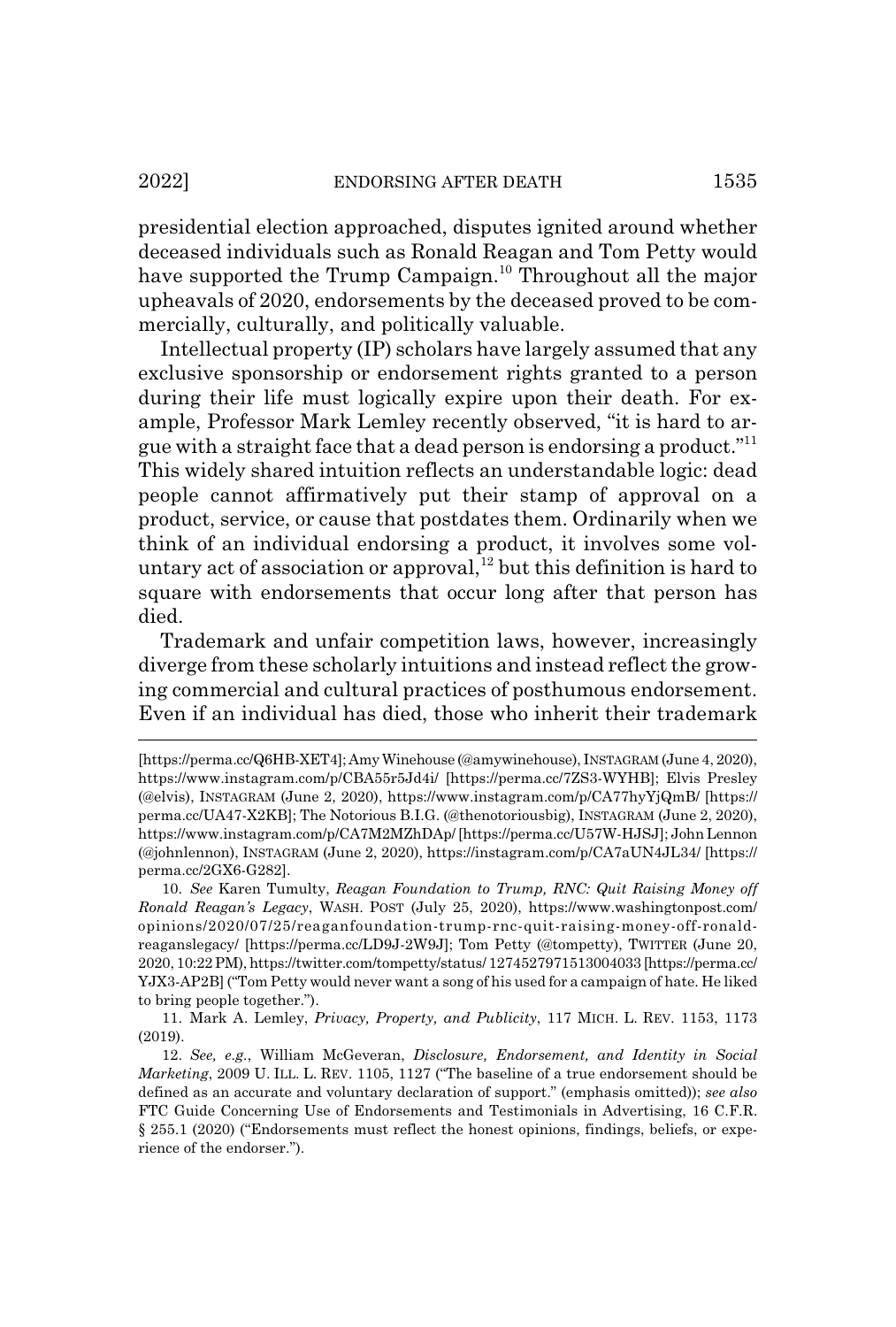rights retain the exclusive rights to control indications of endorsement by the deceased and to enter into lucrative endorsement deals in their name.13 Numerous courts have allowed federal Lanham Act claims in which there is a likelihood of confusion as to sponsorship or endorsement by the decedent, their estates, or their successors in interest.14 These three entities are often materially different from each other, but trademark law collapses them together in service of a thriving industry of posthumous endorsement.<sup>15</sup>

This Article evaluates the growing body of posthumous endorsement law and shows numerous ways in which this area of law risks misleading consumers, distorting discourse, and degrading the legacy of the deceased. First, posthumous endorsement law presents a continuity problem.16 Lanham Act case law often overlooks the significance of property transfers from the decedent to their direct heirs to unrelated third parties and obscures just how differently situated each of these entities may be with respect to the decedent's surviving fans, family, and friends.

For example, the Estate of Marilyn Monroe, LLC—a successful posthumous endorsement litigant $17$ —is owned and operated by

<sup>13.</sup> *See, e.g.*, David Rowell, *The Spectacular, Strange Rise of Music Holograms*, WASH. POST MAG. (Oct. 30, 2019), https://www.washingtonpost.com/magazine/2019/10/30/deadmusicians-are-taking-stage-again-hologram-form-is-this-kind-encore-we-really-want/ [https://perma.cc/6NBE-ZUL8]; Ed Christman, *Primary Wave Acquires Share of Bob Marley's Music Catalog*, BILLBOARD (Jan. 13, 2018), https://www.billboard.com/articles/news/8094231/ primary-wave-acquires-share-bob-marley-publishing-catalog-blackrock-blue-mountain-music [https://perma.cc/SQ6A-CKC4] (describing \$50 million deal); *The Estate of Michael Jackson and ABG Partner to Expand the Michael Jackson™ Brand Worldwide*, PR NEWSWIRE (Apr. 29, 2015), https://www.prnewswire.com/news-releases/the-estate-of-michael-jackson-and-abgpartner-to-expand-the-michael-jackson-brand-worldwide-300074050.html [https://perma.cc/ AWZ7-AFCZ].

<sup>14.</sup> *See, e.g.*, A.V.E.L.A., Inc. v. Est. of Marilyn Monroe, LLC, 364 F. Supp. 3d 291, 304 (S.D.N.Y. 2019); Est. of Barré v. Carter, 272 F. Supp. 3d 906, 913 (E.D. La. 2017); Experience Hendrix, LLC v. Tiger Paw Distribs., LLC, 119 U.S.P.Q.2d 1004, 1013 (S.D. Ga. 2016), *order amended by* No. CV 416-107, 2016 WL 3963079 (S.D. Ga. July 21, 2016); Fifty-Six Hope Rd. Music, Ltd. v. A.V.E.L.A., Inc., 778 F.3d 1059, 1067 (9th Cir. 2015); Erickson Beamon Ltd. v. CMG Worldwide, Inc., No. 12 Civ. 5105, 2014 WL 3950897, at \*8 (S.D.N.Y. Aug. 13, 2014); Branca v. Mann, 103 U.S.P.Q.2d 1993, 1999 (C.D. Cal. 2012); Facenda v. N.F.L. Films, Inc., 542 F.3d 1007, 1011 (3d Cir. 2008); Experience Hendrix, LLC v. Elec. Hendrix, LLC, 90 U.S.P.Q.2d 1883, 1889-90 (W.D. Wash. 2008); Ferrer v. Maychick, 69 F. Supp. 2d 495, 502 (S.D.N.Y. 1999).

<sup>15.</sup> *See, e.g.*, *A.V.E.L.A., Inc.,* 364 F. Supp. 3d at 301-02.

<sup>16.</sup> *See infra* Part III.A.

<sup>17.</sup> *See A.V.E.L.A., Inc.*, 364 F. Supp. 3d at 327.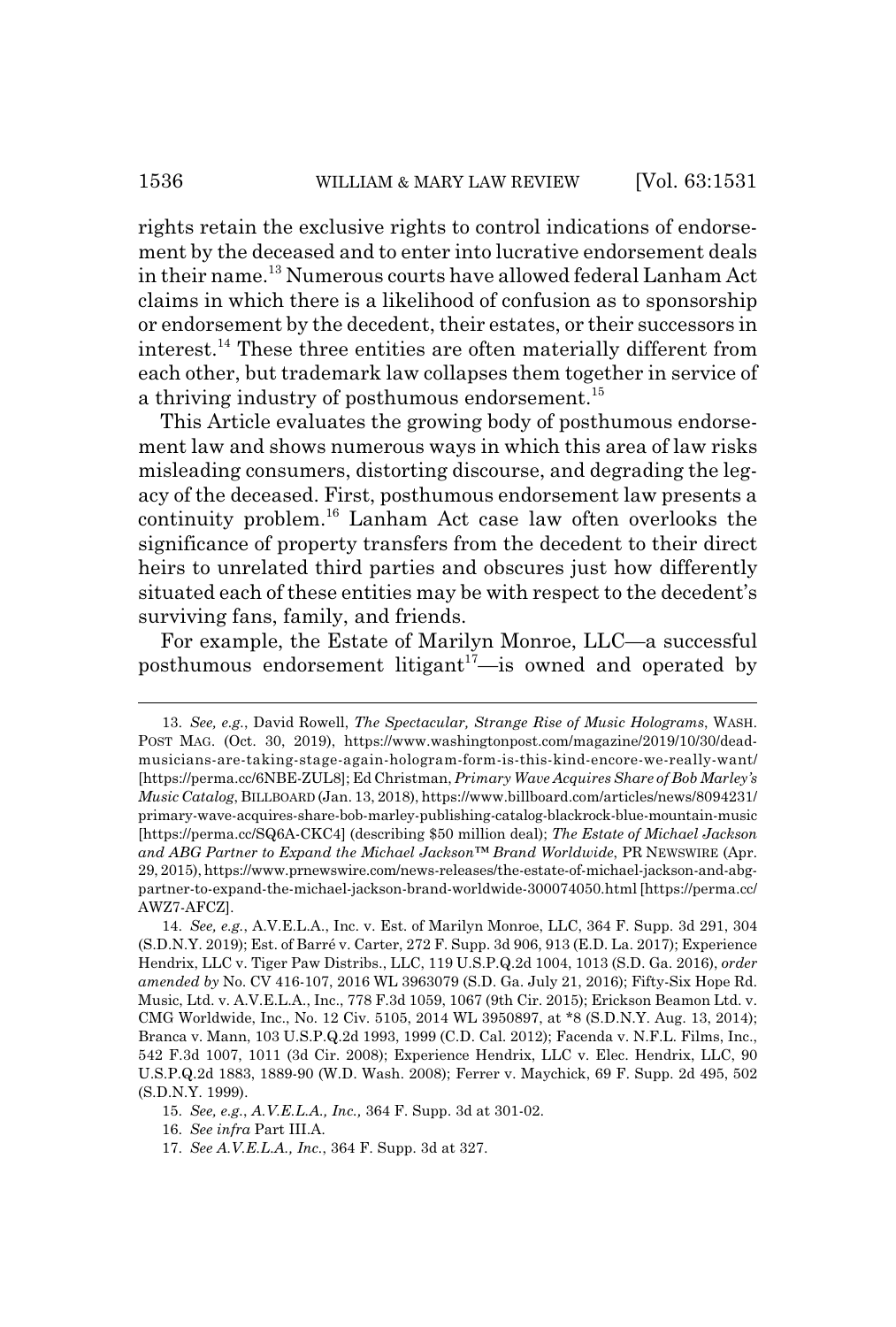individuals with no personal connection to Monroe.<sup>18</sup> Accordingly, her current rightsholders have little insight into what she would have thought about mask-wearing during a pandemic, Black Lives Matter, or the highly gendered commercial endeavors that she continues to be associated with.<sup>19</sup> When Marilyn Monroe's name officially appears on goods and services today, there is nothing to indicate to consumers who precisely is pulling the strings of posthumous endorsement or who benefits from the products she is urging customers to buy.20 Trademark law typically prohibits transfers of a mark in gross—in other words, without the goodwill associated with the original owner<sup>21</sup>—but in the posthumous endorsement context, courts repeatedly lump together the decedent, heirs, and assignees where there is suggestion of endorsement by an undefined and nebulously labeled "estate."<sup>22</sup>

Second, posthumous endorsement laws present a variety of discursive problems—that is, they give rightsholders substantial control over the decedent's legacy and public meaning.<sup>23</sup> Posthumous assertions of trademark law allow a successor in interest to control the "official" statements of the decedent about a particular topic, and such official messaging has a tendency to produce a whitewashed, oversimplified, and maximally marketable portrait of the decedent. For example, in promoting the Whitney Houston hologram tour, the marketing company that purchased 50 percent of her estate emphasized that "Whitney was America's sweetheart, and the

<sup>18.</sup> *See The Entrepreneur Keeping Marilyn Monroe Alive*, FORBES (Oct. 31, 2018, 9:00 AM), https://www.forbes.com/video/5855494792001/#4e4115e451aa [https://perma.cc/92ES-C7UH].

<sup>19.</sup> *See id.*

<sup>20.</sup> *See id.*

<sup>21.</sup> *See* 3 J. THOMAS MCCARTHY, MCCARTHY ON TRADEMARKS AND UNFAIR COMPETITION § 18:3 (5th ed. 2021) ("If one obtains a trademark through an assignment in gross, divorced from the good will of the assignor, the assignee obtains the symbol, but not the reality. Any subsequent use of the mark by the assignee may be in connection with a different business, a different good will and a different type of product. The continuity of the thing symbolized by the mark is broken.").

<sup>22.</sup> *See, e.g.*, Fifty-Six Hope Rd. Music, Ltd. v. A.V.E.L.A., Inc., 778 F.3d 1059, 1073 (9th Cir. 2015) ("[T]his court already treats a celebrity's persona as identifiable intellectual property protectable under the Lanham Act. This property exists whether the holder is the celebrity or a successor in interest. Thus, the fact of the celebrity's death does not preclude a § 1125(a) claim." (citation omitted)); Branca v. Mann, 103 U.S.P.Q.2d 1993, 1998-99 (C.D. Cal. 2012) ("Nor is it relevant to this analysis that Jackson is deceased and that his estate is therefore asserting his rights.").

<sup>23.</sup> *See infra* Part III.B.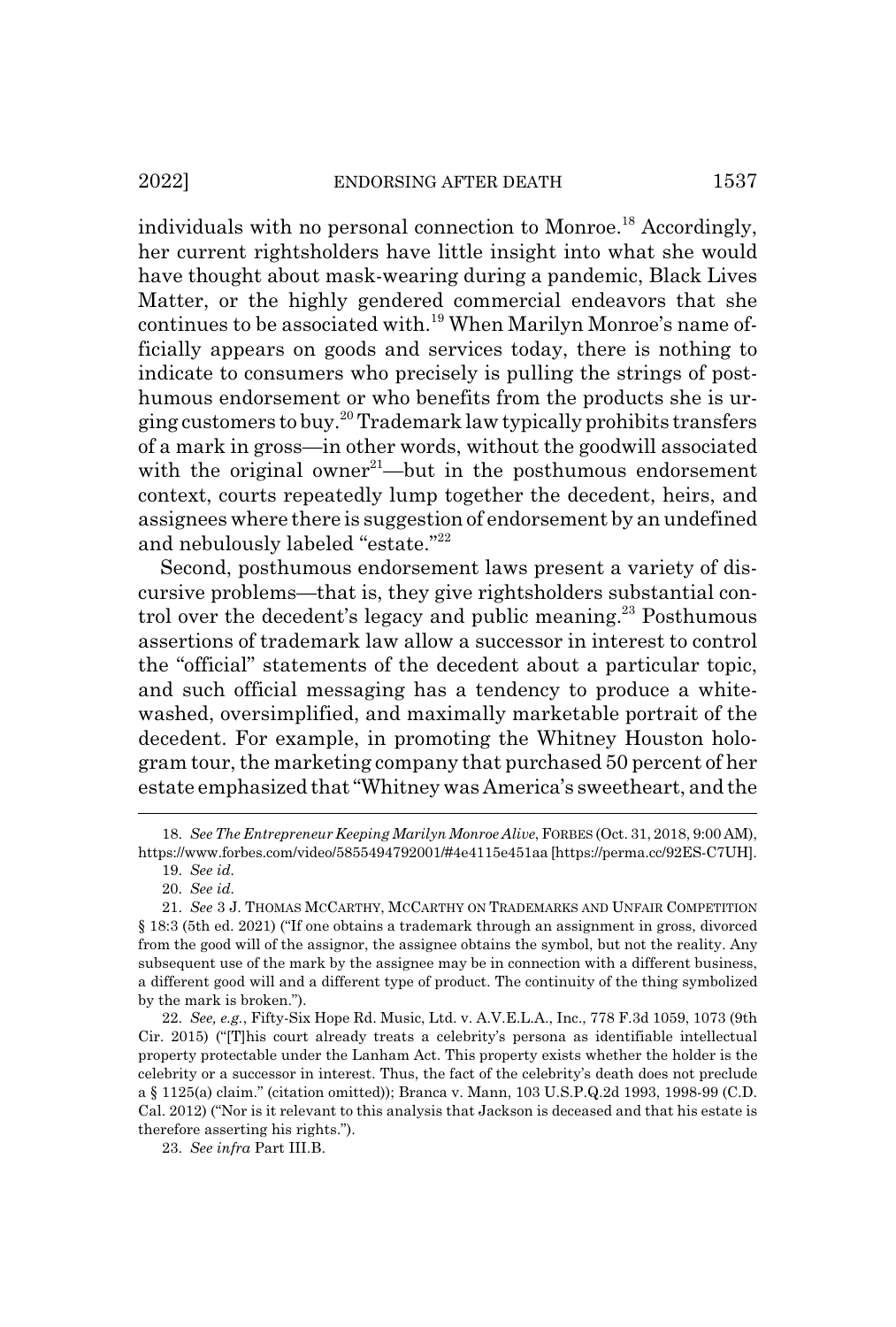idea now is to remind people that that is what her legacy is."<sup>24</sup> Fans of Houston are certainly aware of alternative, less-than-sweet legacies associated with the singer.25

Moreover, where a decedent has a devoted base of political supporters, such as Ronald Reagan or Martin Luther King, Jr., whoever obtains that person's endorsement rights can hold a lot of leverage in political discourse moving forward.<sup>26</sup> Reagan's and King's legacies are both highly prized and highly contested, but trademark law allows family members and affluent assignees to weigh in on such legacies in their official voices.<sup>27</sup> In other areas of IP, in particular copyright and publicity rights, scholars have been critical of postmortem rights for allowing successors in interest to squelch celebrations, critical discussions, and academic research about a decedent.28 Much less attention has been given to inherited trademark rights, which, unlike time-limited copyright and trademark rights, give rightsholders potentially perpetual control over the decedent's cultural voice.<sup>29</sup>

Third, posthumous endorsement rights present significant dignitary concerns. Through inherited endorsement rights, rightsholders can culturally resurrect a decedent with ongoing commercial value and give them a voice in connection with activities that they might have had little interest in supporting.<sup>30</sup> Legal scholars in other contexts have increasingly recognized that the dead retain autonomy, dignitary, and reputational interests after they pass.<sup>31</sup> These

<sup>24.</sup> Ben Sisario, *Whitney Houston's Estate Plans a Hologram Tour and a New Album*, N.Y. TIMES (May 20, 2019), https://www.nytimes.com/2019/05/20/business/media/whitney-houstonhologram-album.html [https://perma.cc/QVL4-W2WF].

<sup>25.</sup> *See, e.g*., *New Documentary Explores Whitney Houston's Sexuality, Drug Use*, ABC NEWS (Aug. 22, 2017, 8:17 AM), https://abcnews.go.com/Entertainment/documentary-exploreswhitney-houstons-sexuality-drug/story?id=49343037 [https://perma.cc/MH45-ZKEN].

<sup>26.</sup> *See* Tumulty, *supra* note 10; Mike Masnick, *Tarnishing The History of Martin Luther King Jr.: Copyright Enforcement Edition*, TECHDIRT (Feb. 5, 2018, 3:38 PM), https://www.tech dirt.com/articles/20180205/14355439159/tarnishing-history-martin-luther-king-jr-copyrightenforcement-edition.shtml [https://perma.cc/X2YR-Y6CD].

<sup>27.</sup> *See, e.g.*, Masnick, *supra* note 26; Tumulty, *supra* note 10. Reagan and King's names and distinctive phrases are subject to numerous registered trademarks. *See, e.g.*, RONALD REAGAN, Registration No. 5,167,497; I HAVE A DREAM, Registration No. 75,019,950.

<sup>28.</sup> *See generally* Andrew Gilden, *IP, R.I.P.*, 95 WASH.U.L.REV. 639 (2017) (summarizing critiques).

<sup>29.</sup> *See infra* Part III.C.

<sup>30.</sup> *See, e.g.*, FORBES, *supra* note 18.

<sup>31.</sup> *See, e.g.*, Fred O. Smith, Jr., *The Constitution After Death*, 120 COLUM. L. REV. 1471,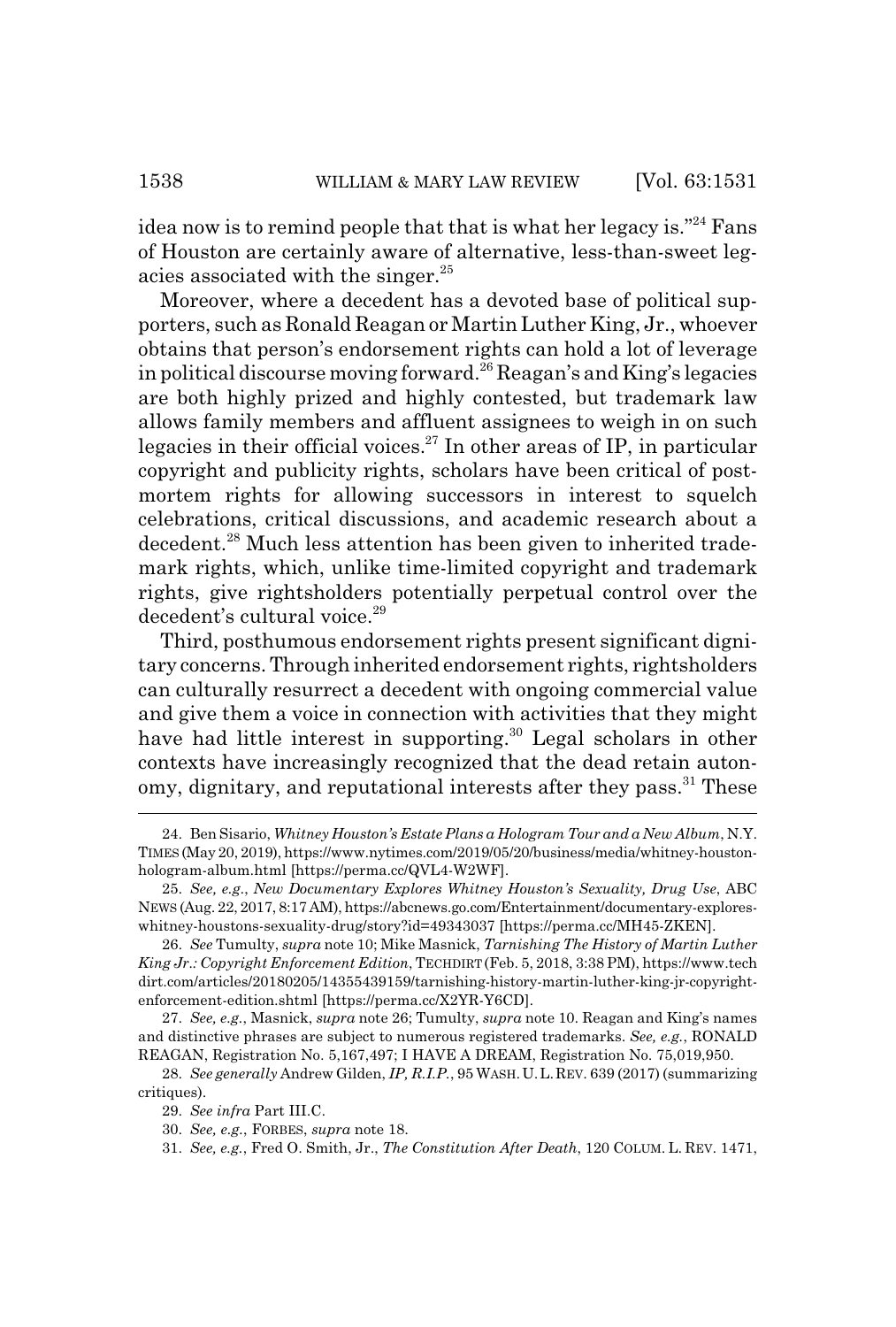interests appear to be highly salient in certain forms of posthumous endorsement, in which rightsholders hold out the decedent as affirmatively supporting a product or cause.

In the #BlackoutTuesday context, deceased celebrities are being conscripted into a highly polarized political debate in a way they might have objected to, based upon the rightsholder's perception that their participation would increase the value of their brand.<sup>32</sup> In the COVID-19 face mask context, the deceased celebrity's name is being used to commercialize public health needs in a manner that potentially exploits both the decedent and the vulnerabilities of their fans. For example, in response to an Instagram post promoting Bob Ross face masks, one user commented, "[t]his seems very non Bob Ross. Profiteering during a pandemic using a deadman's [sic] likeness."33 Posthumous endorsements risk reanimating and giving voice to the deceased, without their consent, in contexts that they may have objected to.

Although there are serious problems with posthumous endorsement rights, there are at least two compelling reasons not to completely abolish this growing body of law.34 First, advertising and marketing scholarship has demonstrated that posthumous endorsements can be material to consumers. A substantial body of scholarship has shown that through consuming endorsed products, fans of the decedent can process their grief, maintain a sense of connection with the deceased, reconnect with cherished memories of their youth, and support the decedent's charitable causes and surviving family members.<sup>35</sup>

Second, posthumous endorsement rights in certain contexts can *prevent* exploitation of the deceased. Although posthumous endorsements do often reanimate the deceased without their consent, posthumous endorsement rights have been asserted in order to stop third parties from capitalizing on the commercial value of

<sup>1491 (2020);</sup> DON HERZOG, DEFAMING THE DEAD 103-05 (2017).

<sup>32.</sup> For example, in response to Elvis Presley's June 2 post, one of his Instagram followers commented, "[t]his should be deleted. Elvis kept his politics to himself but he loved our police officers and our country. He would not have supported the defund the police/destroy America movement." Elvis Presley, *supra* note 9 (comment by user @ryanmoore).

<sup>33.</sup> Bob Ross, *supra* note 6 (comment by user @cooperbcarr).

<sup>34.</sup> *See infra* Part III.D.

<sup>35.</sup> *See, e.g.*, Gilden, *supra* note 28, at 691-92.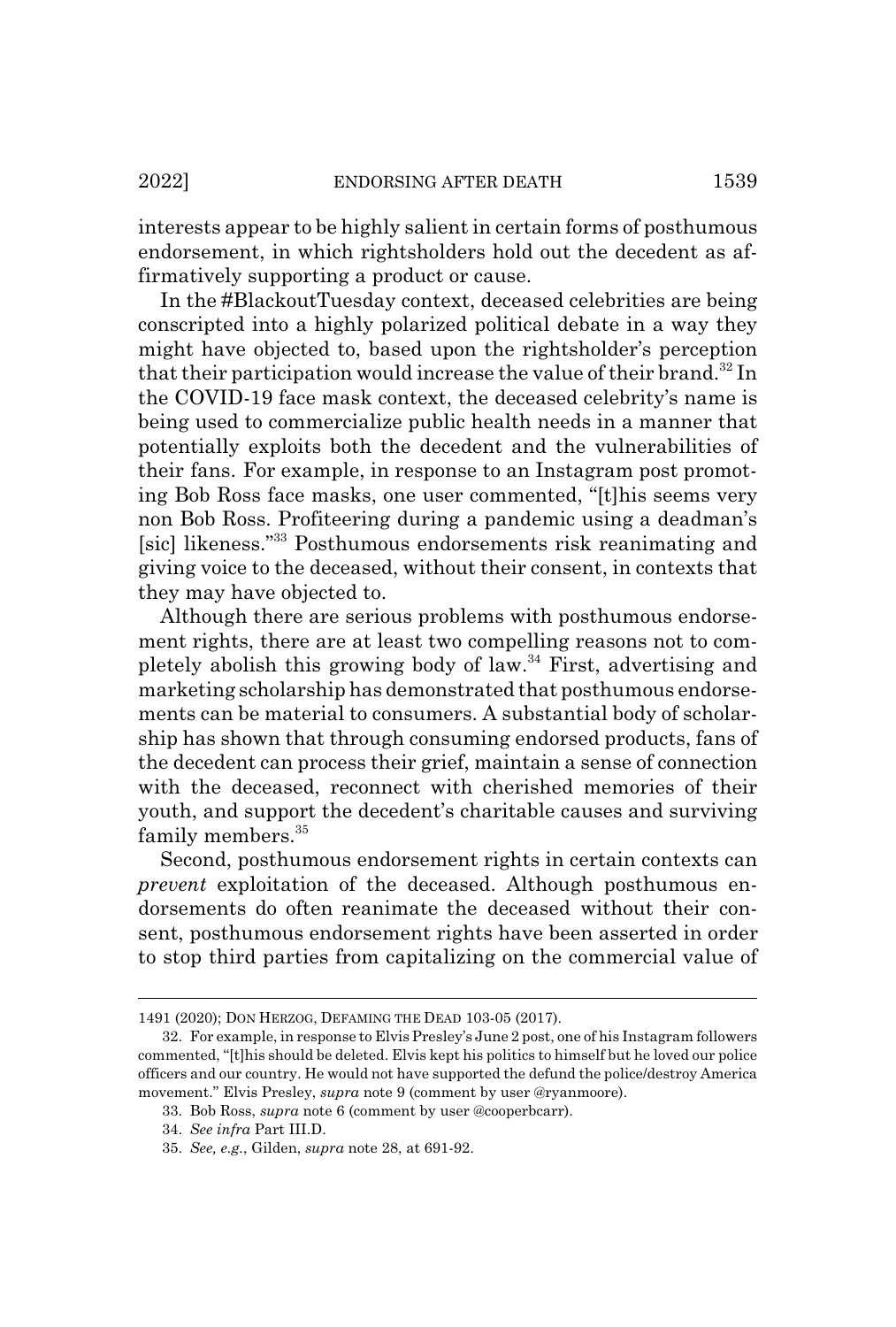decedents. False endorsement claims have been brought on behalf of decedents of color who were the victims of various forms of lifetime discrimination and who continue to be exploited postmortem without attribution or compensation.36

This Article accordingly proposes a new framework for recognizing the potential value of posthumous endorsement rights while reining in their excesses. Rather than recognize endorsement rights in whatever entity inherits or purchases the decedent's trademarks and/or persona rights, courts should only recognize endorsement rights where there is both "privity" and "power."37 A putative rightsholder should be required to show not just that they are the successor in interest to the name, image, or symbol being used to signal endorsement (that is, the privity requirement), but also that they are legally empowered to make binding decisions on behalf of the deceased, for example as the decedent's personal representative or trustee.38 Most of the dangers of posthumous endorsements occur when there is no formal estate plan and no ongoing fiduciary obligation to the decedent. A "privity and power" framework would both strongly nudge the living to plan for posthumous decisionmaking and impose obligations on transferees to consider the ongoing interests of the decedent alongside their own financial interests.

An endorsement is a voluntary exercise of an individual's agency, and such exercise can only meaningfully occur after a person's death when there is someone authorized to stand in their shoes and make decisions on their behalf. By ensuring that rightsholders are acting in some form of fiduciary capacity, the transition from the decedent

<sup>36.</sup> *See, e.g.*, Brooks *ex rel.* Est. of Bell v. Topps Co., 86 U.S.P.Q.2d 1361, 1362-63 (S.D.N.Y. 2007); Est. of Barré v. Carter, 272 F. Supp. 3d 906, 911-12 (E.D. La. 2017); *see also* Josh Peter, *Cashing in on George Floyd: T-Shirts, Pillows, Running Shoes and Even Underwear Are Being Sold, Some of It Through Amazon*, USA TODAY (June 26, 2020, 11:55 AM), https:// www.usatoday.com/story/money/2020/06/15/george-floyd-death-protests-lead-merchandisesales-amazon/5337489002/ [https://perma.cc/HAQ2-XLFZ]; Lori Jane Gliha, *"Elijah McClain" Trademarked in Colorado*, FOX 31 KDVR (July 17, 2020, 12:16 PM), https://kdvr.com/ news/local/elijah-mcclain-trademarked-in-colorado/ [https://perma.cc/6LY3-PM6L].

<sup>37.</sup> *See infra* Part IV.B.

<sup>38.</sup> Analogous decision-making frameworks exist in the contexts of attorney-client and doctor-patient privileges, HIPAA, and the Stored Communications Act. *See* Ajemian v. Yahoo!, Inc., 84 N.E.3d 766, 776 (Mass. 2017) ("[P]ersonal representatives provide consent lawfully on a decedent's behalf in a variety of circumstances under both Federal and common law.").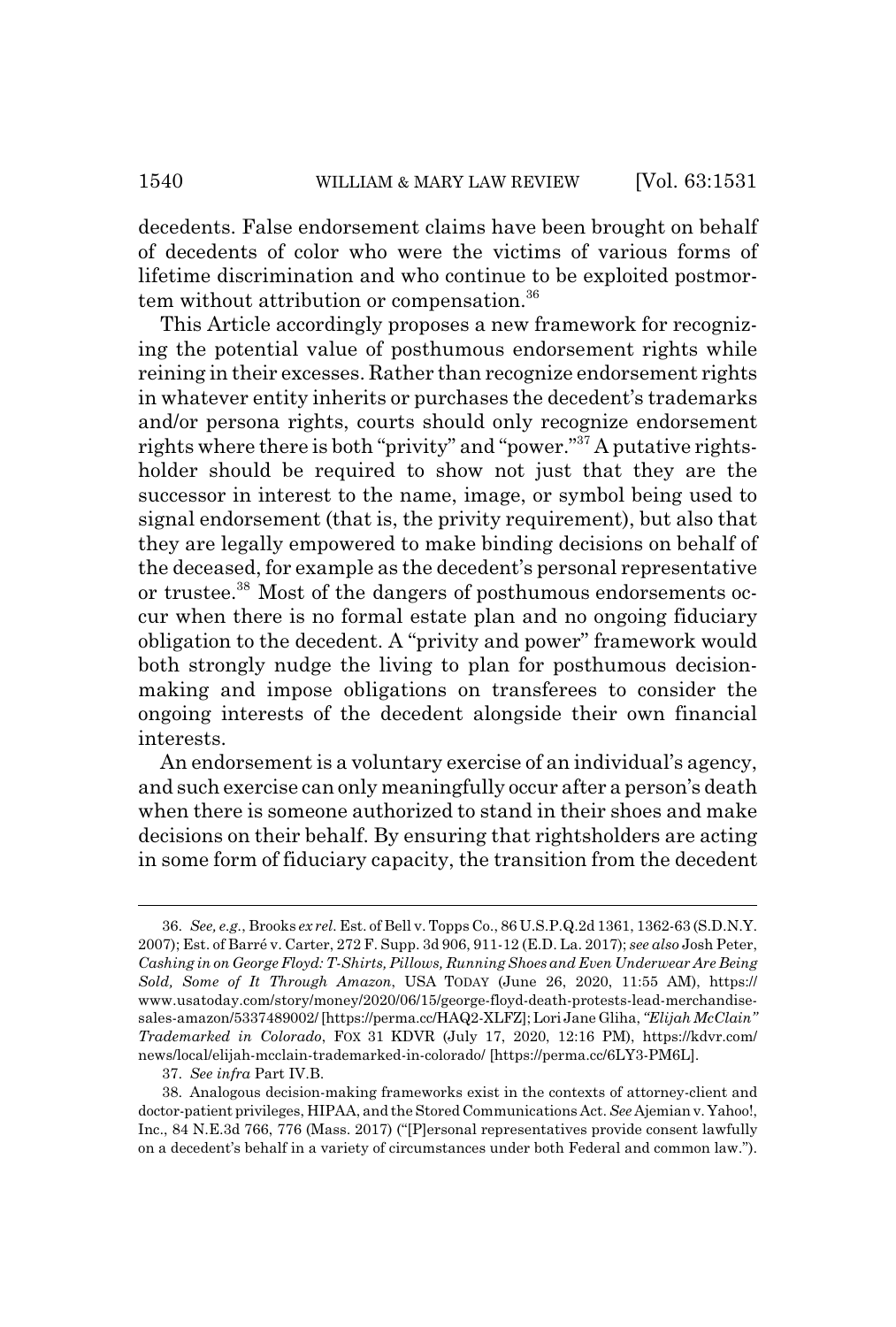to their successors is less likely to represent a qualitative break from the decedent's prerogative and more likely to represent a meaningful transfer of the decedent's goodwill. Posthumous endorsement law in its current form places far too much emphasis on *ownership* of the decedent's name or image and far too little emphasis on the *stewardship* necessary to meaningfully respect both the dignity of the deceased as well as the vulnerability of living individuals who retain strong attachments to them.

The case law surrounding posthumous endorsements focuses on endorsements by celebrities and other public figures, but the challenges of posthumous agency and stewardship revealed in these cases apply much more broadly. Due to the pervasive use of social media accounts that typically outlive their creators, nearly everyone today will at some point experience a "social afterlife" that is controlled by the individuals that survive them.<sup>39</sup> And emerging technologies, such as personalized holograms and Artificial Intelligence (AI)-driven chatbots, increasingly allow everyday individuals to reanimate the dead and put them to whatever sentimental or economic use they choose.40 It is therefore becoming increasingly important for scholars to conceptualize the ongoing cultural role of the deceased and for the legal system to put in place mechanisms for responsible stewardship of the social afterlife. The law and practices of posthumous endorsement highlight these emerging challenges.

Part I introduces the commercial practices of posthumous endorsement. Drawing from existing scholarship on endorsement, largely from advertising and marketing literature, it summarizes the appeal of posthumous endorsements for both brands and consumers, as well as the potential perils of posthumous endorsements gone wrong. Part II provides an overview of posthumous endorsement law. It juxtaposes IP scholars' dismissal of posthumous endorsement with a growing body of case law that expressly embraces

<sup>39.</sup> *See* Andrew Gilden, *The Social Afterlife*, 33 HARV. J.L. & TECH. 329, 346 (2020).

<sup>40.</sup> *See, e.g.*, Tamara Kneese, *Death, Disrupted*, 8.1-2 CONTINENT 70, 70-71 (2019); Timothy Geigner, *Microsoft Patent: Chatbots Made from the Online Habits of Dead People*, TECHDIRT (Jan. 29, 2021, 7:39 PM), https://www.techdirt.com/articles/20210128/09252046141/ microsoft-patent-chatbots-made-online-habits-dead-people.shtml [https://perma.cc/NTD2- YHJY]; *Kayne West Gives Kim Kardashian Birthday Hologram of Dead Father*, BBC NEWS (Oct. 30, 2020), https://www.bbc.com/news/entertainment-arts-54731382 [https://perma.cc/ 4VN4-4MN5].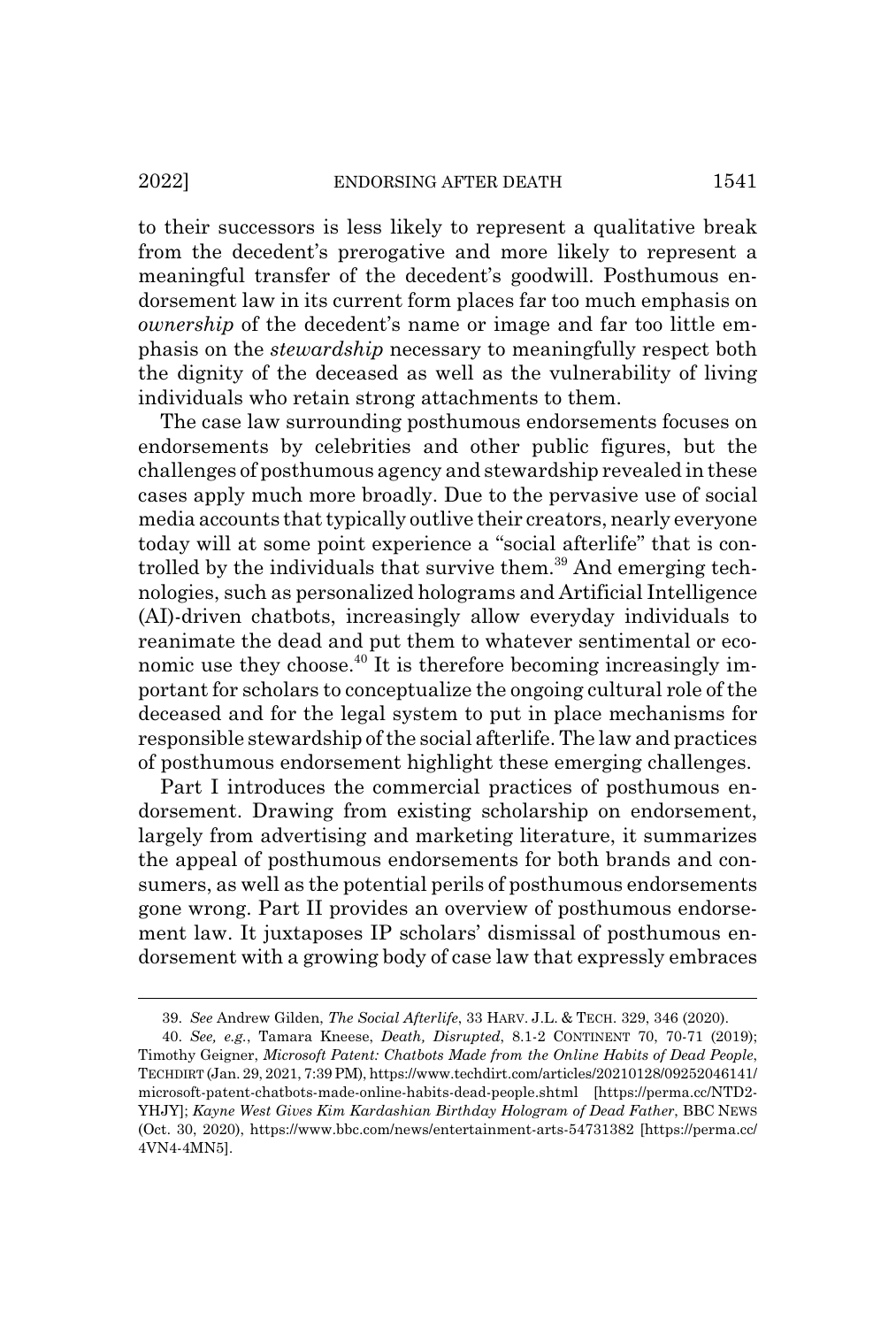posthumous endorsement claims. These cases involve (1) Lanham Act claims based on the unauthorized use of personal name trademarks, such as JIMI HENDRIX,<sup>41</sup> that have been transferred via will, trust, or intestacy; (2) Lanham Act claims based upon the use of a decedent's persona to confusingly suggest that the decedent or their estate sponsored or endorsed the defendant's goods or services; and (3) proceedings to cancel trademark registrations in the name of entities who are not the decedent's heirs. Part III sets forth the Article's main criticisms about the current state of posthumous endorsement law—namely, the potential for continuity, discursive, and dignitary problems. It then sets forth countervailing reasons for maintaining at least a narrow version of posthumous endorsement rights. Part IV proposes a "privity and power" framework for posthumous endorsement rights. It limits exclusive endorsement rights to those entities that are empowered to stand in the shoes of the decedent and bound to act in their best interests.

## I. THE PRACTICES OF POSTHUMOUS ENDORSEMENT

Although the dead have played a role in commercial, cultural, and political enterprises for centuries, technological advances over the past thirty years have resulted in a substantial increase in the prominence of deceased celebrities in mass marketing and popular culture. These technological resurrection strategies have taken several forms. For example, improvements in video and photo editing software have enabled the repurposing of archived footage of deceased celebrities to meet contemporary commercial needs: footage of Steve McQueen driving a classic Mustang was edited to make him appear in a commercial for the (less-than-classic) Ford Puma;<sup>42</sup> footage of Fred Astaire dancing with Ginger Rogers was edited to make him appear to dance with a Dirt Devil vacuum

<sup>41.</sup> *See infra* note 208 and accompanying text.

<sup>42.</sup> *See* Ben Hodges, *When Steve McQueen Made the Ford Puma "The King of Cool,"* DRIVETRIBE (2017), https://drivetribe.com/p/when-steve-mcqueen-made-the-ford-XRURwVbP SumBez8s5SoPtA?iid=JfBAXyiZRkymcXMntk9qpQ [https://perma.cc/458H-NKXJ].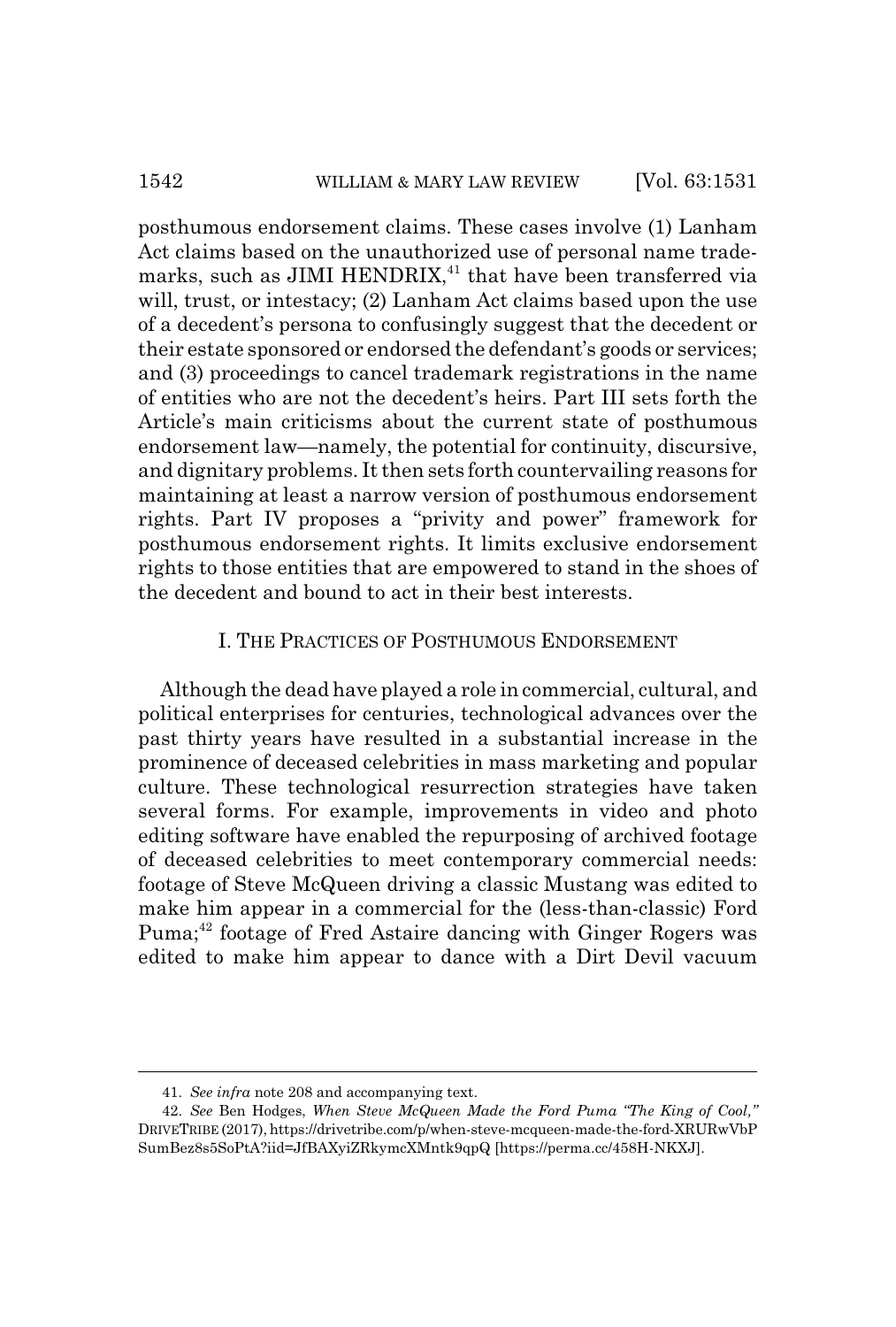cleaner;43 and John Wayne's face was digitally superimposed on a body double for a Coors advertisement.<sup>44</sup>

In the early 2000s, advanced text-to-speech software was developed to inventory recordings of a person's speech and rearrange those recorded sounds in order to "put words in someone else's mouth" and "allow the dead to speak."<sup>45</sup> Such text-to-speech software, combined with advances in CGI "morphing" technologies, enabled the creation of entirely new footage of deceased celebrities.<sup>46</sup> Perhaps the most prominent example is actor Peter Cushing, who died in 1994, reprising his role of Grand Moff Tarkin in the 2016 film *Star Wars: Rogue One*. 47 Using similar technology, Bruce Lee has appeared in Johnnie Walker whiskey advertisements,<sup>48</sup> and James Dean has been recently cast in the movie *Finding Jack*. 49 Such recreations need not be entirely two-dimensional; deceased artists including Tupac Shakur, Michael Jackson, and Whitney Houston have all performed live via digital hologram technologies.<sup>50</sup>

Social media has provided another substantial vehicle for the dead to continue influencing commercial and cultural activity

<sup>43.</sup> *See* Skip Wollenberg, *Fred Astaire Dances with Vacuums in Commercials Set for Super Bowl Debut*, ASSOCIATED PRESS (Jan. 8, 1997), https://apnews.com/article/253758edc00908fc9f 65d30cd7e6c4b2 [https://perma.cc/V4GZ-QTNW].

<sup>44.</sup> *See* Kara Kovalchik, *8 Dead Celebrities Brought Back to Life to Sell Stuff*, MENTAL FLOSS (Apr. 30, 2018), https://www.mentalfloss.com/article/20659/dead-celebrities-broughtback-sell-stuff [https://perma.cc/X7MM-84G8].

<sup>45.</sup> Denver D'Rozario & Frank K. Bryant, *The Use of Dead Celebrity Images in Advertising and Marketing—Review, Ethical Recommendations and Cautions for Practitioners*, 5 INT'L J. MKTG. STUD. 1, 4 (2013).

<sup>46.</sup> *See id.* at 3-4.

<sup>47.</sup> *See* Andrew Pulver, *Rogue One VFX Head: "We Didn't Do Anything Peter Cushing Would've Objected to,"* THE GUARDIAN (Jan. 16, 2017, 9:13 AM), https://www.theguardian. com/film/2017/jan/16/rogue-one-vfx-jon-knoll-peter-cushing-ethics-of-digital-resurrections [https://perma.cc/27NX-WE47].

<sup>48.</sup> *See* John Reynolds, *Bruce Lee Resurrected for Johnnie Walker Whisky Ad*, THE GUARDIAN (July 10, 2013, 9:26 AM), https://www.theguardian.com/media/2013/jul/10/brucelee-johnnie-walker-whisky-ad [https://perma.cc/2LLR-WPF3].

<sup>49.</sup> *See* Alex Ritman, *James Dean Reborn in CGI for Vietnam War Action-Drama*, HOLLYWOOD REP. (Nov. 6, 2019, 6:10 AM), https://www.hollywoodreporter.com/movies/movienews/afm-james-dean-reborn-cgi-vietnam-war-action-drama-1252703/ [https://perma.cc/YE6A-TYH6].

<sup>50.</sup> *See, e.g.*, Lulu Garcia-Navarro & Jason King, *"An Evening with Whitney" Hologram Tour Trades on the Image of a Complicated Star*, NPR (Feb. 23, 2020, 7:19 AM), https://www.npr.org/2020/02/23/808322471/an-evening-with-whitney-hologram-tour-trades-onthe-image-of-a-complicated-star [https://perma.cc/G6KF-5YLW].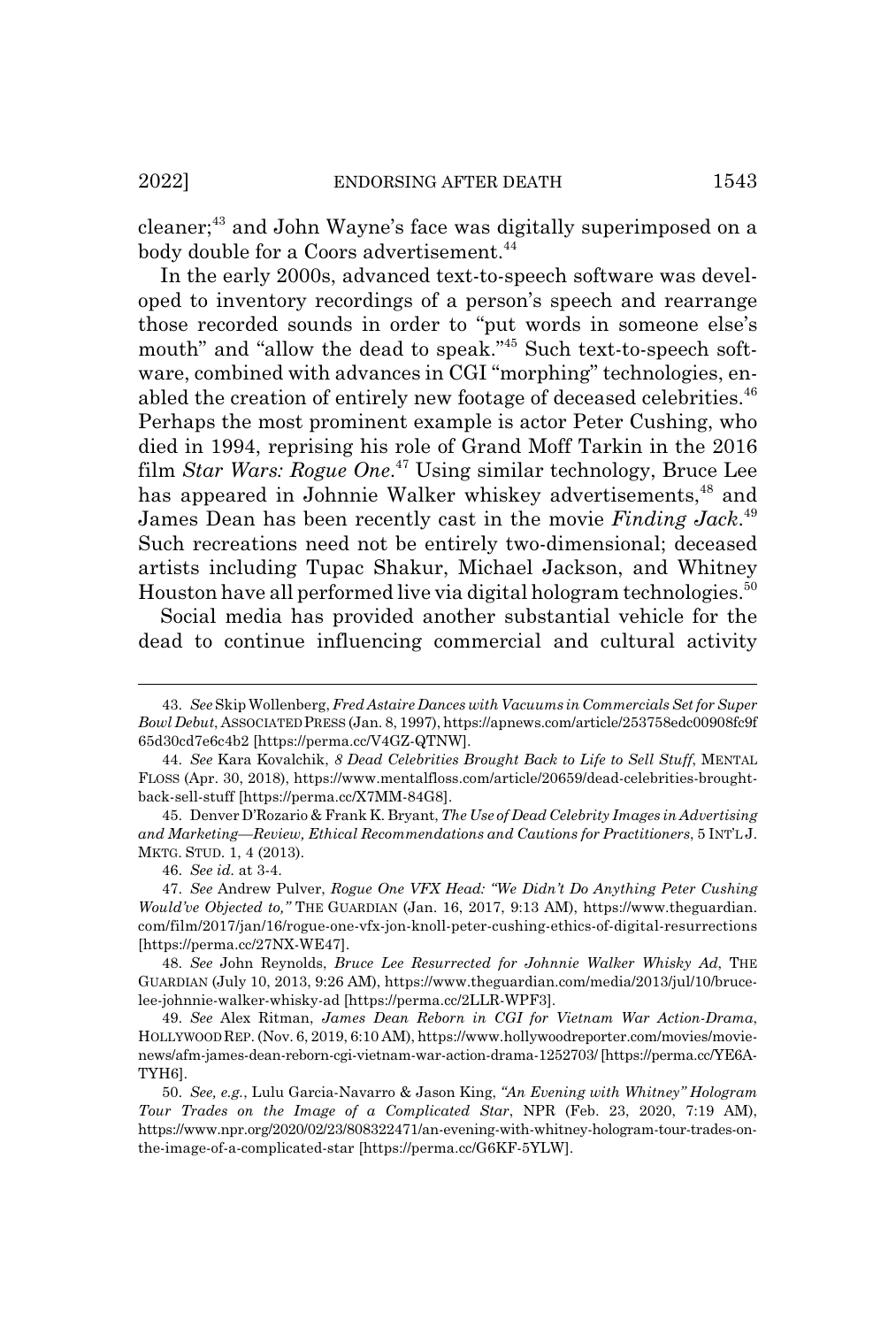postmortem. Just as living celebrities like Madonna and Kim Kardashian regularly post on Twitter or Instagram about everything from their children to politics to beauty products,  $51$  the social media accounts of a wide range of celebrities remain active long after they have passed. Amy Winehouse's Instagram account posts messages in support of Black Lives Matter and showcases artwork created by devoted fans.<sup>52</sup> Muhammad Ali's Instagram account similarly posts ongoing support for Black Lives Matter<sup>53</sup> and promotes commercial goods like Gatorade sports drinks.54 Bettie Page's Instagram account promotes the sale of a wide range of merchandise, including lingerie and pandemic-era cloth face masks,<sup>55</sup> and Marilyn Monroe promotes everything from Snickers bars, to Zales jewelry, to gemstones, to teeth-whitening solutions, interspersed with holiday wishes, old photos, and, once again, support for Black Lives Matter.<sup>56</sup> Many of these deceased celebrity social media accounts are accompanied by prized blue check marks, indicating that these are authentic, verified accounts of the individual or brand they represent.<sup>57</sup>

Accompanying the growing presence of deceased celebrity endorsers has been the emergence of a new industry of deceased celebrity agents, managers, and public relations specialists.<sup>58</sup>

<sup>51.</sup> *See* Madonna (@madonna), INSTAGRAM, https://www.instagram.com/madonna/ [https:// perma.cc/T4JK-EAWK]; Kim Kardashian West (@KimKardashian), TWITTER, https://twitter. com/KimKardashian?ref\_src=twsrc%5Egoogle%7Ctwcamp%5Eserp%7Ctwgr%5Eauthor [https://perma.cc/GY8J-8CQF].

<sup>52.</sup> *See* Amy Winehouse (@amywinehouse), INSTAGRAM, https://www.instagram.com/amy winehouse/ [https://perma.cc/Z69M-SDRV].

<sup>53.</sup> *See* Muhammad Ali (@muhammadali), INSTAGRAM (June 11, 2020), https://www.insta gram.com/p/CBTI-NYjxDx/ [https://perma.cc/545L-J2VR].

<sup>54.</sup> *See* Muhammad Ali (@muhammadali), INSTAGRAM (June 2, 2021), https://www.insta gram.com/p/CPooSVYA7ut/ [https://perma.cc/2T8X-F3UU].

<sup>55.</sup> *See* Bettie Page (@bettiepage), INSTAGRAM, https://www.instagram.com/bettiepage/ [https://perma.cc/9RSZ-JYN9].

<sup>56.</sup> *See* Marilyn Monroe (@marilynmonroe), INSTAGRAM, https://www.instagram.com/mari lynmonroe/ [https://perma.cc/X5UU-W263].

<sup>57.</sup> *See Instagram Help Ctr.*, *Verified Badges*, FACEBOOK (2021), https://www.facebook. com/help/instagram/854227311295302 [https://perma.cc/4CB5-2XDX]; *see also* Lisa P. Ramsey, *Brandjacking on Social Networks: Trademark Infringement by Impersonation of Markholders*, 58 BUFF. L. REV. 851, 864 (2010).

<sup>58.</sup> *See* Steve Kroft, *How Celebs Make a Living After Death*, CBS NEWS (Sept. 25, 2009, 6:57 PM), https:// www.cbsnews.com/news/how-celebs-make-a-living-after-death-25-09-2009/ [https://perma.cc/PHH4-JWQH].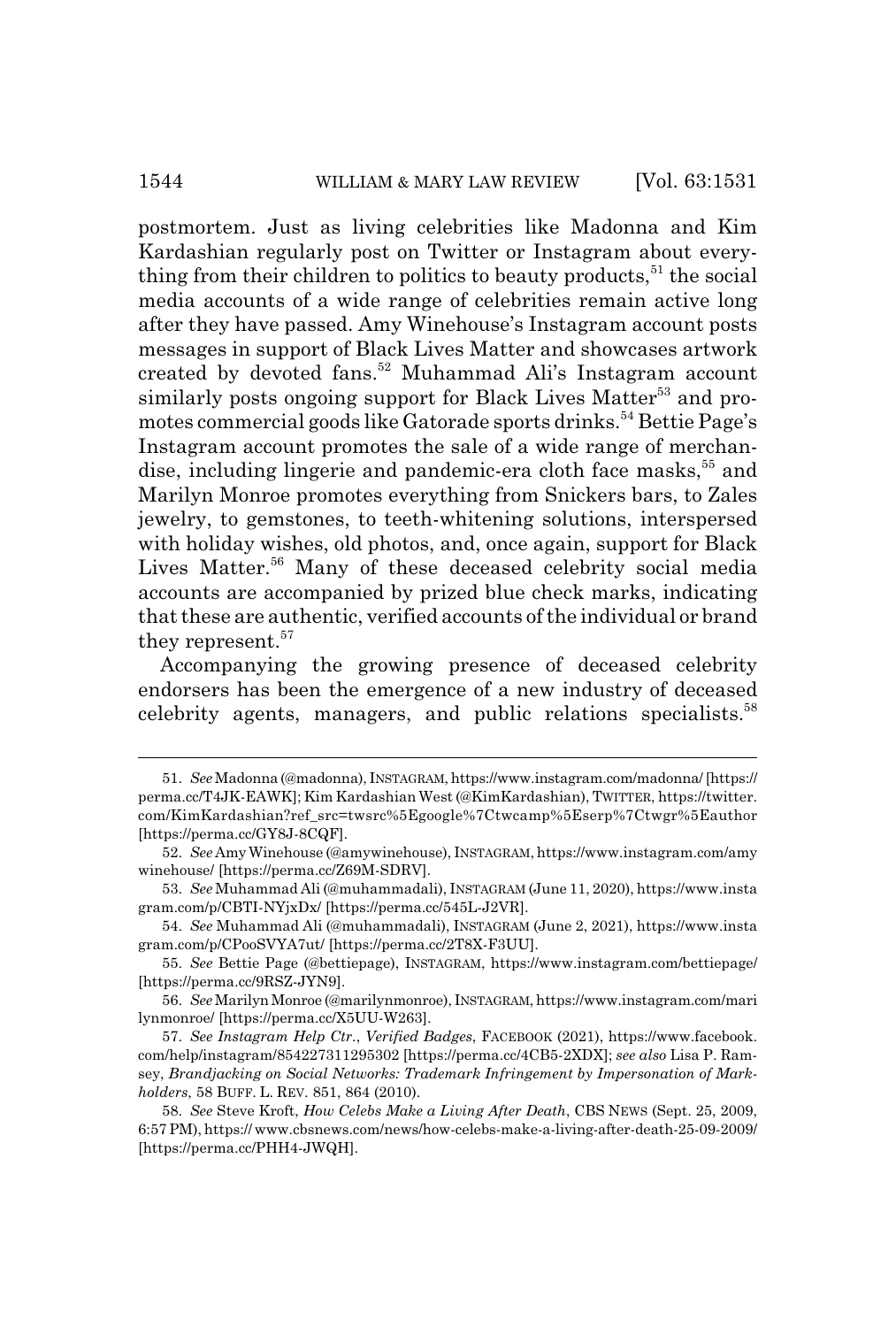Licensing agents have worked with the families of deceased celebrities since the 1980s to navigate commercialization opportunities, such as authorizing tribute bands, releasing archived recordings, and licensing merchandise with the decedent's image.<sup>59</sup> Although the clients working with licensing agents are technically the decedents' families or other assignees of the decedent's trademark, copyright, and/or publicity rights, the commercial relationships presented to the public are framed as being between the agents and the deceased celebrities themselves. For example, the website of CMG Worldwide states that the R&B artist Aaliyah, who died in a plane crash in 2001, has been a "[c]lient since 2014."<sup>60</sup>

In addition to entities like CMG, which work on behalf of celebrities and their estates, $61$  the past decade has seen a noticeable shift in the industry towards licensing companies outright purchasing the IP rights of deceased celebrities and accordingly gaining control over their "official" posthumous lives. The Authentic Brands Group has purchased the rights to Marilyn Monroe, Muhammad Ali, and Elvis Presley,<sup>62</sup> and licensing entity Primary Wave Music has purchased James Brown's estate,<sup>63</sup> a controlling stake in Whitney Houston's estate.<sup>64</sup> and a substantial stake in Prince's estate.<sup>65</sup> With an increased financial stake and legal control over deceased celebrities, entities like Authentic Brands Group have entered into partnerships with "digital human technology" companies, like the Facebank Group, in order "to identify opportunities to license Facebank's

64. *See* Sisario, *supra* note 24.

<sup>59.</sup> *See* Jake Halpern, *An Agent for Dead Celebrities*, NPR (Aug. 29, 2005, 12:00 AM), https://www.npr.org/templates/story/story.php?storyId=4822573 [https://perma.cc/BS7L-RGGA].

<sup>60.</sup> *Aaliyah*, CMG WORLDWIDE, https://www.cmgworldwide.com/aaliyah/ [https://perma. cc/3PQ4-3PVM].

<sup>61.</sup> *See id.*

<sup>62.</sup> Paul Bond, *Elvis Presley's Rights Sold to Authentic Brands Group*, HOLLYWOOD REP. (Nov. 19, 2013, 3:47 PM), https://www.hollywoodreporter.com/news/general-news/elvispresleys-rights-sold-authentic-657924/ [https://perma.cc/5HJE-N3M6].

<sup>63.</sup> Cathy Applefeld Olson, *James Brown's Estate Sold to Primary Wave Music in Deal Estimated at \$90 Million*, FORBES (Dec. 13, 2021, 12:30 PM), https://www.forbes.com/sites/ cathyolson/2021/12/13/james-browns-estate-sold-to-primary-wave-music-in-deal-estimated-at-90-million/ [https://perma.cc/8NY2-VL4Z].

<sup>65.</sup> *See* Ethan Millman, *Primary Wave Partners with Prince Estate!*, PRIMARY WAVE MUSIC (Aug. 2, 2021), https://primarywave.com/primary-wave-partners-with-prince-estate/ [https://perma.cc/PUP4-V25S].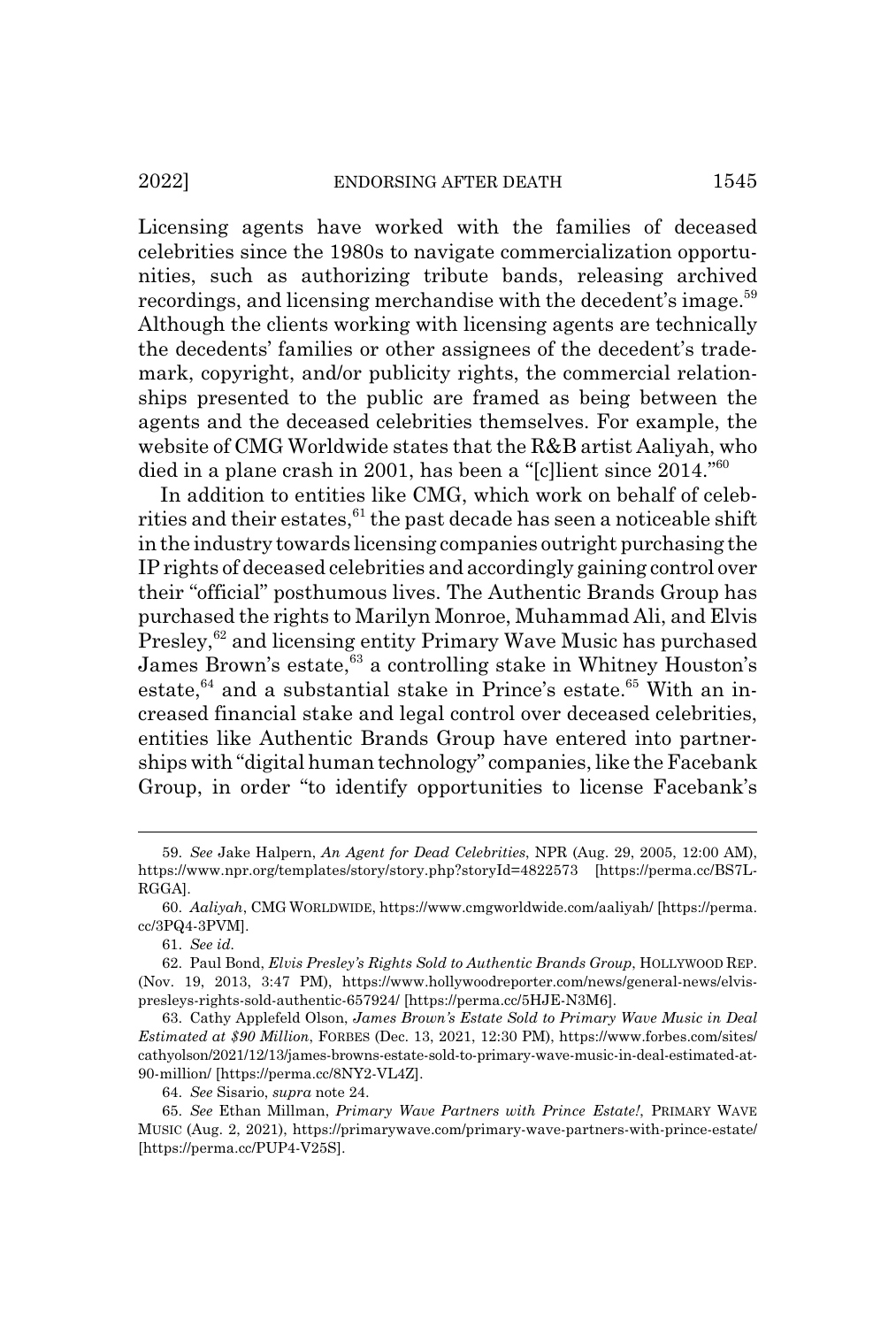photo and hyper-realistic, computer-generated technology to third parties and bring ABG's iconic intellectual properties to life."<sup>66</sup>

The explosion in commercial activities surrounding deceased celebrities suggests quite strongly that posthumous endorsements are perceived as being both persuasive and worthy of substantial financial investment. For purposes of evaluating the growing body of law that has emerged to support these posthumous endorsement practices, it is important to gauge why posthumous endorsement might be effective at motivating consumer activity. In addition to the small, but growing, body of advertising and marketing literature addressing posthumous endorsement, there is a larger body of scholarship that is useful in explaining why endorsements by celebrities—living or dead—can be so effective.

## *A. Theories of Celebrity Endorsements*

The term "celebrity endorsements" has been defined in a few different ways within advertising and marketing scholarship. The most common definition posits the celebrity endorser as "any individual who enjoys public recognition and who uses this recognition on behalf of a consumer good by appearing with it in an advertisement."67 Other scholars view this definition as too narrow in that it both fails to account for endorsement activities in the political and nonprofit sectors and underemphasizes the contractual negotiation between celebrity and endorsee that precedes the endorsement.<sup>68</sup> Accordingly, a more recent definition of celebrity endorsement is "an agreement between an individual who enjoys public recognition (a celebrity) and an entity (e.g., a brand) to use the celebrity for the purpose of promoting the entity."69

<sup>66.</sup> *Facebank Announces Strategic Partnership with Authentic Brands Group*, INTRADO-GLOBE NEWSWIRE (Feb. 11, 2020, 8:00 AM), https://www.globenewswire.com/news-release/ 2020/02/11/1982990/0/en/Facebook-Announces-Strategic-Partnership-with-Authentic-Brands-Group.html [https://perma.cc/ZVB4-BKUT].

<sup>67.</sup> Lars Bergkvist & Kris Qiang Zhou, *Celebrity Endorsements: A Literature Review and Research Agenda*, 35 INT'L J. ADVERT. 642, 643 (2016) (quoting Grant McCracken, *Who Is the Celebrity Endorser? Cultural Foundations of the Endorsement Process*, 14 J.CONSUMER RSCH. 310, 310 (1989)).

<sup>68.</sup> *See id.* at 643-44.

<sup>69.</sup> *Id.* at 644.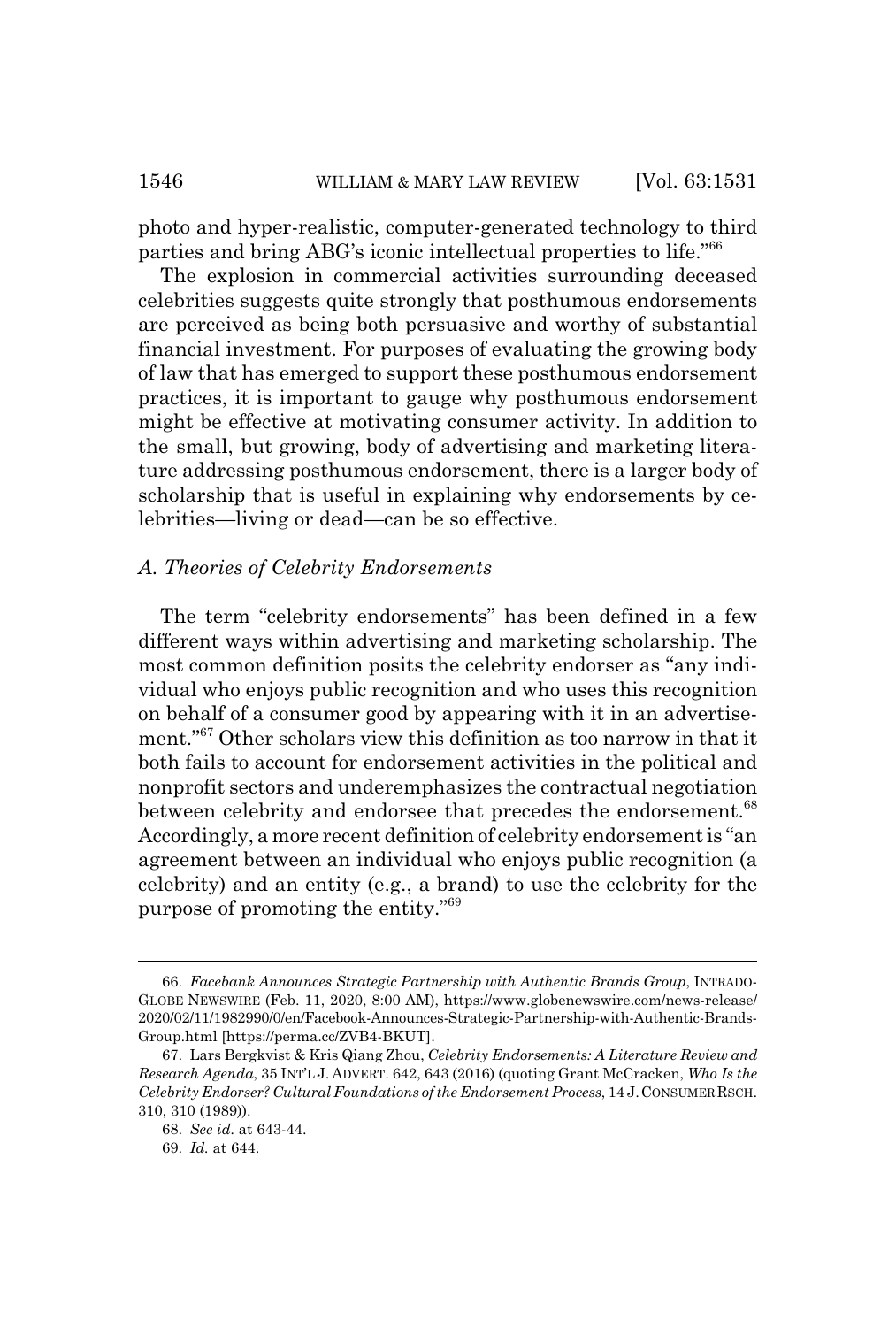Consumer endorsements have repeatedly been shown to be effective in motivating sales of consumer goods and in increasing consumer engagements with the endorsed brand. There are two schools of thought, however, on the mechanisms through which endorsements become effective.

Under "source models" of endorsement, a celebrity's messages to consumers are persuasive based largely on the positive characteristics associated with the celebrity.70 Credibility and authenticity are the most salient characteristics.<sup>71</sup> If a celebrity is generally seen as being trustworthy and as having some basis for evaluating a particular good or service—for example, expertise in a domain or real-world usage—then the celebrity's decision to associate themselves with that product signals to consumers that the endorsed good or service is worth consuming.72 For example, Michael Jordan is a credible endorser for athletic footwear, and Kylie Jenner is a credible endorser for a skincare line that visibly improved her complexion.73 Another variant on the source model of endorsement emphasizes the likability and physical attractiveness of an endorser; if a consumer is attracted to a celebrity, for example Jennifer Aniston, they are more likely to purchase a product she is endorsing, for example Aveeno soap and lotions.<sup>74</sup>

The source models, conversely, predict that endorsements are likely to fail where there is a mismatch between celebrity and endorsee or where a well-publicized scandal makes the celebrity appear less honest or attractive.75 When there is no obvious reason to connect the celebrity with a particular product—for example,

<sup>70.</sup> *See* B. Zafer Erdogan, *Celebrity Endorsement: A Literature Review*, 15 J.MKTG.MGMT. 291, 297-302 (1999).

<sup>71.</sup> *See id.* at 297-98.

<sup>72.</sup> *See id.*

<sup>73.</sup> The FTC's guidelines draw a distinction between an "endorsement," in which an individual acts as a (typically paid) spokesperson for a particular brand, and a "testimonial," in which an individual shares their own personal experience using a product. *See The FTC's Endorsement Guides: What People Are Asking*, FED. TRADE COMM'N (Aug. 27, 2020), https://www.ftc.gov/tips-advice/business-center/guidance/ftcs-endorsement-guides-whatpeople-are-asking [https://perma.cc/GG3M-3WGH]. Neither the scholarship on the psychology of effective celebrity marketing nor the false endorsement case law appear to draw a sharp distinction between these two scenarios.

<sup>74.</sup> *See* Erdogan, *supra* note 70, at 299, 301-02.

<sup>75.</sup> *See id.* at 302-04.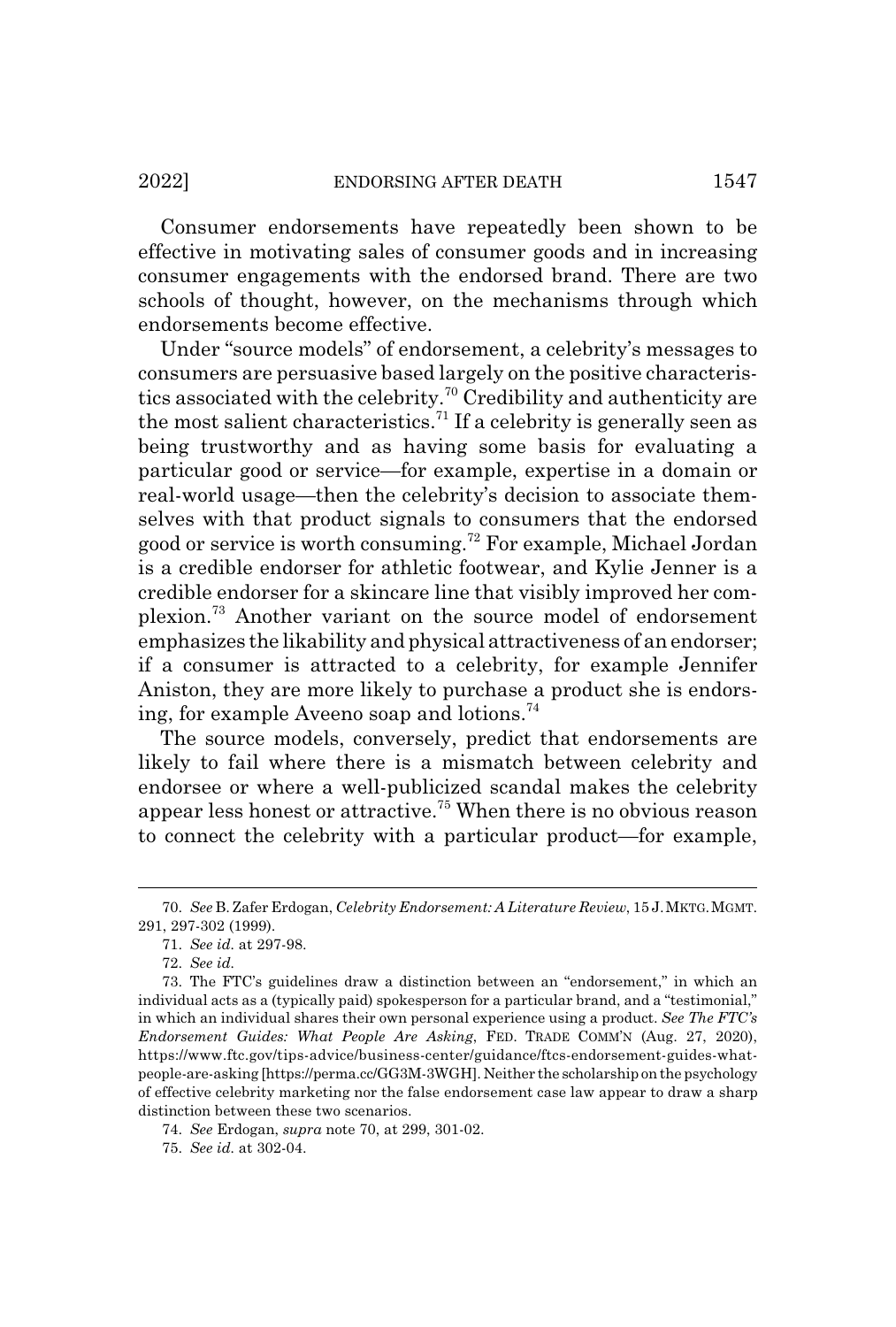Ozzy Osbourne and I Can't Believe It's Not Butter<sup>76</sup>—the source model literature hypothesizes that the celebrity will be viewed as bought off, and their endorsement will not motivate purchasing behavior or consumer engagement.<sup> $77$ </sup> Similarly, the value of a celebrity endorsement may decrease substantially when they have engaged in some behavior seen as dishonest or unappealing.<sup>78</sup> Accordingly, following revelations of Tiger Woods' extramarital affairs, numerous brands distanced themselves from their former endorser.<sup>79</sup>

The second major conceptual model of celebrity endorsement is the "Meaning Transfer Model" developed by cultural anthropologist Grant McCracken.<sup>80</sup> This model sees the celebrity endorser as representing a constellation of cultural meanings distilled from their professional exploits (for example, songs they have sung or characters they have played) and their personal activities (for example, charitable giving or adopting children).<sup>81</sup> The goal of the endorsement process, in this model, is to include the endorsed brand in this constellation of meaning, thereby symbolically transferring qualities associated with the celebrity onto the product.<sup>82</sup> When consumers purchase the endorsed product, the Meaning Transfer Model views this act as an attempt by consumers to transfer those qualities onto themselves, thereby constituting both consumption and a form of self-definition.<sup>83</sup> For example, when consumers purchase Air Jordans, they want to "Be Like Mike," at least symbolically.<sup>84</sup> The Meaning Transfer Model emphasizes that the power of celebrity endorsements stems not just through credible, authentic pushing

<sup>76.</sup> *See* Weston Gardner, *Celebrity Endorsements Are the Worst. Why Do So Many Companies Use Them?*, BETTER COPY (Aug. 13, 2015), https://bettercopy.org/2015/08/13/ celebrity-endorsements-are-the-worst-why-do-so-many-companies-use-them/ [https://perma.cc/5ZH3-SRK8].

<sup>77.</sup> *See* Erdogan, *supra* note 70, at 303.

<sup>78.</sup> *See id.* at 299.

<sup>79.</sup> *See* Chris Hackley & Rungpaka Amy Hackley, *Marketing and the Cultural Production of Celebrity in the Era of Media Convergence*, 31 J. MKTG. MGMT. 461, 472 (2015).

<sup>80.</sup> *See generally* McCracken, *supra* note 67, at 312.

<sup>81.</sup> *See id.* at 313-14.

<sup>82.</sup> *See id.* at 316.

<sup>83.</sup> *See id.* at 317.

<sup>84.</sup> *See* Gavin Evans, *'Be Like Mike': The Story Behind Michael Jordan's Iconic Gatorade Commercial Song*, COMPLEX (May 6, 2016), https://www.complex.com/sports/2016/05/be-likemike-michael-jordan-gatorade-commercial-song [https://perma.cc/M7J3-NQS8].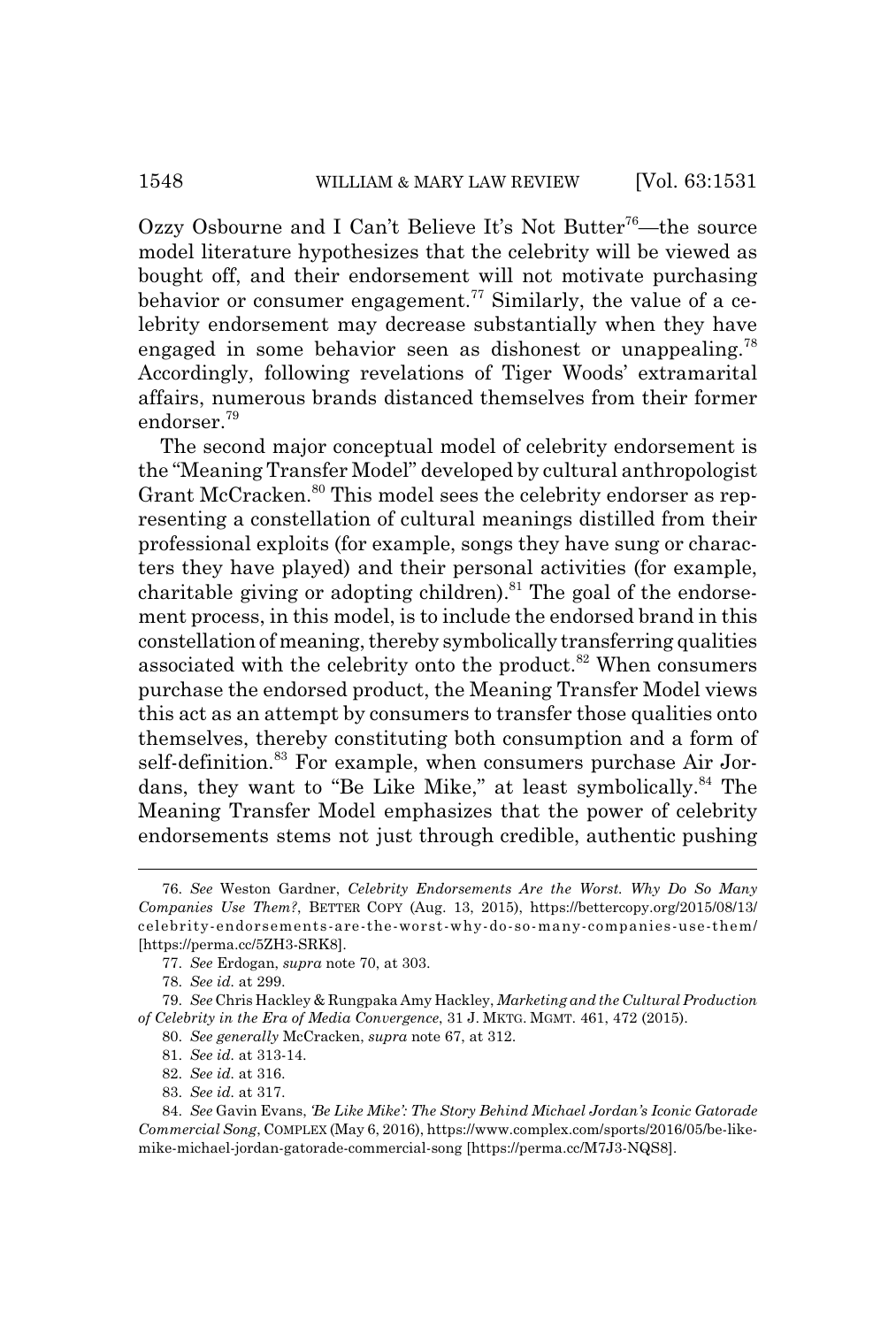of a product in front of consumers, but also by building up a broad range of positive associations with the celebrity.<sup>85</sup> This means that charitable or political work is not peripheral to the commercial value of a celebrity identity; it is deeply connected.

The Meaning Transfer Model highlights a range of pitfalls for celebrity endorsements. The constellation of cultural meaning of a celebrity is often highly dynamic and contested, and may mean different things to different people. For example, when Donald Trump appears to publicly endorse Goya food products,<sup>86</sup> the Goya brand may absorb a wide range of cultural meanings depending upon the political persuasion of particular consumers. In the eyes of Trump's detractors, his endorsement may not just be ineffective at motivating purchases, as the source models might conclude, but it may contaminate the Goya brand with negative characteristics often associated with him. $87$  Or when J.K. Rowling makes public statements hostile to transgender people, public perceptions of transphobia can contaminate the book, movie, and merchandise franchises associated with her.<sup>88</sup>

Moreover, recent examinations of the Meaning Transfer Model have shown that transference is bi-directional. The cultural meanings associated with the endorsed product, or even of the consumers of the endorsed product, can transfer "back" onto the celebrity.<sup>89</sup> For example, celebrity chef Jamie Oliver was a prominent endorser of the British grocery store company Sainsbury's.<sup>90</sup> Although he was

89. Elina Halonen-Knight & Leila Hurmerinta, *Who Endorses Whom? Meanings Transfer in Celebrity Endorsement*, 19 J. PROD.&BRAND MGMT. 452, 459 (2010). Legal scholar Professor David Tan has examined the Meaning Transfer Model in the context of the right of publicity, emphasizing that the celebrity's fame, and the associative economic value that accompanies it, is constructed by the celebrity individual, their consuming fans, and the corporate intermediaries that develop and market the celebrity's image. *See* David Tan, *Beyond Trademark Law: What the Right of Publicity Can Learn from Cultural Studies*, 25 CARDOZO ARTS & ENT. L.J. 913, 916 (2008).

90. *See* Simon Bowers, *Jamie Oliver's Partnership with Sainsbury's Ends*, THE GUARDIAN

<sup>85.</sup> *See* McCracken, *supra* note 67, at 313.

<sup>86.</sup> Marc Caputo, *Struggling with Latinos, Trump Hypes Goya Food Fight*, POLITICO (July 15, 2020, 7:27 PM), https://www.politico.com/news/2020/07/15/trump-latino-support-goya-2020-364856 [https://perma.cc/N3HF-NUFY].

<sup>87.</sup> *See* McCracken, *supra* note 67, at 316.

<sup>88.</sup> *See* Emma Pocock, *U.S. Harry Potter Book Sales Underperforming, According to Recent Industry Figures*, FORBES (July 19, 2020, 2:48 PM), https://www.forbes.com/sites/ emmapocock/2020/07/19/us-harry-potter-book-sales-underperforming-according-to-recentindustry-figures/?sh=409ef549464b [https://perma.cc/PRQ7-WEWS].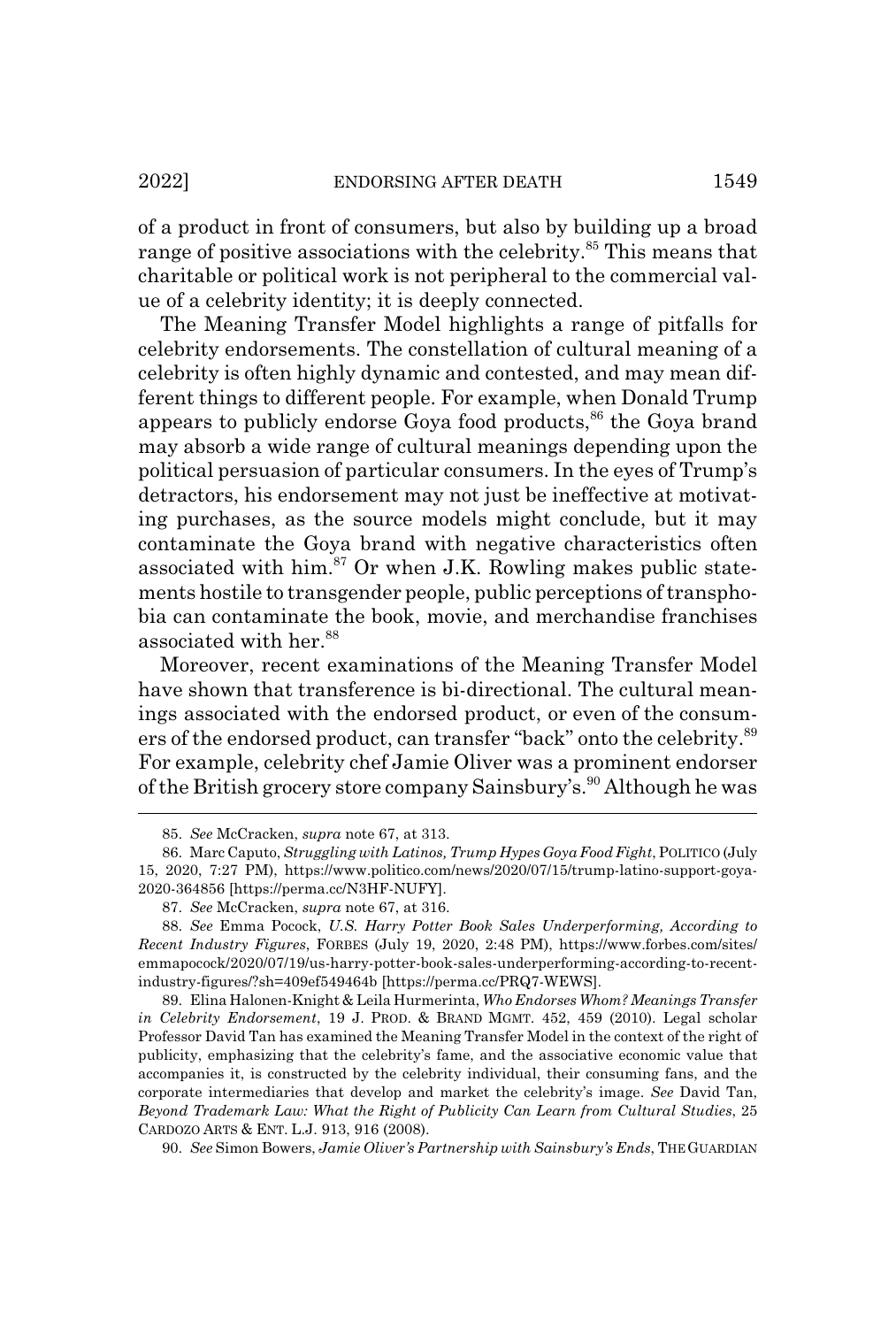brought on board to signal both refinement and sustainability, the company's environmentally questionable supply chain altered public perceptions of both Oliver personally—he was described as a "culinary whore" who had been "selling his soul"—as well as his restaurants and other business pursuits.<sup>91</sup>

## *B. The Risks and Rewards of Posthumous Endorsements*

After considering the dominant theoretical approaches to celebrity endorsements, the appeal, and potential perils, of deploying endorsements by *deceased* celebrities becomes more apparent. Under the source models of endorsement, deceased celebrities are in a position to be highly persuasive.<sup>92</sup> Deceased celebrities like Marilyn Monroe, John Wayne, or Whitney Houston were highly cherished figures during many consumers' youth, and nostalgia for these bygone days has been shown to be an especially powerful motivator of consumer activity—particularly for the Baby Boomer generation.93 If a childhood crush or celebrity idol appears to stand behind a product, then that association will resonate strongly for many consumers.

This persuasiveness may seem strange, given the widespread knowledge of that person's death, but scholars have shown that consumers often engage in a suspension of disbelief and rather enjoy embracing the fiction of imagining the celebrity still alive. $94$ Because a celebrity's fans rarely actually knew the human being

<sup>(</sup>July 12, 2011, 1:33 PM), https://www.theguardian.com/lifeandstyle/2011/jul/12/jamie-oliversainsburys [https://perma.cc/TSQ5-NSM2].

<sup>91.</sup> Halonen-Knight & Hurmerinta, *supra* note 89, at 456.

<sup>92.</sup> *See supra* notes 70-72 and accompanying text.

<sup>93.</sup> *See* D'Rozario & Bryant, *supra* note 45, at 1 ("Many of these ageing baby-boomers drive the demand for Deleb imagery through their continuing emotional connection to the celebrity as fans, even long after the celebrity has passed away."); Subhadip Roy & Jyoti Sharma, *Dead or Living: Which Celebrity to Endorse?*, 13 GREAT LAKES HERALD 1, 6 (2019) ("As for expertise and attractiveness, theory of nostalgia suggests that dead celebrities are often glorified after their deaths by their fans resulting in enhanced regard for their abilities and charm." (citation omitted)).

<sup>94.</sup> *See* Denver D'Rozario, *Dead Celebrity (Deleb) Use in Marketing: An Initial Theoretical Exposition*, 33 PSYCH.&MKTG. 486, 493 (2016) (examining how dead celebrity marketing triggers the "[p]leasure of [i]magination"); *see also* Sean Hannon Williams, *Gossip and Gore: A Ghoulish Journey into a Philosophical Thicket*, 116 MICH. L. REV. 1187, 1198 (2018) ("[W]e have trouble turning off our powerful connections to others.").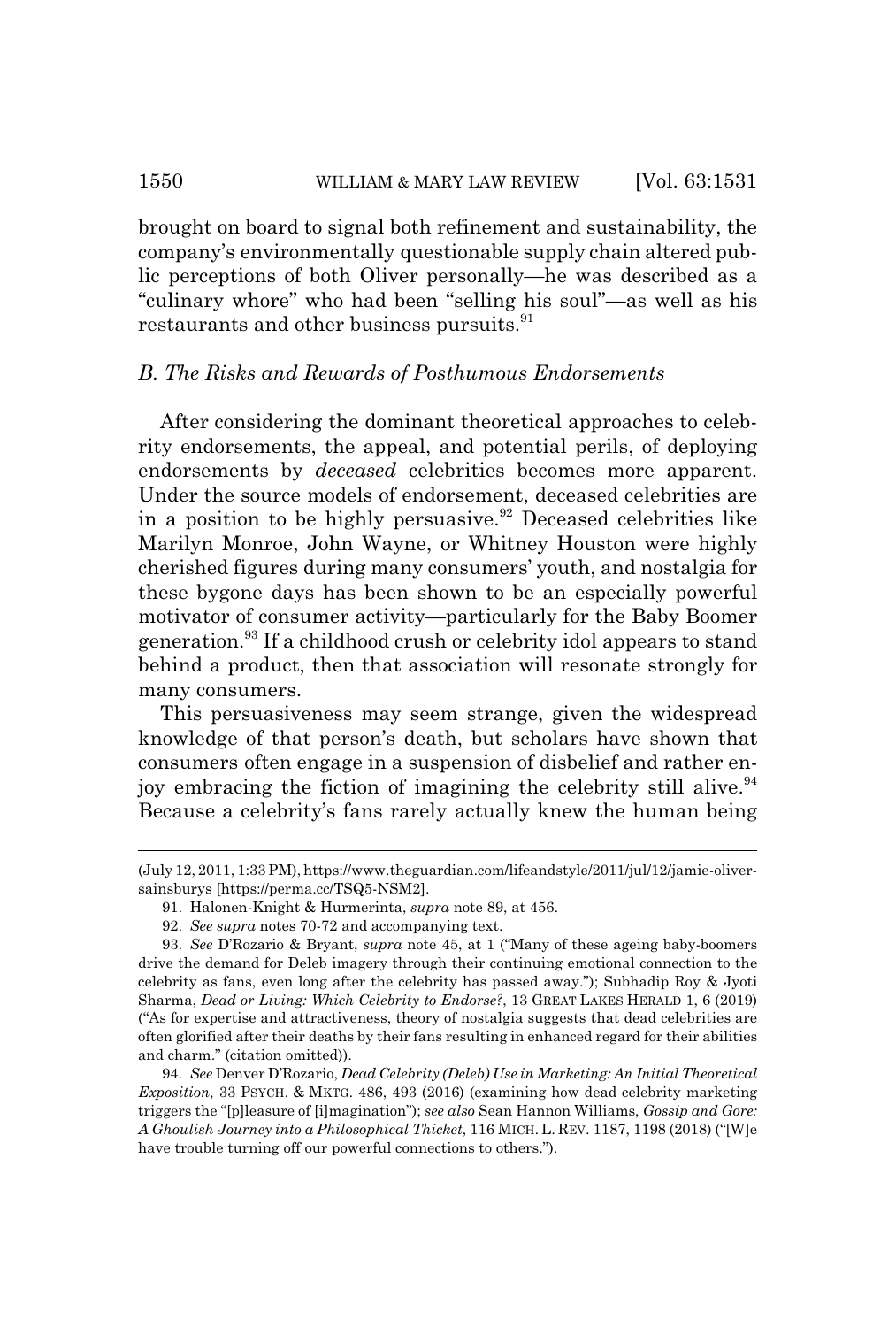when they were alive, but instead only knew them as mediated through agents, publicists, and popular culture depictions, the transfer to death of the human being does not necessarily change the day-to-day experience of fandom once the initial shock of death has subsided.<sup>95</sup> As a result of the highly mediated nature of celebrity, if the endorser was credible, authentic, and attractive while they were alive, then those persuasive traits can effectively carry over into the commercial afterlife.<sup>96</sup> Social media campaigns facilitate both the suspension of disbelief and the mediated nature of celebrity endorsements by creating the appearance of an interactive relationship between the verified, authentic celebrity and their many followers.<sup>97</sup>

Death may in some circumstances make a celebrity *more* persuasive than they were during life. Numerous studies have shown that the death of a celebrity, even one plagued by scandal, substantially increases demand for items associated with them.<sup>98</sup> When a celebrity dies, there is a cultural tendency to sacralize them by focusing on their positive impact on the world they left behind and to downplay messier attributes that might undermine the persuasiveness of living celebrities.<sup>99</sup> Amy Winehouse, Whitney Houston, and Michael Jackson have become highly valuable commercial entities in their digital afterlives, even though their substance use and chaotic personal lives made them less-than-ideal spokespeople towards the end of their lives.<sup>100</sup> Moreover, due to the perceived sacredness of spaces and items associated with the deceased celebrity, consumers are primed to consume goods and services that are

<sup>95.</sup> *Cf.* Joli Jensen, *Introduction—On Fandom, Celebrity, and Mediation: Posthumous Possibilities*, *in* AFTERLIFE AS AFTERIMAGE: UNDERSTANDING POSTHUMOUS FAME xvii, xix (Steve Jones & Joli Jensen eds., 2005).

<sup>96.</sup> *See* Alexandra Sherlock, *Larger than Life: Digital Resurrection and the Re-Enchantment of Society*, 29 INFO. SOC'Y 164, 168 (2013).

<sup>97.</sup> *See* Benjamin Boeuf & Jessica Darveau, *Posting from Beyond the Grave: An Autopsy of Consumer Attitudes Toward Promotional Communication in a Posthumous Context*, 34 INT'L J. RSCH. MKTG. 892, 898 (2017).

<sup>98.</sup> *See, e.g.*, Ruth Penfold-Mounce, *Value, Bodily Capital, and Gender Inequality After Death*, 25 SOC. RSCH. ONLINE 490, 496-97 (2020); Steve Jones, *Better Off Dead: Or, Making It the Hard Way*, *in* AFTERLIFE AS AFTERIMAGE, *supra* note 95, at 3-4.

<sup>99.</sup> *See* Scott K. Radford & Peter H. Bloch, *Grief, Commiseration, and Consumption Following the Death of a Celebrity*, 12 J. CONSUMER CULTURE 137, 140 (2012).

<sup>100.</sup> *See* Penfold-Mounce, *supra* note 98, at 496-97; *supra* note 25 and accompanying text.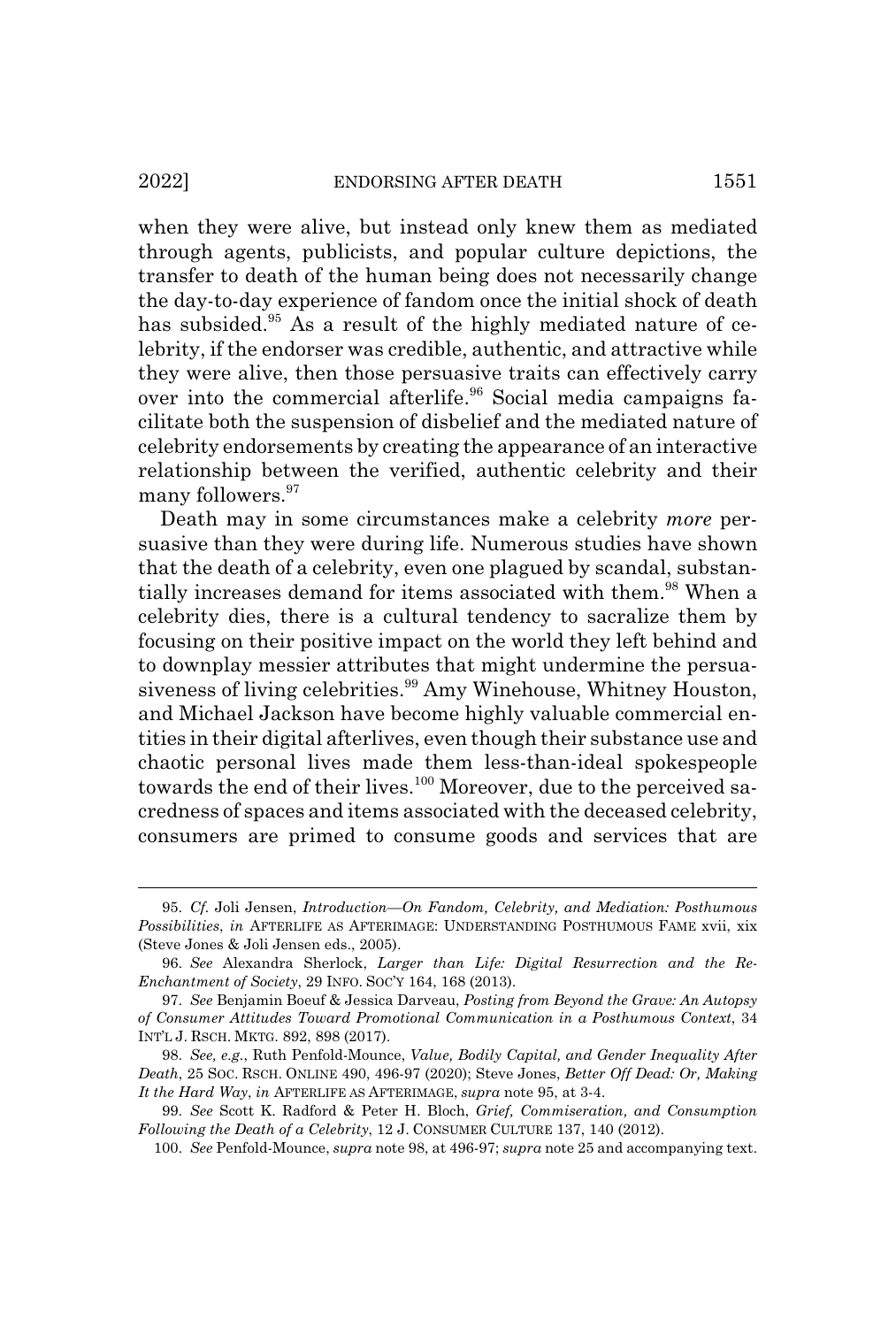perceived as supporting the decedent's families or causes associated with the decedent.<sup>101</sup> In short, sacredness is highly persuasive.

There are also some practical advantages for brands in employing a deceased spokesperson. Deceased endorsers are far less likely to have new scandals emerge that would undermine their credibility or attractiveness.102 Although new information can of course be unearthed about a decedent, they are not going to have a new affair or express new controversial political opinions. Moreover, many prized deceased endorsers, like Marilyn Monroe or Bruce Lee, will never grow old or gain weight, and as a result their physical attractiveness will remain crystallized in the minds of consumers. And finally, a dead person is much, much cheaper to hire than a living person and makes far fewer demands.<sup>103</sup>

The source models also signal some potential dangers of posthumous endorsements. Although the sacred status of a dead celebrity can prime certain consumption behavior, consumers respond quite negatively to commercial messages that appear largely profitmotivated.104 When consumers sense that a posthumous promotion is exploitative rather than commemorative, they are not likely to be persuaded to support the promoted good, service, or cause.105 This suggests that those who control the messages emanating from the decedent's estate and/or their official media pages need to be careful about the timing of commercial promotions, their choice of brand partnerships, and overusing the goodwill associated with the decedent.

<sup>101.</sup> *See* Radford & Bloch, *supra* note 99, at 140-41.

<sup>102.</sup> *See* D'Rozario, *supra* note 94, at 489 tbl.1.

<sup>103.</sup> *See* D'Rozario & Bryant, *supra* note 45, at 1-2; D'Rozario, *supra* note 94, at 489 tbl.1. 104. Benjamin Boeuf & Jessica Darveau, *Don't Disturb the Dead: Consumers' Attitude*

*Toward Promotional Messages on Post-Mortem Facebook Pages*, 8 ADVANCES ADVERT. RSCH. 71, 77 (2017).

<sup>105.</sup> *See* Radford & Bloch, *supra* note 99, at 150 (observing consumer disdain toward profiteering following the death of Dale Earnhardt, but embrace of officially licensed merchandise coming from Earnhardt's family and other Earnhardt-related sources); RUTH PENFOLD-MOUNCE, DEATH, THE DEAD AND POPULAR CULTURE 31-32 (2018) (describing criticism of the James Dean and Fred Astaire estates for perceived profiteering); Benjamin Boeuf & Jessica Darveau, *An Ethical Perspective on Necro-Advertising: The Moderating Effect of Brand Equity*, 155 J. BUS. ETHICS 1077, 1080 (2019) ("By explicitly mentioning that the brand concluded an agreement with the deleb's estate, the brand reassures consumers that the use of the image is not illegal or unconsented.").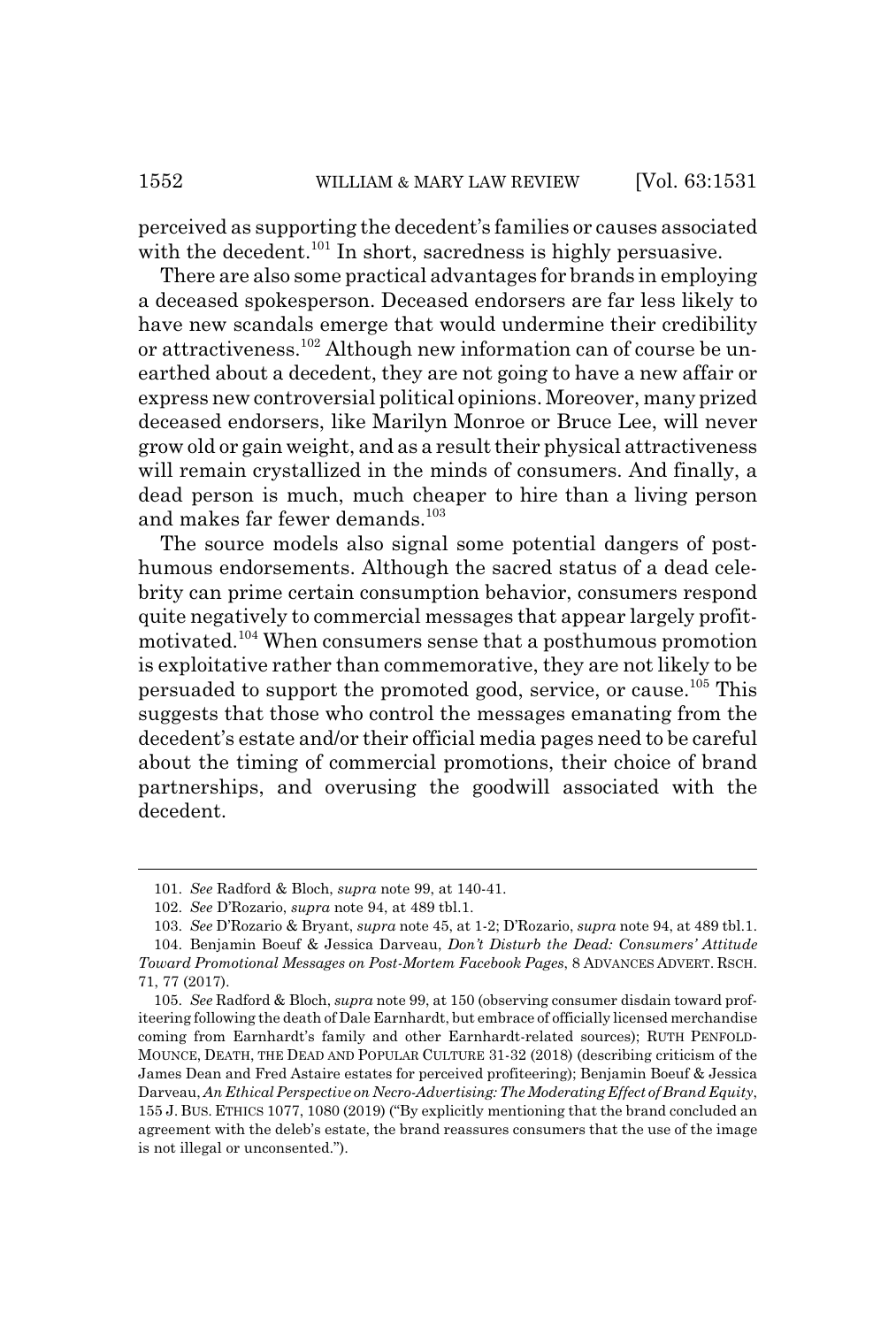#### 2022] ENDORSING AFTER DEATH 1553

Under the Meaning Transfer Model, posthumous endorsements are effective because dead celebrities often have positive cultural associations that fans want to incorporate into themselves, and this hunger for the decedent's cultural meaning can be amplified by feelings of grief and nostalgia.106 For example, consumers may want to associate themselves with Marilyn Monroe's glamorous sex appeal or with James Dean's rebellious masculinity, and consumption of goods associated with these individuals might symbolically bring the consumer closer to these idealized forms of 1950s/60s gender and sexuality. According to Professor Denver D'Rozario, "[t]oday's superheroes are too sensitive for some, who long for the alpha-male heroes of yesteryear."107

Moreover, the death of a celebrity does induce a real, though often stigmatized, form of mourning in their fans, and consumption of endorsed or "official" goods can be a way of maintaining a continuing bond with them.<sup>108</sup> Through posthumous endorsements, accordingly, today's consumers can maintain an association with a particular decedent as well as with a nostalgized set of cultural values present in their youth. Posthumous endorsements might be said to "Make Advertising Great Again";<sup>109</sup> by symbolically associating with the stars of the past, consumers can keep the past alive.

The Meaning Transfer Model does, however, suggest that the cultural meaning of a long-deceased celebrity remains dynamic.<sup>110</sup> Although, as discussed above, many consumers are drawn to a lost, cherished past, this same past is potentially viewed unsavorily by many others.111 If those representing posthumous endorsers wish to update the constellation of meanings associated with them to reflect changing social mores, the Meaning Transfer Model indicates that new meanings are possible.<sup>112</sup> If a deceased celebrity can somehow produce new work product, for example by releasing archived music

<sup>106.</sup> *See* McCracken, *supra* note 67, at 313.

<sup>107.</sup> D'Rozario, *supra* note 94, at 491 tbl.2.

<sup>108.</sup> *See* Gilden, *supra* note 28, at 641.

<sup>109.</sup> *See* Emma Margolin, *"Make America Great Again"—Who Said It First?*, NBC NEWS (Sept. 9, 2016, 2:17 PM), https://www.nbcnews.com/politics/2016-election/make-america-greatagain-who-said-it-first-n645716 [https://perma.cc/RE2G-5KKU].

<sup>110.</sup> *See* McCracken, *supra* note 67, at 312.

<sup>111.</sup> *See* Boeuf & Darveau, *supra* note 97, at 898.

<sup>112.</sup> *See* McCracken, *supra* note 67, at 315.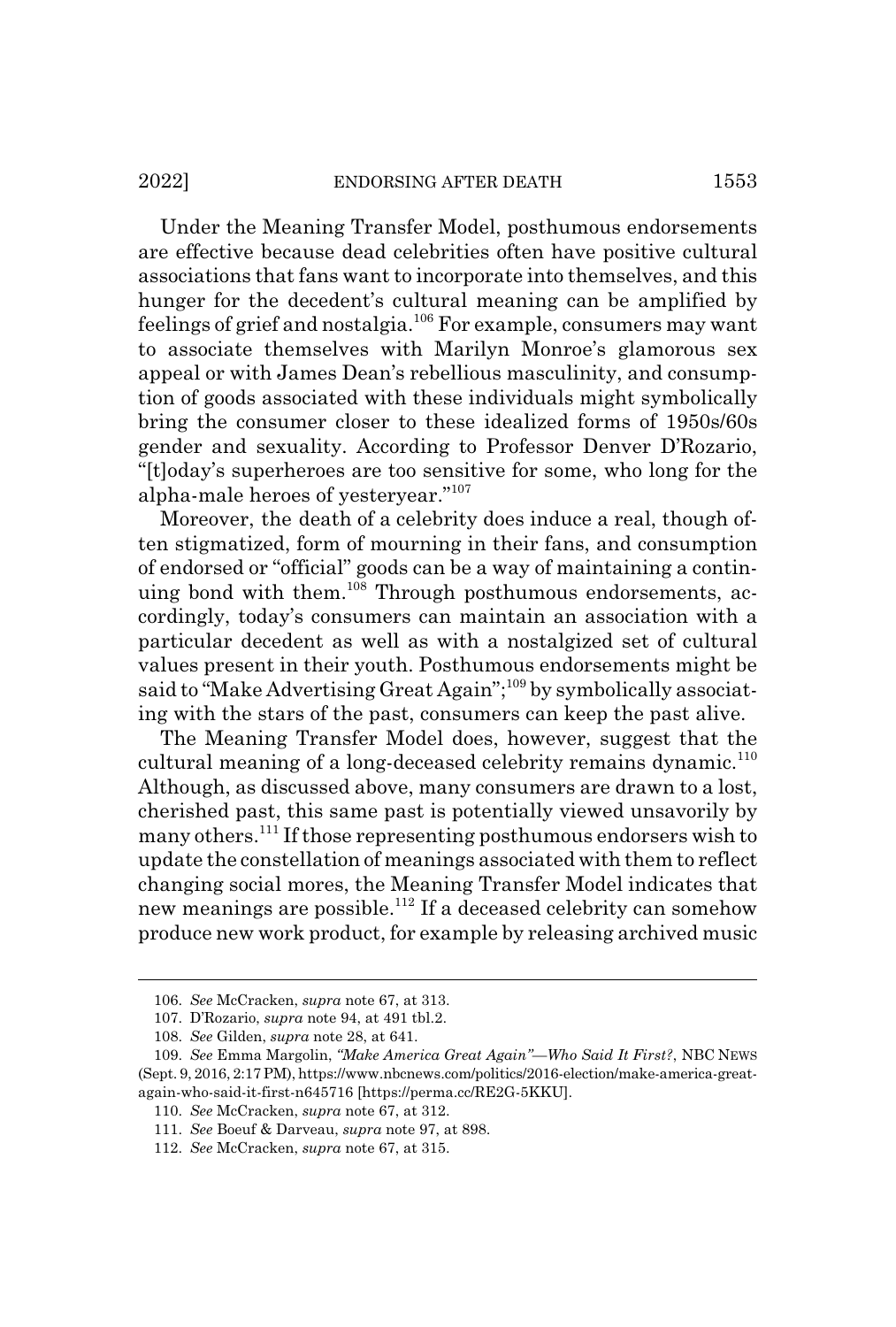or starring in new films via CGI technologies, these new releases can help shift the decedent's present-day cultural associations.<sup>113</sup> Moreover, by associating with contemporary charitable or political causes, such as climate change or racial justice, a star of the 1950s can appear to be in touch with the views of younger consumers  $\text{today.}^{114}$ 

The drawbacks of posthumous endorsements under the Meaning Transfer Model mirror the drawbacks with living endorsements. Miscalculated brand alliances can contaminate the endorser, and consumers of the endorsed brands can transfer negative cultural associations back onto the deceased celebrity.115 New digital technologies and social media can help moderate these effects to some degree, but the absence of the living individual does make it harder for agents to actively steer this meaning-making process.

In sum, endorsers—dead or alive—are effective when seen as appealing and credible, or when they maintain a set of positive cultural associations. But there are numerous obstacles to successful posthumous endorsement. With every effort to capitalize on the sacred status of the deceased comes a serious risk that the managers of the deceased will be seen as exploiting their memory. And as much as brands, endorsers, and their agents may try to tightly control the messages communicated to consumers, the cultural meaning of the endorser and their messaging is always dependent to a large extent on the diverse perspectives of consumers.

#### *C. Legal Scholarship on Celebrity Endorsement*

Legal scholars have written relatively little about the rights of individuals to control indicia of endorsement, let alone the rights to control such indicia posthumously. Although there is a significant body of scholarship that has examined the postmortem right of publicity, which (in many states) allows a person's heirs and devisees to control the use of a person's likeness in commercial or advertising uses,<sup>116</sup> publicity rights do not require consumers to believe that the

<sup>113.</sup> *See id.*

<sup>114.</sup> *See id.*

<sup>115.</sup> *See supra* Part I.A.

<sup>116.</sup> *See* Joshua C. Tate, *Immortal Fame: Publicity Rights, Taxation, and the Power of*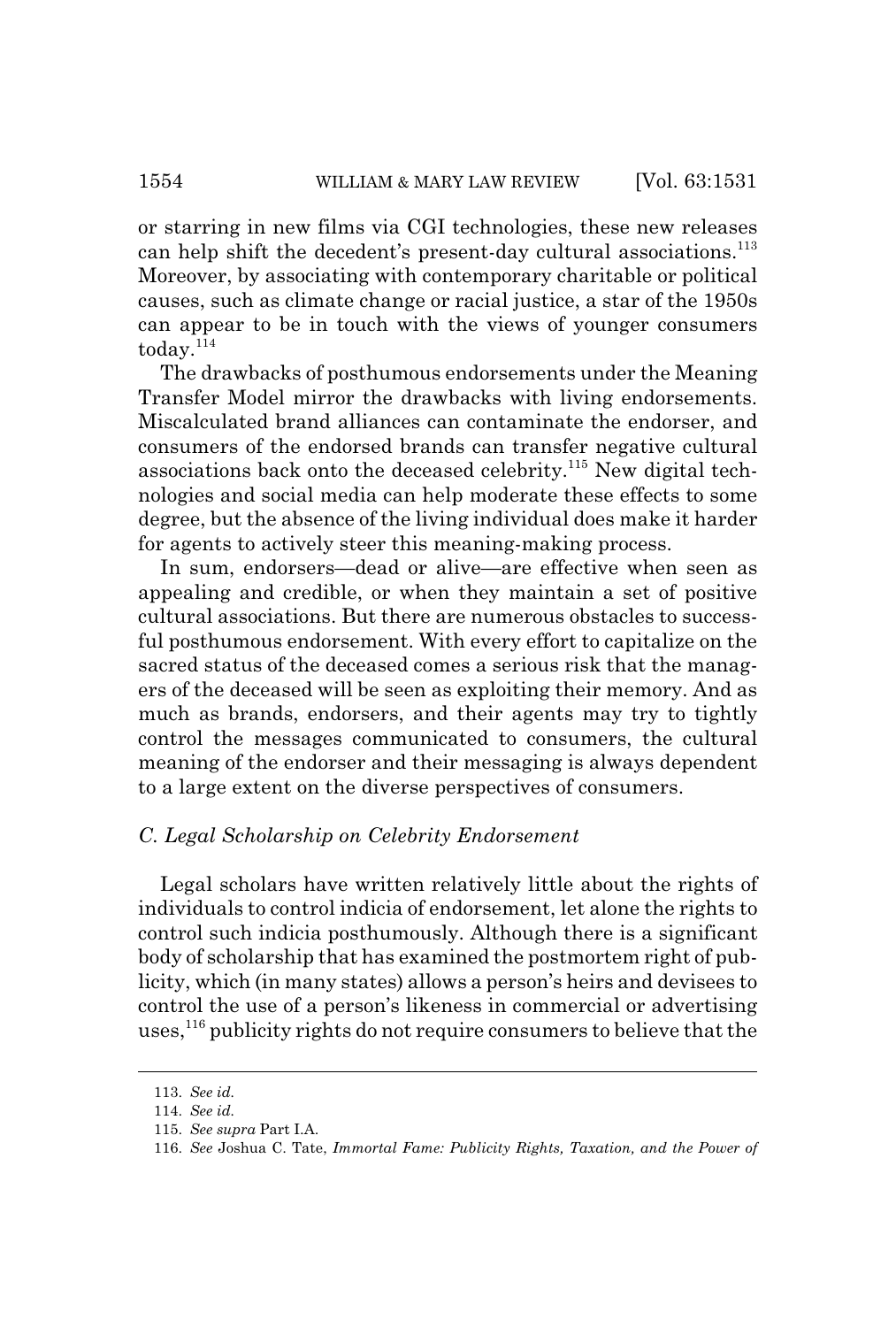decedent or the estate *affirmatively* stands behind the good or service in question.<sup>117</sup> The rights to control commercial use of a deceased person's image are broad enough to cover perceptions of both involuntary and voluntary associations between that individual and a good or service, but little scholarship has examined the unique concerns around the voluntary associations built into the concept of endorsement.

Legal scholars who have directly considered questions of endorsement have emphasized concerns that map onto the source models and Meaning Transfer Model dominant in advertising and marketing literature. Professor William McGeveran has emphasized that endorsements in the social media context are useful so long as they are voluntary and accurate.<sup>118</sup> Consumers want to know that the endorser has indeed had some firsthand exposure to the endorsed good or service and that they are in fact choosing to stand behind it.<sup>119</sup> Without these hallmarks of voluntariness and accuracy, false endorsements can corrode the quality of information made available to consumers.120 Given that official endorsements are material to many consumers, corroded information surrounding endorsements has the potential to mislead consumers into purchasing products they would otherwise avoid. $121$ 

Professors Laura Heymann, Mark Lemley, and Mark McKenna have also expressed concerns about false endorsements relating back to the endorser. They note that in addition to deceiving consumers, false endorsements have the effect of usurping other

*Testation*, 44 GA. L. REV. 1, 19-20 (2009) (surveying literature supporting and opposing a postmortem right of publicity); JENNIFER E. ROTHMAN, THE RIGHT OF PUBLICITY: PRIVACY REIMAGINED FOR A PUBLIC WORLD 6-7, 123-26 (2018) (same).

<sup>117.</sup> *See* Stacey L. Dogan & Mark A. Lemley, *What the Right of Publicity Can Learn from Trademark Law*, 58 STAN. L. REV. 1161, 1195 (2006).

<sup>118.</sup> *See* McGeveran, *supra* note 12, at 1127.

<sup>119.</sup> *See id.* at 1127-28.

<sup>120.</sup> *See id.* at 1127.

<sup>121.</sup> *See id.* at 1128; *see also* Alexandra J. Roberts, *False Influencing*, 109 GEO. L.J. 81, 84 (2020) (noting that because of trust placed in social media influencers, social media followers may be materially deceived when influencers endorse products they never actually used); Matthew B. Kugler, *The Materiality of Sponsorship Confusion*, 50 U.C. DAVIS L. REV. 1911, 1947 (2017) (empirically showing materiality of officially licensed merchandise to a large subset of consumers); Laura R. Bradford, *Trademark Law and Agency Costs*, 55 IDEA 193, 201 (2015) ("A wealth of empirical literature suggests that consumers find clear sponsorship and affiliation information useful in making purchasing decisions.").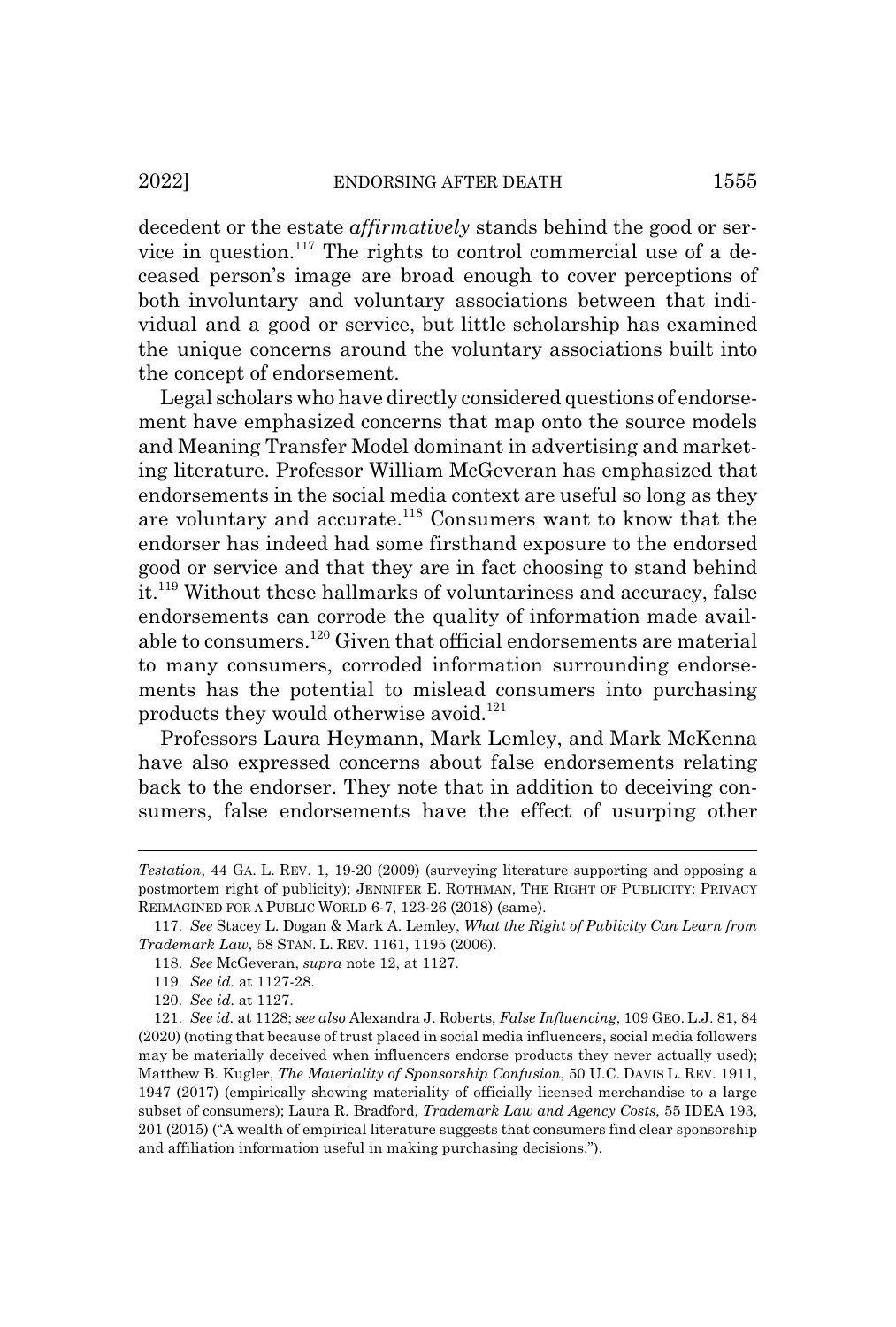#### 1556 WILLIAM & MARY LAW REVIEW [Vol. 63:1531]

people's voices, painting an incorrect portrait of the values they hold, and undermining their ability to define themselves publicly.<sup>122</sup> Given this repeated concern for voluntariness in the endorsement process, a few scholars have accordingly expressed skepticism that there should be a legal right to control posthumous endorsements, which, due to the nature of death, do not involve voluntary decisionmaking by the endorser. $123$ 

#### II. THE LAW OF POSTHUMOUS ENDORSEMENT

Notwithstanding the skepticism by some scholars towards the need to control posthumous endorsements, trademark and unfair competition case law increasingly gives deceased celebrities' heirs, devisees, and other successors in interest the ability to prevent others from falsely suggesting that the deceased celebrity posthumously endorsed a particular good or service.<sup>124</sup> Trademark and unfair competition laws generally protect against the commercial use of a symbol, or other commercial statements, that are likely to cause confusion about the origin of a particular good or service. $125$ Although historically the relevant consumer confusion involved perceptions about who *produced* a particular good or service, contemporary trademark and unfair competition law proscribes confusion about who *sponsored*, *approved*, or *endorsed* that good or service.<sup>126</sup>

Accordingly, trademark and unfair competition laws have developed several doctrines that facilitate the posthumous endorsement

<sup>122.</sup> *See* Laura A. Heymann, *The Law of Reputation and the Interest of the Audience*, 52 B.C. L. REV. 1341, 1421 (2011); Mark P. McKenna, *The Right of Publicity and Autonomous Self-Definition*, 67 U. PITT. L. REV. 225, 281-82 (2005); Lemley, *supra* note 11, at 1172 ("Both private and public figures should be entitled to decide whether and when to endorse products. Deceiving the public about whether someone has done so hurts both that person and the public.").

<sup>123.</sup> *See* Lemley, *supra* note 11, at 1173 ("[I]t is hard to argue with a straight face that a dead person is endorsing a product."); Dogan & Lemley, *supra* note 117, at 1196 n.161 ("We can imagine only limited circumstances in which a confusion-based right of publicity might survive death, such as use of digital technology to make it seem that an actor appeared in a movie in which he did not.").

<sup>124.</sup> *See* Barton Beebe, *What Trademark Law Is Learning from the Right of Publicity*, 42 COLUM. J.L. & ARTS 389, 393-96 (2019).

<sup>125.</sup> *See id.* at 393.

<sup>126.</sup> *See id.* at 393-94.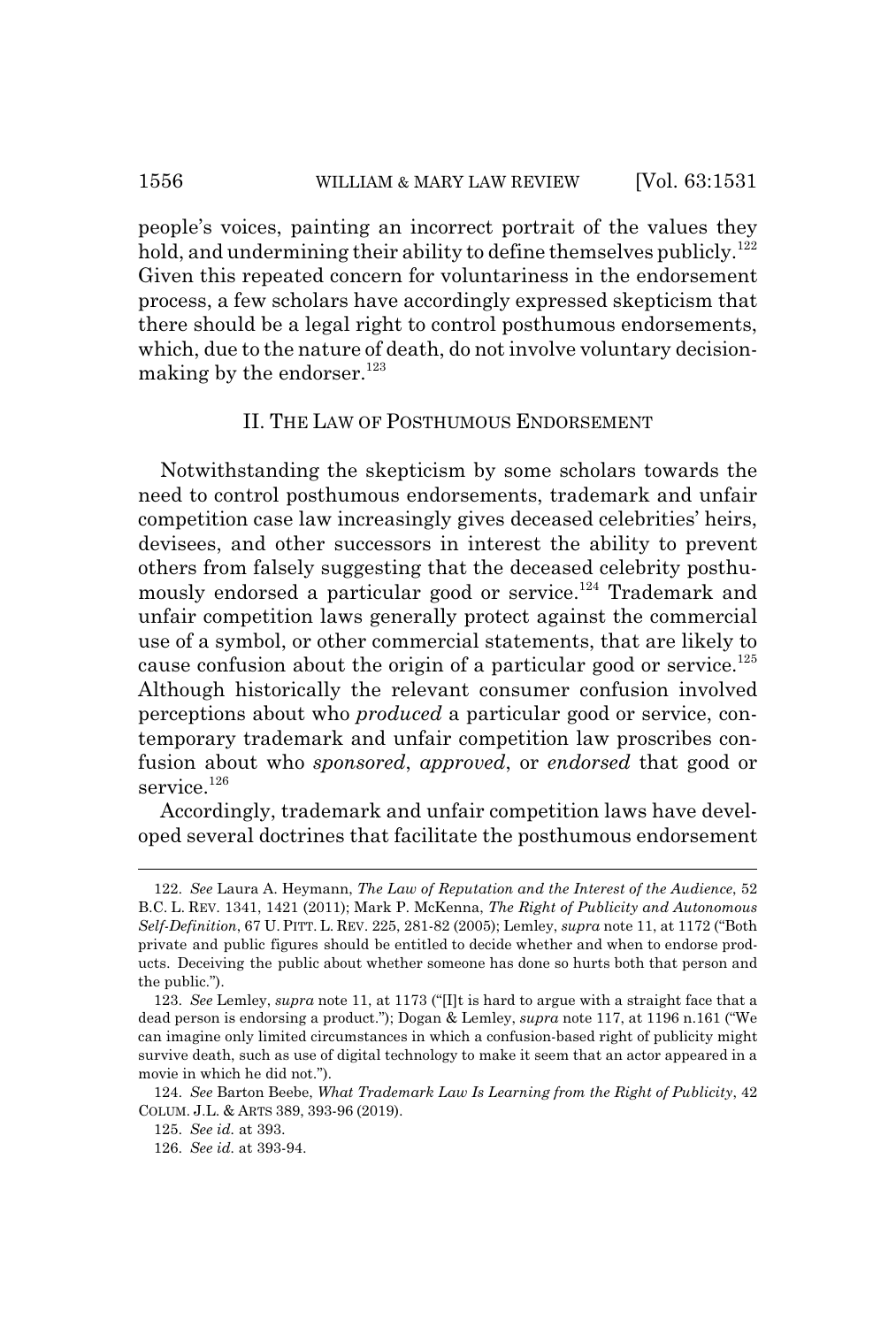industries examined in the previous Part. This Part will examine three areas of trademark  $law^{127}$  that have come to constitute the laws of posthumous endorsement: (1) false endorsement claims under section 43(a) of the Lanham Act; (2) trademark infringement claims in which the registered mark is the name or image of a deceased individual; and (3) cancellations and opposition proceedings by celebrity estates against individuals who try to register as a trademark the name or image of the decedent.

Despite the intuitive strangeness of dead people endorsing goods and services postmortem, trademark law conceptually maps quite well onto the theories of posthumous endorsement outlined in the previous Part. The primary motivations for trademark law are to protect consumers from deception and to reduce the costs of finding desired goods and services.<sup>128</sup> Whenever consumers see a particular name or symbol—for example, ARMANI—in connection with a product, they are informed that this product is produced, sponsored, or endorsed by the same entity that produced, sponsored, or endorsed other products bearing the same name or symbol.<sup>129</sup> If a consumer has a satisfying experience with ARMANI business suits or fragrances, the ARMANI mark can signal to that consumer that they can expect a similar experience with ARMANI shoes, scarves, or gowns.130 Or if ARMANI shoes disintegrate after a single use, the

<sup>127.</sup> This Part does not focus on the postmortem right of publicity provided in many states, except where it expressly intersects with other doctrines. Postmortem publicity rights generally allow a rightsholder to prevent the unauthorized use of the decedent's name, image, or likeness for trade or advertising purposes. *See* ROTHMAN, *supra* note 116, at 3, 5-7. As a practical matter, a celebrity's estate and other successors in interest can assert publicity rights when a third party falsely suggests that a decedent endorsed their good or service, because such a suggestion will almost always involve displaying the decedent's name or image. *See* Gilden, *supra* note 28, at 641-42. Nevertheless, this Article brackets the right of publicity for three reasons. First, there are important conceptual differences between using someone's image without their consent and suggesting that they are voluntarily placing their stamp of approval on a product through endorsement. Second, most states do not have postmortem publicity rights, and those that do place some temporal limitation on the right. *See id.* at 647. Rights created by trademark and unfair competition law, by contrast, are potentially perpetual. *See id.* at 646-7. Third, a substantial body of scholarship has analyzed postmortem publicity rights. *See, e.g.*, *id.* at 642. But little scholarship has discussed the case law below.

<sup>128.</sup> *See* Qualitex Co. v. Jacobson Prods. Co., 514 U.S. 159, 163-64 (1995).

<sup>129.</sup> *See id.* at 162-64.

<sup>130.</sup> *See id.*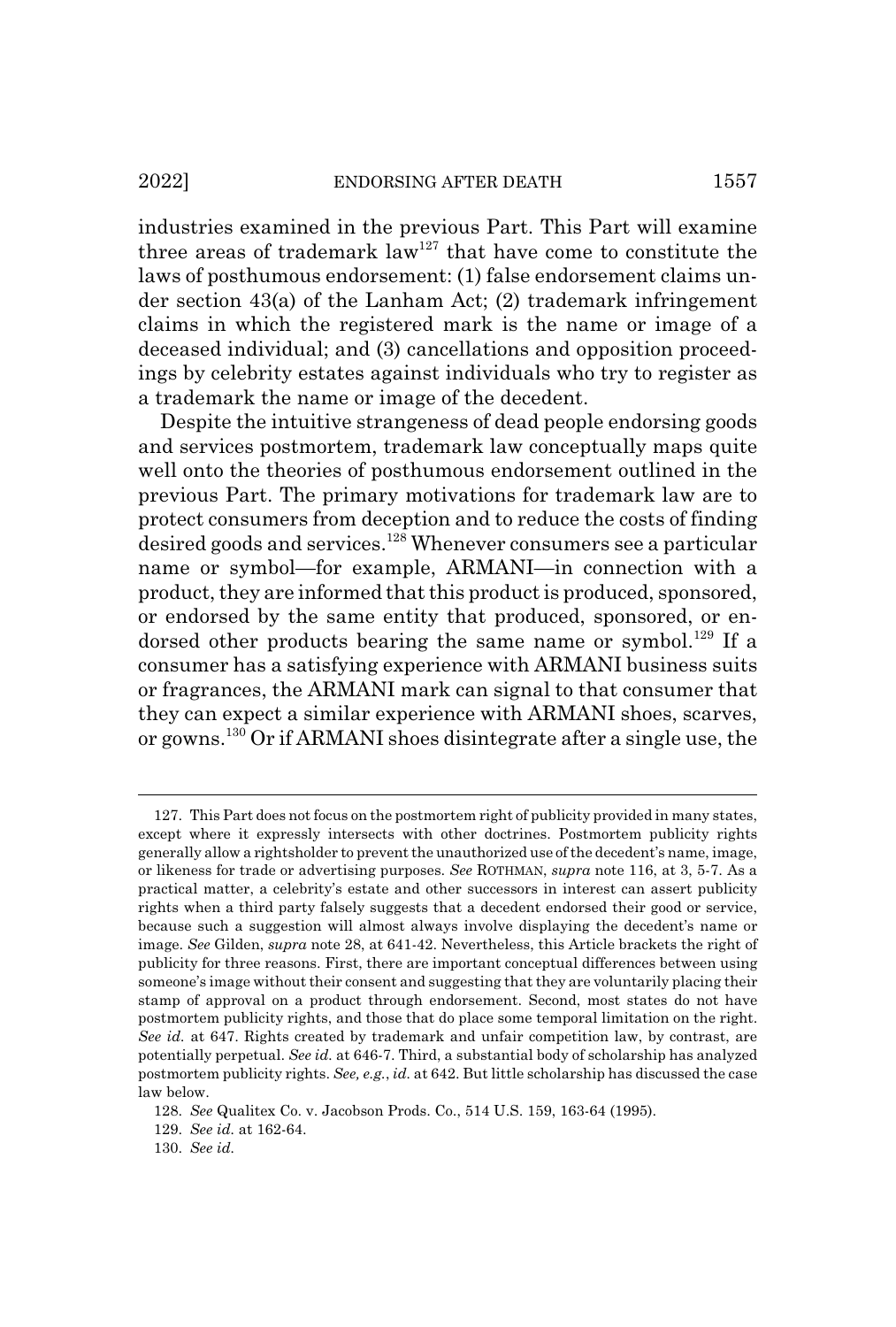consumer knows whom to hold accountable.<sup>131</sup> By giving a single entity control over the ARMANI mark in the fashion market, that entity can build credibility and accountability with consumers over time.132 This consumer goodwill justification corresponds quite well to the source models of posthumous endorsement.<sup>133</sup> If consumers found Giorgio Armani to be a credible authority on fashion during his life, the continued use of Armani's name postmortem signals a continuity in credible endorsements, notwithstanding the death of the designer-endorser himself.

Trademark law's bolstering of consumer goodwill also contains an important semiotic dimension. Brand names like ARMANI or DISNEY or WALMART or PORSCHE signal much more than just a relationship of production or licensing between a commercial entity and a particular good or service. These names also signify a complex bundle of cultural meanings, and consumers purchase branded goods and services at least in part for the values embedded in—and communicated by—a particular brand.<sup>134</sup> Trademark law, though subject to important free speech limitations, <sup>135</sup> can help maintain the stability of meanings associated with a mark by preventing third parties from associating it with vastly different and/or inferior offerings.136 This semiotic justification maps quite neatly onto the Meaning Transfer Model of posthumous endorsements.137 Celebrity endorsers are associated with a set of cultural values that fans wish to emulate through consumption, and meaning transfer can still take place even if the signifier of such values is deceased.<sup>138</sup>

As the following Sections show, despite its potential promise to instantiate the theory and practices of posthumous endorsement, trademark law largely has not lived up to such promise. It has failed to ensure meaningful continuity in the goodwill associated with a particular deceased celebrity and moreover has allowed third

<sup>131.</sup> *See id.*

<sup>132.</sup> *See id.*

<sup>133.</sup> *See supra* Part I.A.

<sup>134.</sup> *See* Barton Beebe, *The Semiotic Analysis of Trademark Law*, 51 UCLA L. REV. 621, 646 (2004).

<sup>135.</sup> *See* Lisa P. Ramsey, *Increasing First Amendment Scrutiny of Trademark Law*, 61 SMU L. REV. 381, 383-86 (2008).

<sup>136. 15</sup> U.S.C. § 1125(c) (prohibiting dilution by blurring and tarnishment).

<sup>137.</sup> *See supra* Part I.A.

<sup>138.</sup> *See* McCracken, *supra* note 67, at 312-14.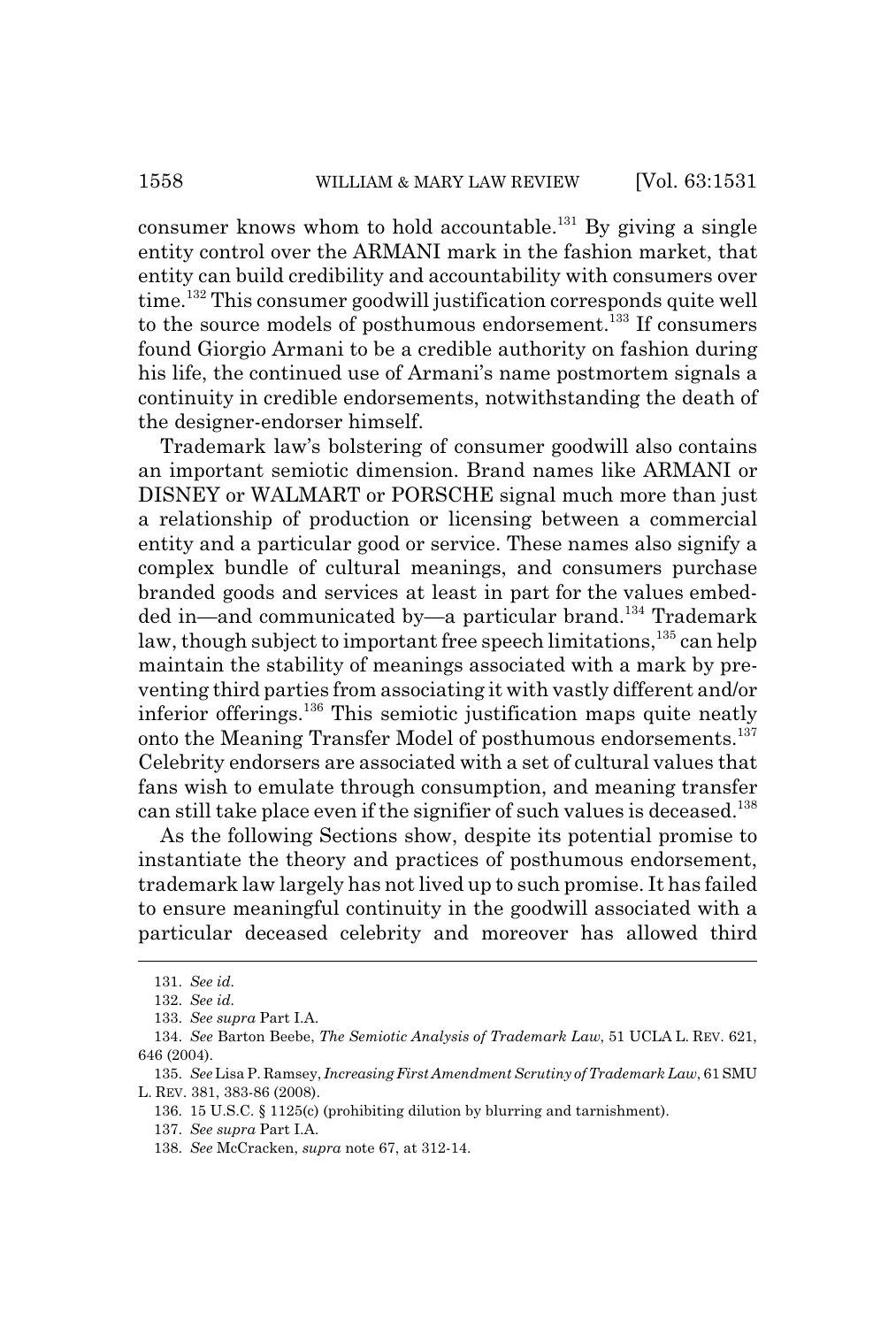#### 2022] ENDORSING AFTER DEATH 1559

parties with thin connections to the decedent to both co-opt and fossilize the cultural meaning associated with them. More fundamentally, the law of posthumous endorsement largely fails to grapple with how an individual's death might impact the extension of trademark laws into the postmortem context. The following three Sections set forth the pertinent details of posthumous endorsement law before turning to a fuller critique in Part III.

#### *A. Lanham Act Section 43(a) False Endorsement Claims*

Section 43(a) of the Lanham Act prohibits the use in commerce of any "name, symbol, or device ... which ... is likely to cause confusion ... as to the origin, sponsorship, or approval of ... goods, services, or commercial activities."139 It is widely accepted that a celebrity's "persona" is a protectable "symbol" under section 43(a) and that the statute's reference to "sponsorship or approval" can encompass a claim for false suggestions of a celebrity endorsement.<sup>140</sup> As stated by the Sixth Circuit, "courts routinely recognize a property right in celebrity identity akin to that of a trademark holder under  $§$  43(a).<sup>"141</sup> Accordingly, numerous living public figures, including Woody Allen,  $^{142}$  Vanna White,  $^{143}$  Tom Waits,  $^{144}$  Jesse Jackson,  $^{145}$  and

141. Parks v. LaFace Recs., 329 F.3d 437, 447 (6th Cir. 2003).

<sup>139. 15</sup> U.S.C. § 1125(a)(1).

<sup>140.</sup> *See, e.g.*, Fifty-Six Hope Rd. Music, Ltd. v. A.V.E.L.A., Inc., 778 F.3d 1059, 1068 (9th Cir. 2015) ("[A] celebrity whose endorsement of a product is implied through the imitation of a distinctive attribute of the celebrity's identity, has standing to sue for false endorsement under section 43(a) of the Lanham Act." (quoting Waits v. Frito-Lay, Inc., 978 F.2d 1093, 1110 (9th Cir. 1992))); Facenda v. N.F.L. Films, Inc., 542 F.3d 1007, 1014 (3d Cir. 2008) (citing *Waits,* 978 F.2d at 1106-07) ("The NFL does not deny that courts broadly interpret the terms 'name, symbol, or device' in  $\S 43(a)(1)$  to include other indicia of identity, such as a person's voice.... [n]or ... that Facenda's voice is distinctive and generally protectable as an unregistered mark."). *See generally* MCCARTHY, *supra* note 21, § 28:15.

<sup>142.</sup> Allen v. Nat'l Video, Inc., 610 F. Supp. 612, 617, 625 (S.D.N.Y. 1985) (video retailer used Woody Allen look-alike Phil Boroff in an advertising photograph).

<sup>143.</sup> White v. Samsung Elecs. Am., Inc., 971 F.2d 1395, 1396 (9th Cir. 1992) (Samsung used robot facsimile of Vanna White in an electronics ad).

<sup>144.</sup> *Waits*, 978 F.2d at 1096 (advertisement for Doritos chips used a soundalike performer of Tom Waits).

<sup>145.</sup> Jackson v. MPI Home Video, 694 F. Supp. 483, 483-87 (N.D. Ill. 1988) (unauthorized sale of a videotape of presidential candidate Jesse Jackson's speech at the 1988 Democratic National Convention with packaging suggesting that he approved of the sale).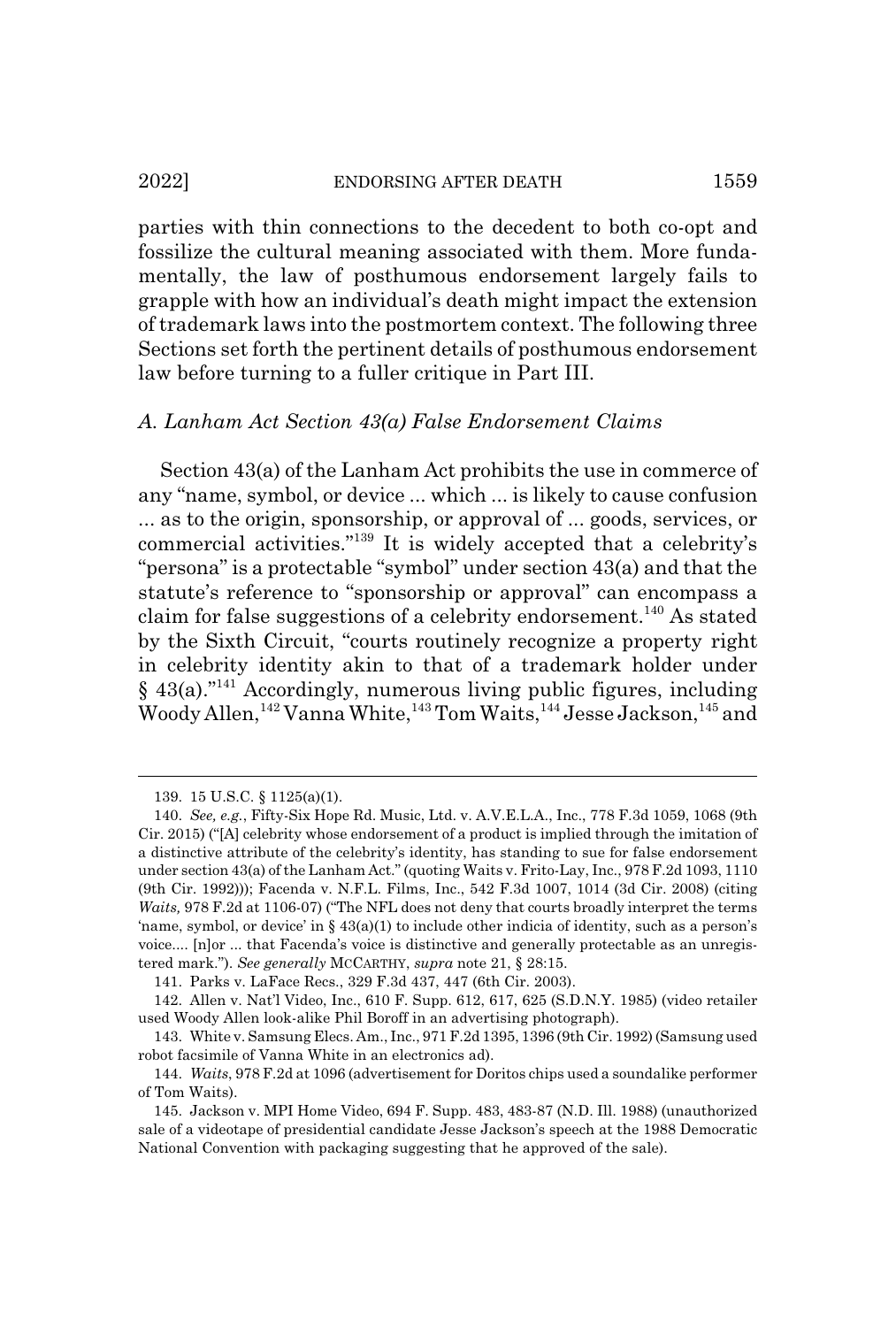$50$  Cent<sup>146</sup> have brought successful claims in which uses of their image—or close approximations of their image—have falsely suggested that they sponsored or approved of the defendant's offerings.

Because a celebrity's persona is treated as a trademark-like property interest under the Lanham Act, this property interest is increasingly recognized as alienable and descendible.<sup>147</sup> Accordingly, those who inherit a deceased celebrity's persona or otherwise acquire persona rights from the deceased celebrity's heirs or devisees can stand in the celebrity's shoes and assert false endorsement claims against posthumous users of the decedent's persona. Most commonly, posthumous endorsement claims have been asserted by the executors of the decedent's estate or by the decedent's surviving family members.148 For example, in *Branca v. Mann*, the executors of Michael Jackson's estate successfully brought a false endorsement claim against individuals who had launched websites such as "michaeljacksonsecretvault.com" and "MJgives.com" shortly after Jackson's death.149

Other surviving family members have asserted false endorsement claims far longer after the celebrity's death. For example, in *Bruce Lee Enterprises, LLC v. A.V.E.L.A., Inc.*, the court observed that actor Bruce Lee died intestate in 1973 and that the rights to his name, image, and likeness passed to his wife, Linda, and his two children, Brandon and Shannon.<sup>150</sup> Those rights eventually transferred to Shannon's wholly owned LLC, named Bruce Lee Enterprises, which was allowed to assert a false endorsement claim almost forty years after Lee's death against a company that sold tshirts and other merchandise featuring Lee's image.<sup>151</sup>

151. *Id.* at \*3, \*19. As demonstrated throughout this Section, much of the recent posthumous endorsement litigation features the company A.V.E.L.A., which specializes in producing and licensing merchandise featuring famous pop culture images, including the images

<sup>146.</sup> Jackson v. Odenat, 9 F. Supp. 3d 342, 348-49 (S.D.N.Y. 2014) (photographs of 50 Cent displayed on hip hop website).

<sup>147.</sup> *See* Dogan & Lemley, *supra* note 117, at 1166.

<sup>148.</sup> *See, e.g.*, Fifty-Six Hope Rd. Music, Ltd. v. A.V.E.L.A., Inc., 778 F.3d 1059, 1066 (9th Cir. 2015) ("Plaintiff Hope Road is an entity owned by Marley's children, formed for the purpose of acquiring and exploiting assets, rights, and commercial interests in the late Bob Marley."); Est. of Barré v. Carter, 272 F. Supp. 3d 906, 911 (E.D. La. 2017) (denying motion to dismiss false endorsement claim brought by sister and personal representative of deceased rapper Messy Mya, whose voice was featured in the Beyoncé song "Formation").

<sup>149.</sup> No. CV 11-00584 DDP, 2011 WL 13218028, at \*1-2 (C.D. Cal. Apr. 19, 2011).

<sup>150.</sup> No. 10-CV-2333, 2013 WL 822173, at \*2 (S.D.N.Y. Mar. 6, 2013).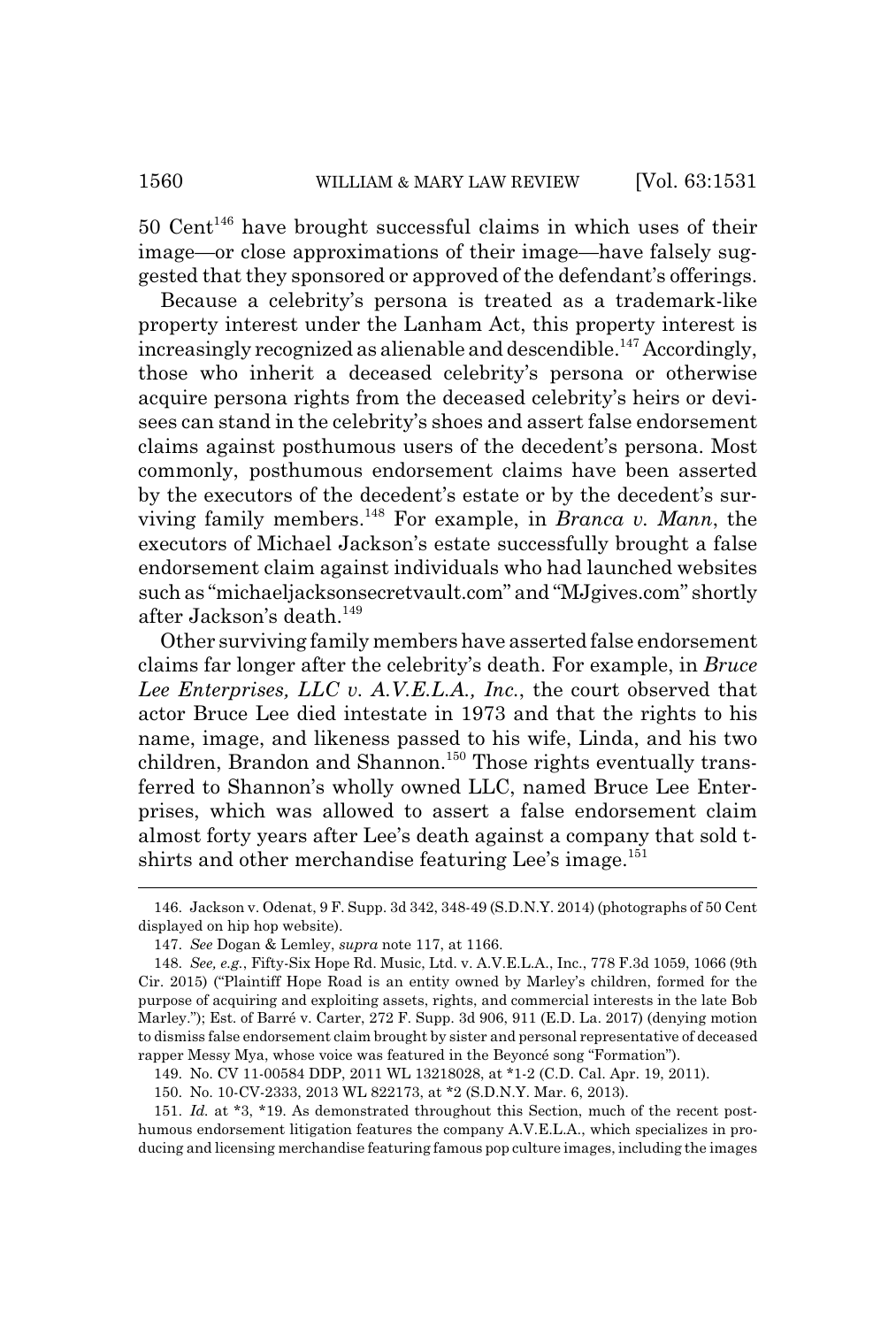In order to assert a posthumous false endorsement claim, an entity need not, however, be a surviving family member or a personal representative.152 Most notably, in *A.V.E.L.A., Inc. v. Estate of Marilyn Monroe, LLC*, the court allowed a false endorsement claim by an entity that had complete ownership over Marilyn Monroe's intellectual property but zero personal connection to the late actress.<sup>153</sup> Marilyn Monroe died in 1962, and her will devised 75 percent of the residue of her estate (which included her intellectual property rights) to her acting teacher, Lee Strasberg, which then passed to Strasberg's wife upon his death in  $1982$ <sup>154</sup>. The remaining 25 percent went to Marianna Kris, Monroe's psychiatrist, who passed her portion to the Anna Freud Center when she died in 1980.155 Strasberg became the administrator of the Monroe estate from 1989 until 2001, when the estate finally closed.<sup>156</sup> At that point, the estate transferred all its assets to a newly formed company, Marilyn Monroe, LLC, which was owned by Ms. Strasberg and the Freud Center until 2010.<sup>157</sup>

In 2010, the Authentic Brands Group purchased a controlling interest (and later the entire interest) in Marilyn Monroe, LLC, and established a new subsidiary, the Estate of Marilyn Monroe, LLC, to manage the assets it had acquired.<sup>158</sup> The defendants in the *Estate of Marilyn Monroe* litigation argued that "the Estate ha[d] no connection to the actual person of Marilyn Monroe" and that the plaintiff "[was] not Monroe's family, heir, estate, or assignee."159 The court rejected this argument in light of the "unbroken chain of title [that] extend[ed] from the decedent to the Estate."<sup>160</sup> Pointing to the *Bruce Lee Enterprises* decision, the court noted that the plaintiff in that case "was not Bruce Lee's nuclear family, but a corporation

of famous deceased celebrities. *See id.* at \*3.

<sup>152.</sup> *See id.* at \*3.

<sup>153. 364</sup> F. Supp. 3d 291, 327 (S.D.N.Y. 2019).

<sup>154.</sup> *Id.* at 308.

<sup>155.</sup> *Id.*

<sup>156.</sup> *Id.*

<sup>157.</sup> *Id.*

<sup>158.</sup> *See id.*; *see also Marilyn Monroe's Estate—Learn from Her Mistakes*, KAHN L. FIRM (Apr. 30, 2018), http://www.thekahnlawfirm.net/advice-answers-advocacy/marilyn-monroesestate-learn-from-her-mistakes [https://perma.cc/9GQ8-9XYW].

<sup>159. 364</sup> F. Supp. 3d at 302, 307.

<sup>160.</sup> *Id.* at 308.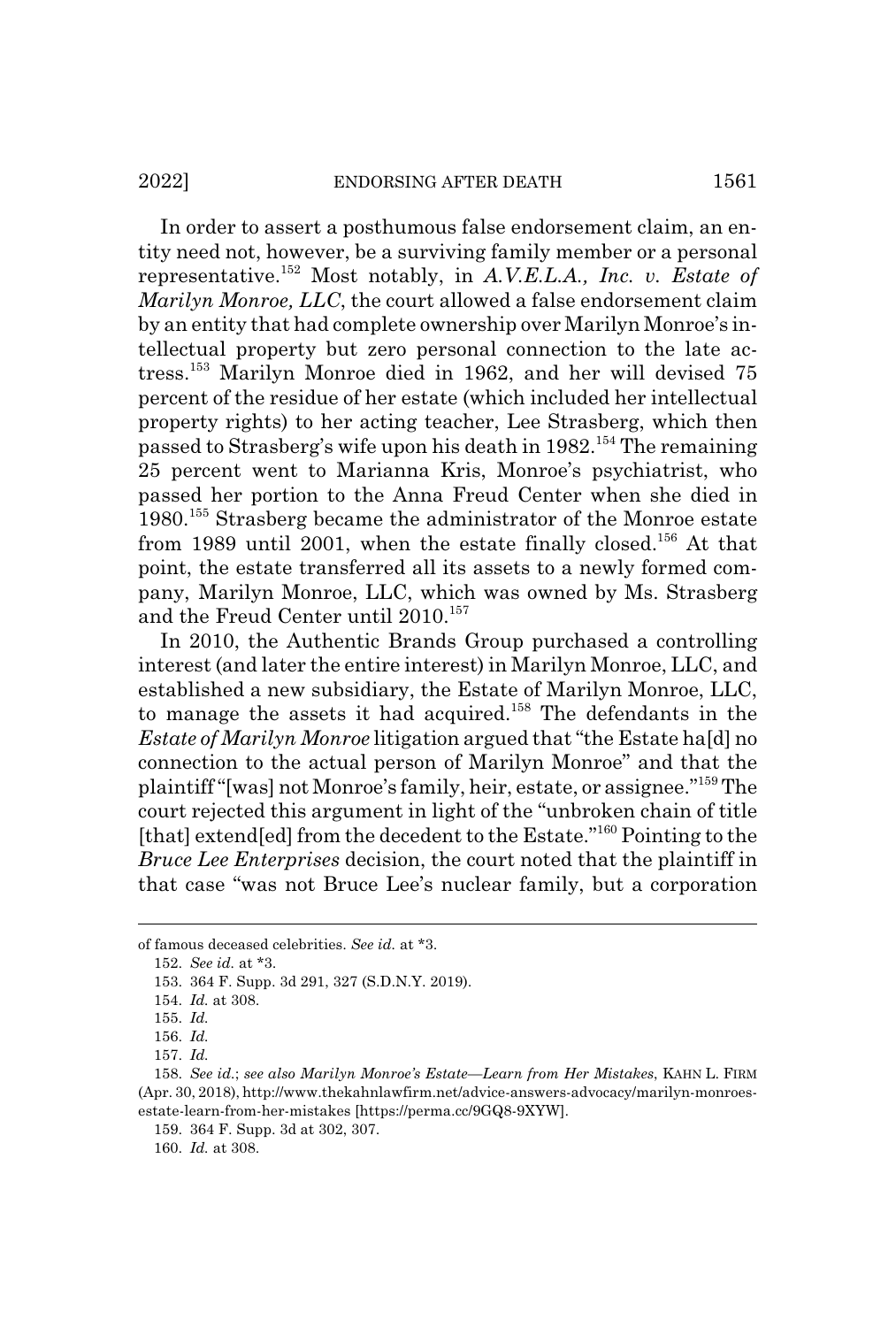formed by his heirs, that was permitted to pursue the claims. The Court s[aw] no reason why, if that corporation had been purchased by others, the claims would disappear."161

Although the section 43(a) case law now seems to allow a posthumous endorsement claim by anyone with an unbroken chain of title to a deceased celebrity,  $162$  there are at least two oddities with this pure chain-of-title approach. First, it is not clear which intellectual property interest the plaintiff needs title to in order to assert a false endorsement claim.<sup>163</sup> Most of the  $43(a)$  litigation refers to a property right in a plaintiff's "persona,"164 which is a concept typically covered by state law rights of publicity; indeed, the right of publicity chain of title is the focus of several cases.<sup>165</sup> At the same time, there is no postmortem right of publicity in many states, including, until recently,<sup>166</sup> New York, meaning that posthumous endorsement claims based upon a New York domiciliary's publicity rights have been founded upon a chain of title that had extinguished.167 Nonetheless, courts have allowed posthumous endorsement claims for New York domiciliaries such as Marilyn Monroe.168 Other decisions seem to focus on the chain of title of the decedent's trademark rights,<sup>169</sup> which is understandable given the Lanham Act cause of action, while others have based false endorsement claims

167. In *Avalos v. IAC/Interactivecorp.*, the court denied a false endorsement claim by the transferee of the decedent's Nebraska publicity rights, which are inalienable. No. 13-CV-8351, 2014 WL 5493242, at \*1-4 (S.D.N.Y. Oct. 30, 2014). Nonetheless, the *Estate of Marilyn Monroe* court refused to read that decision as holding that "the false endorsement claim requires a right of publicity." 364 F. Supp. 3d at 308.

<sup>161.</sup> *Id.* at 309 (citation omitted).

<sup>162.</sup> *See, e.g.*, *id.*

<sup>163.</sup> Professor Jennifer Rothman has recently described the confusing overlap between rights of publicity and personal trademarks as the "identity thicket." Jennifer Rothman, *Navigating the Identity Thicket: Trademark's Lost Theory of Personality, the Right of Publicity, and Preemption*, 135 HARV. L. REV. 1271 (2022), https://papers.ssrn.com/sol3/papers.cfm? abstract\_id=3949826 [https://perma.cc/72YU-P6YR].

<sup>164.</sup> *See, e.g.*, Est. of Barré v. Carter, 272 F. Supp. 3d 906, 941 & n.308 (E.D. La. 2017).

<sup>165.</sup> *See, e.g.*, *Est. of Marilyn Monroe*, 364 F. Supp. 3d at 308.

<sup>166.</sup> James P. Flynn, *Le Morte d'Elvis: The Birth of New Claims as New York Statute Recognizes Post Mortem Right of Publicity*, NAT'L L. REV. (Jan. 19, 2021), https://www.natlaw review.com/article/le-morte-d-elvis-birth-new-claims-new-york-statute-recognizes-postmortem-right [https://perma.cc/KD8H-Y6WH].

<sup>168.</sup> *See Est. of Marilyn Monroe*, 364 F. Supp. 3d at 309.

<sup>169.</sup> *See Est. of Barré*, 272 F. Supp. 3d at 941 ("[C]ourts have consistently recognized false endorsement claims brought by the estate of deceased celebrities who have sufficiently alleged ownership of the celebrity's persona and marks.").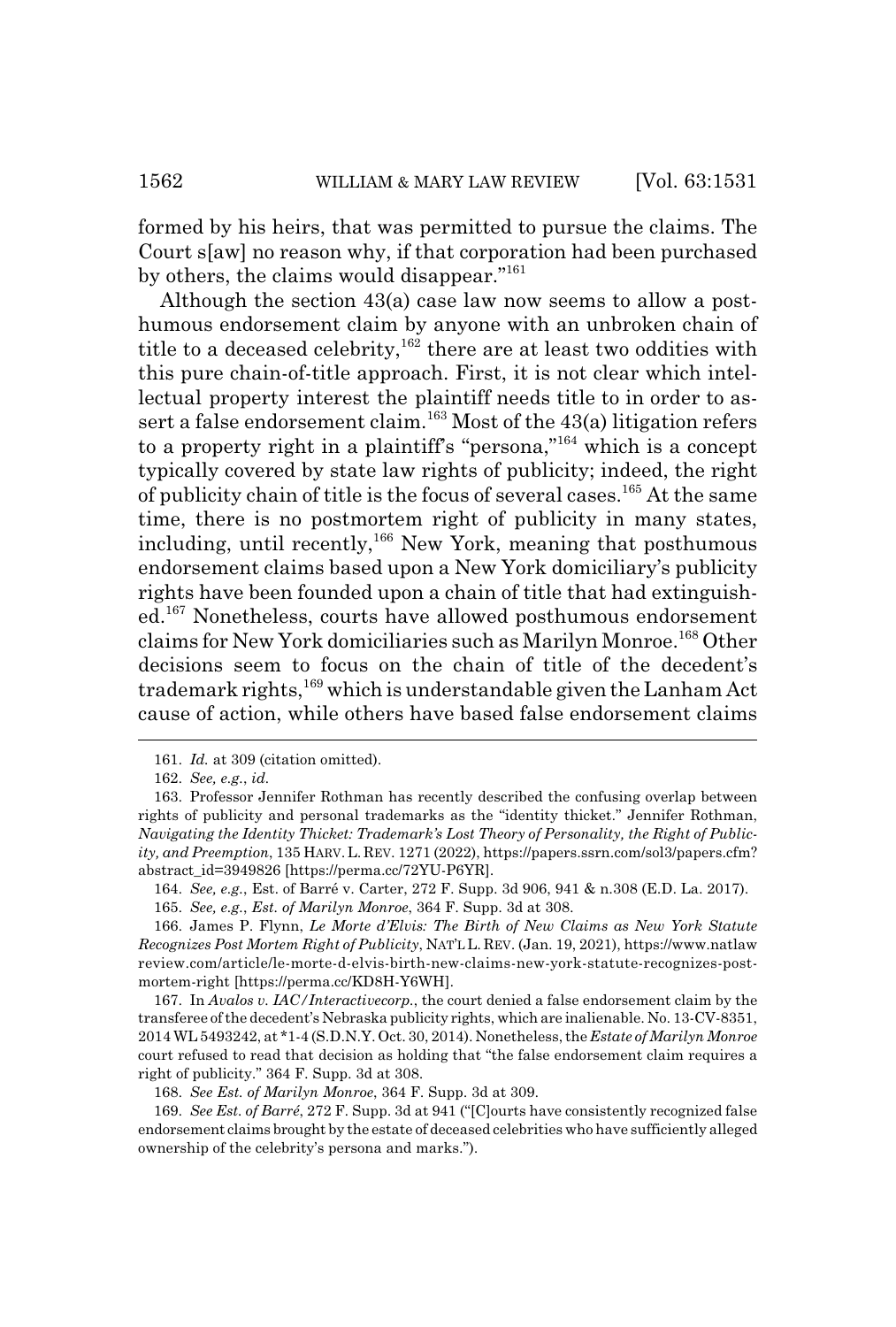title of any particular intellectual property right or is instead sui

upon a combination of intellectual property rights.<sup>170</sup> It is therefore unclear whether the false endorsement claim follows the chain of

generis. Second, to the extent that a false endorsement claim is a type of descendible trademark right, the posthumous endorsement cases strangely disregard a core principle of trademark law: the assignment-in-gross rule.171 Trademark rights are triggered by the use in commerce of a symbol in conjunction with a particular set of goods and services in such a way that consumers come to associate that symbol with a consistent source.<sup>172</sup> Because trademarks signal the source of goods and help the trademark owner build goodwill with consumers, trademarks cannot be transferred to third parties "in gross"—that is, without the accompanying transfer of the physical or human capital in which consumer goodwill has come to reside.<sup>173</sup> If trademarks are transferred without any accompanying goodwill, they may no longer serve the source and quality signaling functions that benefit consumers.<sup>174</sup> Although the assignment in gross doctrine has at times extinguished certain transfers of personal name trademarks,<sup>175</sup> this doctrine has never been invoked when false endorsement rights have transferred from a decedent to their estate to their heirs to third-party assignees.<sup>176</sup> Part IV of this Article will examine in greater depth why the failure to invoke the assignmentin-gross doctrine is particularly problematic in this context, but for now it is important to simply note the doctrine's glaring absence.

<sup>170.</sup> *See* Erickson Beamon Ltd. v. CMG Worldwide, Inc., No. 12 Civ. 5105, 2014 WL 3950897, at \*8 (S.D.N.Y. Aug. 13, 2014) ("As an initial matter, defendants maintain that they own all intellectual property affiliated with Bette Davis; based on this averment, it is plausible that defendants own the exclusive right to use the 'Bette Davis' name in commerce.").

<sup>171.</sup> *See* MCCARTHY, *supra* note 21, § 18:3.

<sup>172.</sup> *See supra* Part II.A.

<sup>173.</sup> *See* Sugar Busters LLC v. Brennan, 177 F.3d 258, 265 (5th Cir. 1999) ("A trademark is merely a symbol of goodwill and has no independent significance apart from the goodwill that it symbolizes. Therefore, a trademark cannot be sold or assigned apart from the goodwill it symbolizes." (citations omitted)).

<sup>174.</sup> *See id.* ("Use of the mark by the assignee in connection with a different goodwill and different product would result in a fraud on the purchasing public who reasonably assume that the mark signifies the same thing.").

<sup>175.</sup> *See* MCCARTHY, *supra* note 21, § 18.35.

<sup>176.</sup> *See infra* Part IV.A.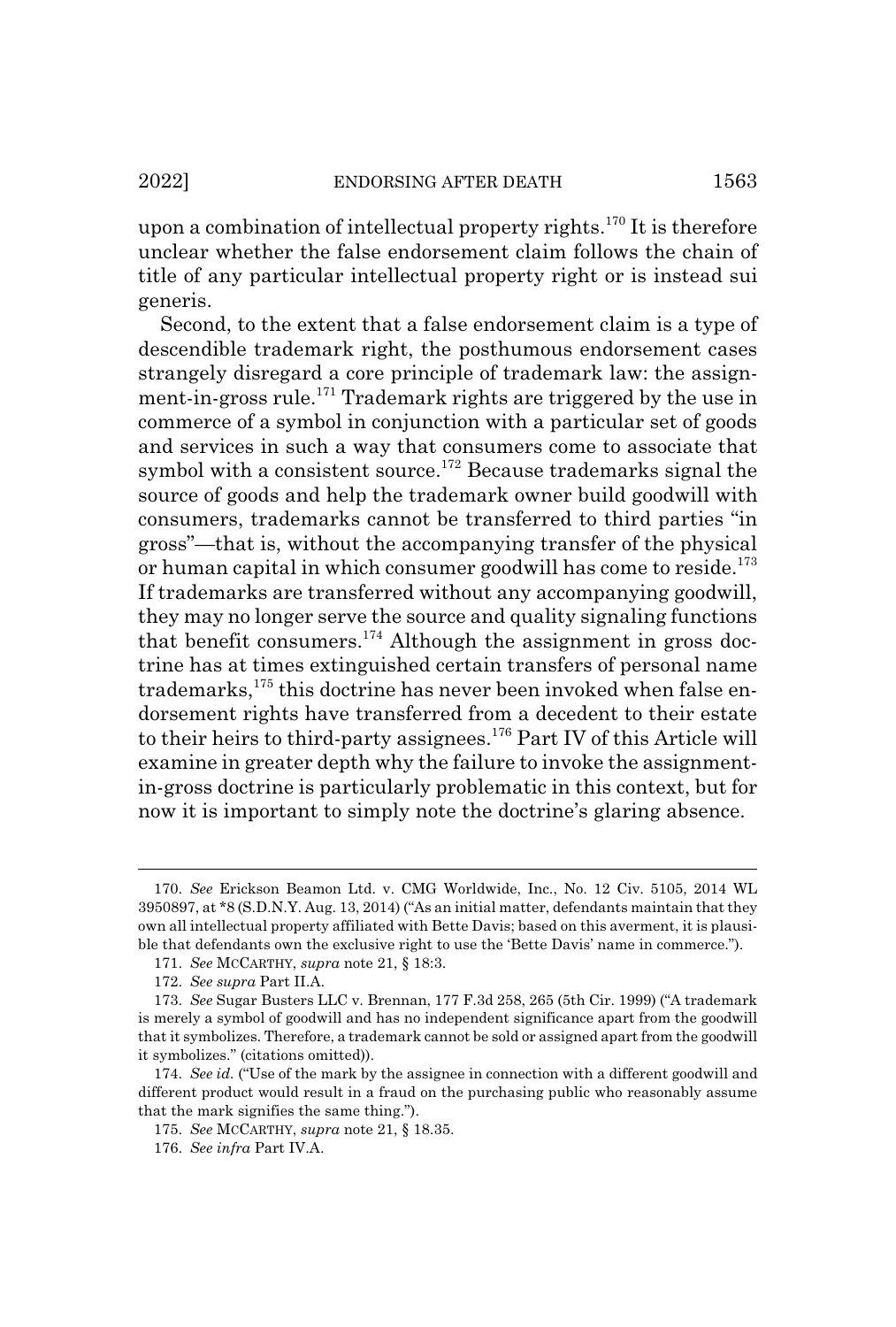#### 1564 WILLIAM & MARY LAW REVIEW [Vol. 63:1531]

Even assuming that a successor in interest to something has standing to assert a false endorsement claim, the case law signals further uncertainties as to what precisely triggers liability under section 43(a). First, false endorsement claims generally need to show that an appreciable number of consumers would likely be confused as to whether the celebrity individual endorsed the product, but in the postmortem context, courts expand the focus to the potential perception of endorsement by the celebrity *or* their estates *or* their successors in interest.<sup>177</sup> These entities, although linked through some chain of title, are very different from the consumers' perspective; nonetheless, courts conflate them within the likelihood of confusion analysis.<sup>178</sup>

Although successors in interest are entitled to bring false endorsement claims, some courts have held that the decedent needed to have exploited endorsement rights to some degree during their lifetime in order for the court to find that consumers would likely be confused about a posthumous endorsement. For example, the successors to Princess Diana's intellectual property rights were unable to show a likelihood of consumer confusion postmortem because unauthorized commercial uses of her image were ubiquitous during her life.179 Accordingly, posthumous use of her image would not

<sup>177.</sup> *See* A.V.E.L.A., Inc. v. Est. of Marilyn Monroe, LLC, 364 F. Supp. 3d 291, 309 (S.D.N.Y. 2019) ("[T]he Estate Parties must demonstrate that a reasonable jury would always find that AVELA's products mislead or confuse consumers into believing that Ms. Monroe *or her Estate* endorsed the products. To prevail on their cross-motion, the AVELA Parties must demonstrate that no reasonable jury could find that consumers believe Ms. Monroe, *or the holders of the rights to Ms. Monroe's persona*, endorsed the product." (emphasis added) (citation omitted)); Bruce Lee Enters., LLC v. A.V.E.L.A., Inc., No. 10-CV-2333, 2013 WL 822173, at \*21 (S.D.N.Y. Mar. 6, 2013) ("Plaintiffs have not established that consumers would believe Bruce Lee *or his estate* endorsed AVELA's products." (emphasis added)); Fifty-Six Hope Rd. Music, Ltd. v. A.V.E.L.A., Inc., 778 F.3d 1059, 1070 (9th Cir. 2015) (accepting survey that asked whether merchandise received permission from "Bob Marley/the person on the shirt or his heirs, estate, or agents").

<sup>178.</sup> *See Fifty-Six Hope Rd. Music*, 778 F.3d at 1070.

<sup>179.</sup> *See* Cairns v. Franklin Mint Co., 292 F.3d 1139, 1149-50 (9th Cir. 2002) ("Between 1981 and 1997, many products, including some that were largely indistinguishable from Franklin Mint products, bore the name and likeness of Princess Diana .... Consumers, therefore, had no reason to believe Franklin Mint's Diana-related products were endorsed by the Princess. This did not change when, following Princess Diana's death in 1997, the Fund endorsed approximately twenty products—but not Franklin Mint's—amidst a flood of *un*endorsed Diana-related memorabilia.").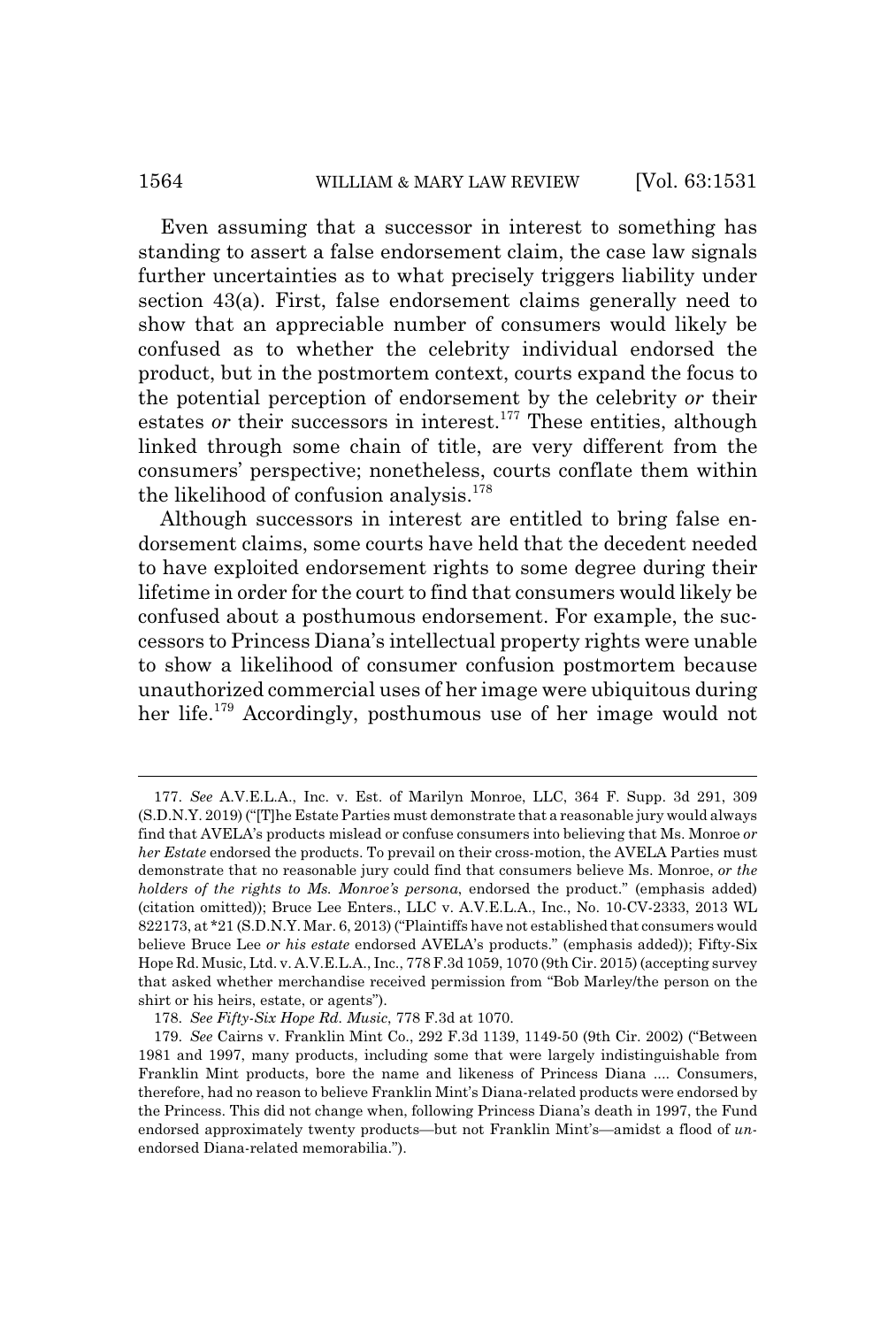signal the existence of an endorsement deal to consumers.<sup>180</sup> Conversely, where an individual had not made any commercial use of their likeness during their lifetime, courts have held that consumers would be unlikely to perceive a compensated endorsement deal postmortem. For example, in *Brooks v. Topps*, the court denied a false endorsement claim against a baseball card manufacturer that was brought by the daughter of a deceased Negro League baseball player who had not garnered any significant commercial sponsorships while he was alive.<sup>181</sup>

Finally, it is far from clear what types of posthumous activities are likely to trigger consumer confusion as to endorsement activity—putting the decedent's image on a t-shirt?<sup>182</sup> Launching a tribute website to the celebrity?<sup>183</sup> Sampling the decedent's music?<sup>184</sup> Naming jewelry after the decedent?185 Using the decedent's voice in documentary footage?186 To assess a likelihood of confusion, courts employ a multifactor, fact-intensive inquiry that is difficult to resolve before trial, and the uncertainty about the outcome of such an inquiry may justifiably make many potential users of a decedent's name, image, or likeness hesitant to engage in any activity that might conceivably be perceived as a posthumous endorsement.<sup>187</sup> Given the explosion in digitized commercial, political, and social media activities officially authorized by a celebrity's estate, the right to control posthumous endorsement increasingly creates, as a practical matter, a perpetual right to control conspicuous commercial uses of a decedent's persona.

<sup>180.</sup> *See id.*

<sup>181.</sup> Brooks *ex rel.* Est. of Bell v. Topps Co., 86 U.S.P.Q.2d 1361, 1367-68 (S.D.N.Y. 2007).

<sup>182.</sup> *See, e.g.*, *Bruce Lee Enters.*, 2013 WL 822173, at \*1.

<sup>183.</sup> *See, e.g.*, Branca v. Mann, 103 U.S.P.Q.2d 1993, 1995 (C.D. Cal. 2012).

<sup>184.</sup> *See, e.g.*, Est. of Barré v. Carter, 272 F. Supp. 3d 906, 911 (E.D. La. 2017).

<sup>185.</sup> *See, e.g.*, Erickson Beamon Ltd. v. CMG Worldwide, Inc., No. 12 Civ. 5105, 2014 WL 3950897, at \*1 (S.D.N.Y. Aug. 13, 2014).

<sup>186.</sup> *See, e.g.*, Facenda v. N.F.L. Films, Inc., 542 F.3d 1007, 1011 (3d Cir. 2008).

<sup>187.</sup> *See* James Gibson, *Risk Aversion and Rights Accretion in Intellectual Property Law,* 116 YALE L.J. 882, 908 (2007); Jennifer E. Rothman, *The Questionable Use of Custom in Intellectual Property*, 93 VA. L. REV. 1899, 1949 (2007).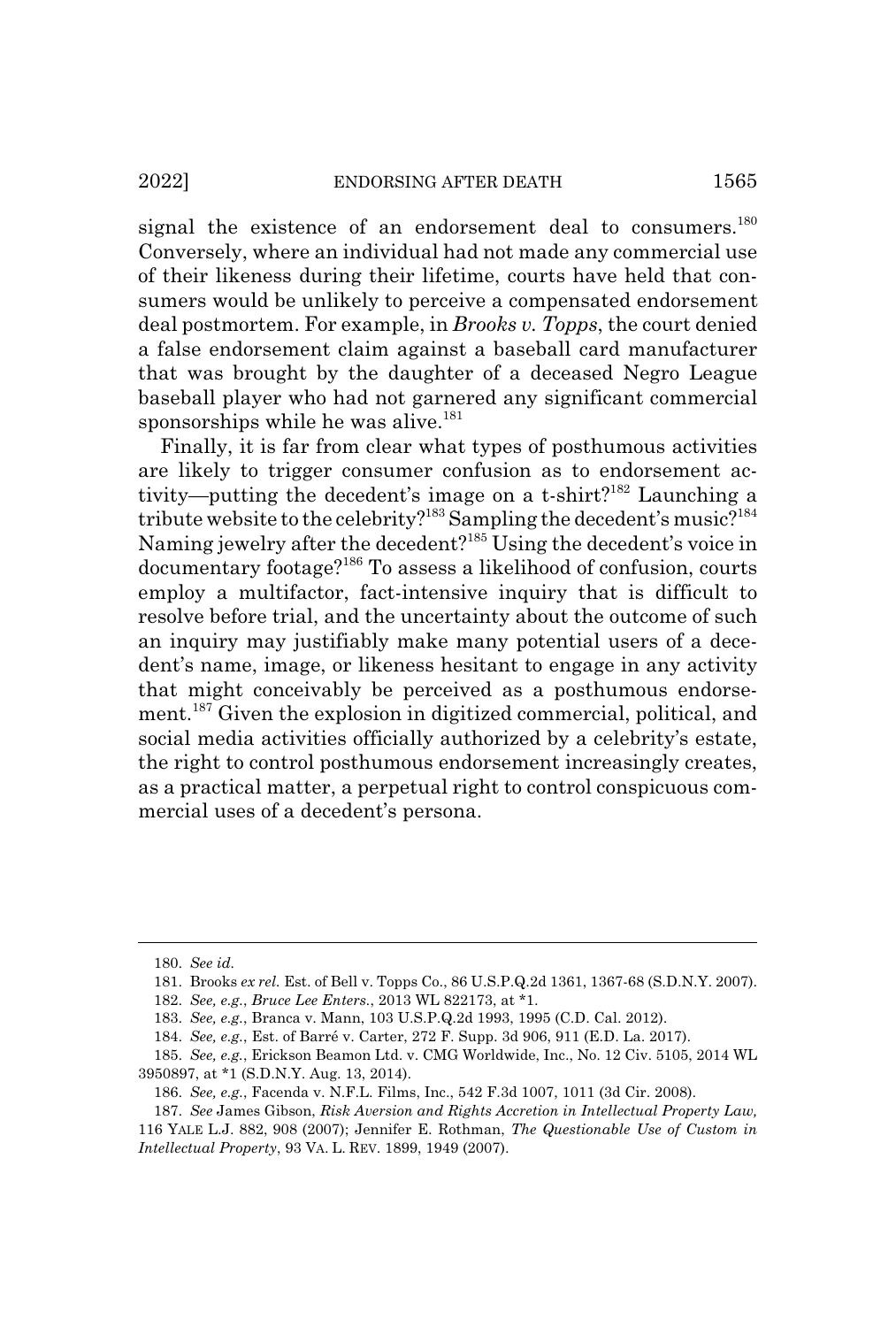#### *B. Infringement of Inherited Trademarks*

A decedent's successors in interest can also prevent false suggestions of posthumous endorsements when they can show infringement of a trademark comprising the decedent's name or image.<sup>188</sup> Professor William McGeveran has recently set forth a useful taxonomy of the circumstances in which personal names or images have been registered as trademarks—what he characterizes as "selfmarks."189 First, an individual may have registered their name or image in the classic scenario in which they are the producer or provider of a particular set of goods or services—for example, FORD for cars or CALVIN KLEIN for clothing.<sup>190</sup> Second, an individual may have registered their name or image when they license out their name or image as the brand for third-party goods or services—for example, TRUMP for steaks, ties, or universities.<sup>191</sup> Third, individuals are increasingly registering their names for "endorsement services"—for example, KIM KARDASHIAN provides endorsements for goods and services that are branded entirely independently of her.<sup>192</sup>

The alienability and descendibility of the first category of selfmarks is not particularly remarkable, as consumers are used to business concerns continuing without their founder. The second, and especially the third, categories of selfmarks, however, raise concerns paralleling those associated with section 43(a) posthumous endorsement claims. The value of licensing and endorsement emerges from the credibility and likability of the decedent,<sup>193</sup> yet trademark law allows trademark rights to become separated from the deceased individual. For example, in several cases courts have

<sup>188.</sup> Under section 32 of the Lanham Act, it is unlawful to "use in commerce ... a registered mark in connection with the sale, offering for sale, distribution, or advertising of any goods or services ... which ... is likely to cause confusion, or to cause mistake, or to deceive." 15 U.S.C. § 1114(1)(a).

<sup>189.</sup> *See* William McGeveran, *Selfmarks*, 56 HOUS. L. REV. 333, 339 (2018).

<sup>190.</sup> *See id.*

<sup>191.</sup> *See id.* at 341.

<sup>192.</sup> *See id.* at 343-44.

<sup>193.</sup> *See* McCracken, *supra* note 67, at 310-11.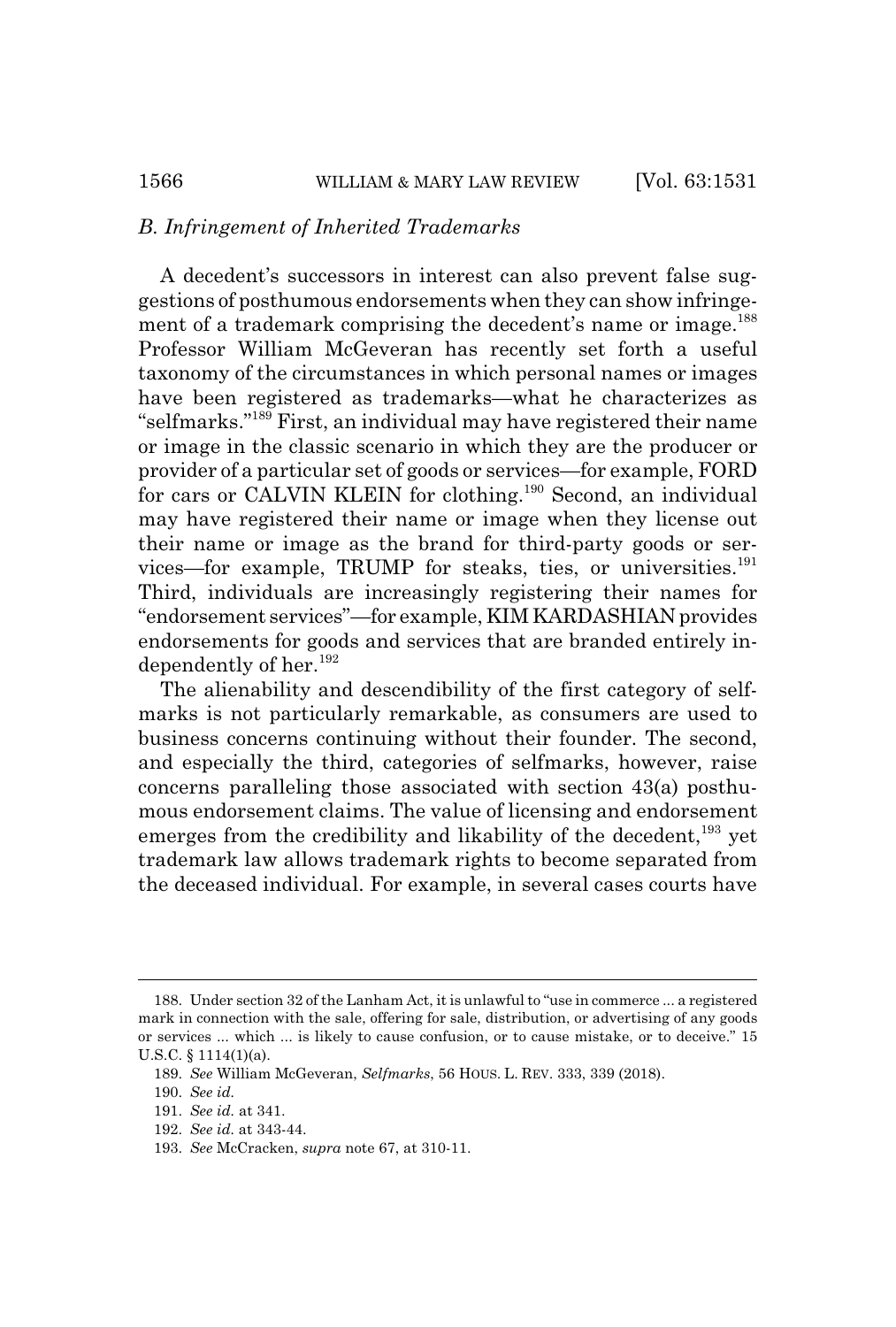held that the death of the trademark owner does not strip the mark of enforceability.194 Accordingly, the estate of Elvis Presley successfully sued the producers of an Elvis impersonation show for infringing its trademark covering entertainment services,<sup>195</sup> and the successors in interest of Jimi Hendrix were able to shut down the sales of alcoholic beverages featuring Hendrix's signature.<sup>196</sup> Both courts allowed consumer perceptions of a connection with the decedent to transfer into a connection with the decedent's successors.<sup>197</sup>

The primary limitation on using trademarks to control posthumous endorsements is that trademark rights are limited to the actual uses of particular marks in connection with particular sets of goods and services.198 Accordingly, if, after the celebrity's death, their estate wishes to develop new marks related to the decedent or establish trademark rights in a new market, the estate must start the clock anew to establish priority in that market.<sup>199</sup> As an illustration, Elvis Presley established lifetime rights in the trademark ELVIS for "entertainment services."<sup>200</sup> His estate could continue to exploit this trademark in the entertainment field, for example by sponsoring official impersonation bands and claiming priority over other Elvis bands who entered the field after the singer's death.<sup>201</sup> If, by contrast, his estate wished to enter a new, unrelated market, such as kitchen appliances, the estate could only establish rights in ELVIS toasters as of the date it entered the

<sup>194.</sup> *See, e.g.*, Est. of Presley v. Russen, 513 F. Supp. 1339, 1365 (D.N.J. 1981) ("We find that after Presley's death, the rights to use the service marks and trademarks identifying the entertainment services of Elvis Presley and the merchandise licensed by him passed to Presley's legal representative as a part of the assets of his estate.... [A]s long as these marks continue to be used to identify Elvis Presley entertainment services, which are still available in such forms as records, video tapes, movies, and television performances, the marks will continue to exist and will not be considered abandoned." (citations omitted)).

<sup>195.</sup> *Id.* at 1370-71 ("The public, realizing that an actual Elvis Presley live stage show is now impossible, might assume that the plaintiff's only alternative in order to enter this specific area of the entertainment field was to produce or sponsor an imitation of a real Elvis Presley performance.").

<sup>196.</sup> *See* Experience Hendrix, LLC v. Tiger Paw Distribs. LLC, 119 U.S.P.Q.2d 1004, 1013 (S.D. Ga. 2016), *order amended by* No. CV 416-107, 2016 WL 3963079 (S.D. Ga. July 21, 2016).

<sup>197.</sup> *See id.*; *Est. of Presley*, 513 F. Supp. at 1371.

<sup>198.</sup> *See* McGeveran, *supra* note 189, at 347.

<sup>199.</sup> *See id.*

<sup>200.</sup> *Est. of Presley*, 513 F. Supp. at 1345.

<sup>201.</sup> *See id.* at 1371-72.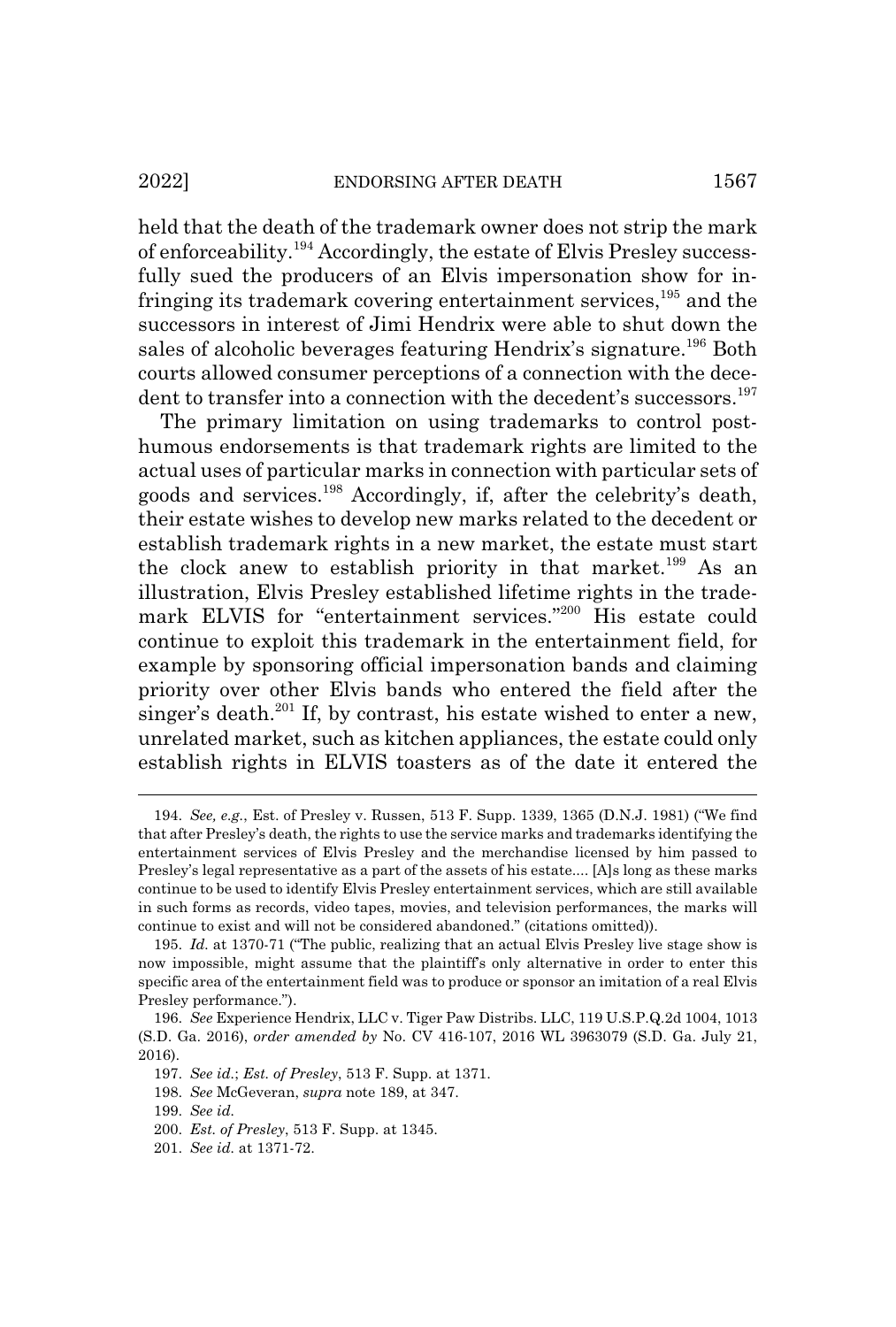toaster market.<sup>202</sup> Although this might appear to place estates on a level playing field with other potential stakeholders in exploiting new ELVIS markets postmortem, the following Section demonstrates one major advantage held by estates even as to new, previously unexploited markets.

## *C. Lanham Act Section 2(a) and Marks that Suggest a Connection to a Dead Person*

Although a celebrity's estate technically needs to compete with other entities to establish trademark rights in a deceased celebrity's name (at least where such rights were not established during the celebrity's life),<sup>203</sup> as a practical matter the estate may be the only entity entitled to do so. Under section 2(a) of the Lanham Act, a trademark may not be federally registered if it comprises matter which may "falsely suggest a connection with persons, living or dead."204 The false connection prohibition can be used by the U.S. Patent and Trademark Office to deny a trademark application, or by third parties seeking to oppose an application or cancel a trademark registration post-issuance.205 The Federal Circuit has observed that this provision evolved out of, and embraced, the concepts of the rights of privacy and publicity,  $206$  and the Trademark Trial and Appeals Board (TTAB) has interpreted section 2(a) as barring registration when there is "someone (this may be a natural person, estate, or juristic entity) with rights" in a deceased person's name. $207$ 

Section 2(a) is not technically about the endorsement rights of a deceased celebrity's estate, but it does give successors in interest a substantial leg up over third parties in establishing control over posthumous endorsements. If an entity can establish that it is the successor in interest to the decedent's publicity rights, it is free to

<sup>202.</sup> *See* McGeveran, *supra* note 189, at 347.

<sup>203.</sup> *See* Gilden, *supra* note 28, at 647.

<sup>204. 15</sup> U.S.C. § 1052(a). For a thorough overview of this provision of section 2(a), see Anne Gilson LaLonde, *Giving the Wrong Impression: Section 2(a)'s False Suggestion of a Connection*, 110 TRADEMARK REP. 877, 879 (2020).

<sup>205.</sup> *See* Univ. of Notre Dame Du Lac v. J.C. Gourmet Food Imps. Co., 703 F.2d 1372, 1375- 76 (Fed. Cir. 1983).

<sup>206.</sup> *See id.* at 1376 ("It is a right of this nature, a right to control the use of one's identity, which the University also asserts under  $\S$  2(a).").

<sup>207.</sup> *In re* MC MC S.r.l., 88 U.S.P.Q.2d 1378, 1380 (T.T.A.B. 2008).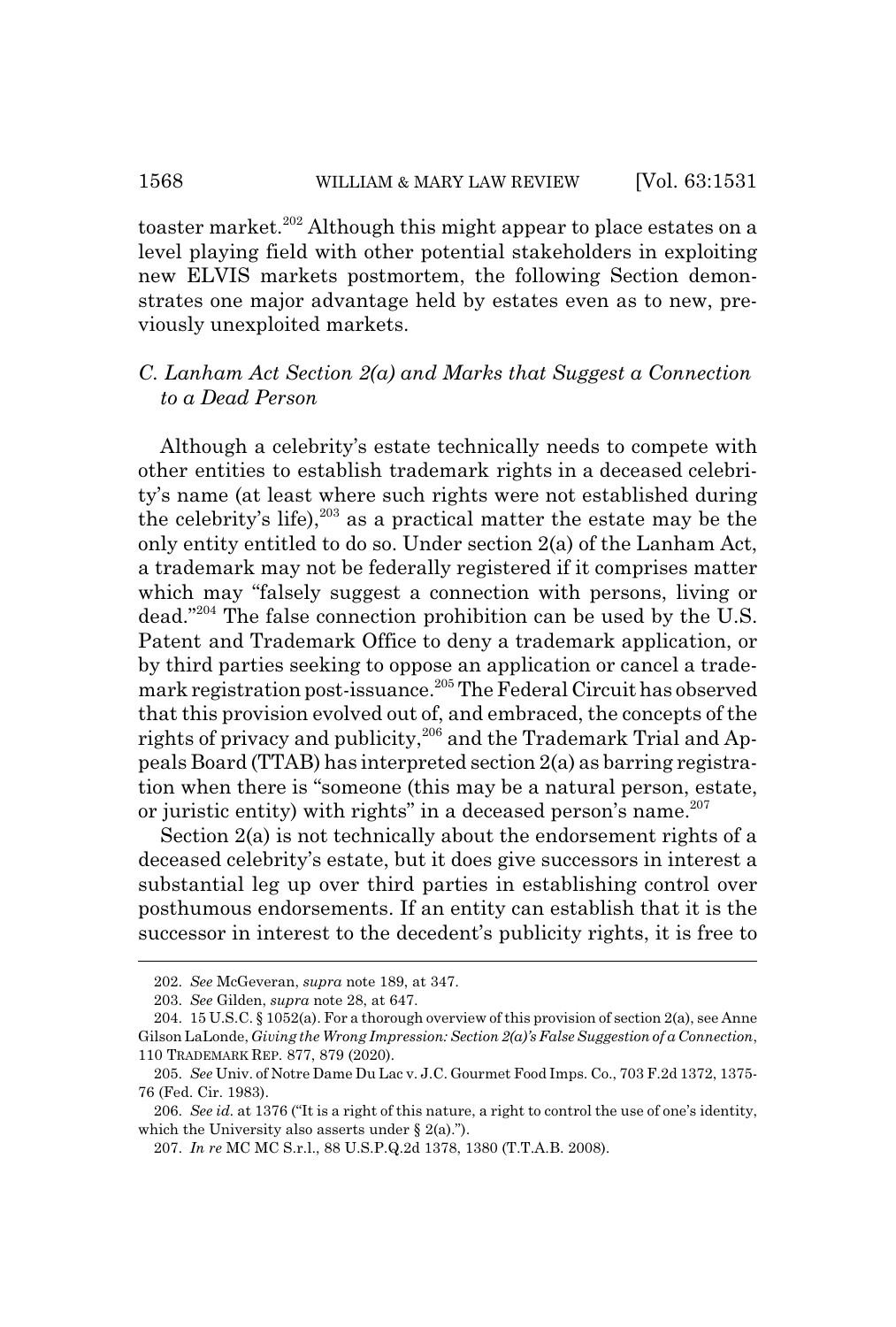register a trademark in the decedent's name,  $208$  and it has standing to oppose or cancel equivalent registrations by others.<sup>209</sup> For example, in permitting the heirs of Martin Luther King, Jr. to oppose the registration of WE HAVE A DREAM in connection with sports and event promotion, the TTAB observed that "the heirs of Dr. King, by virtue of their status as heirs, have a demonstrable interest in this proceeding ... the statutory ground of 'false suggestion of a connection' is akin, in part, to the right of publicity, which is an inheritable right."210 Moreover, the false connection with "persons, living or dead" has been interpreted to mean a false connection not just with a deceased person, but also their heirs and/or their  $estate.<sup>211</sup>$ 

Although doctrinally linking decedents with their heirs might make sense in light of the (usually) close interpersonal bond between a person and their surviving family members, rights under section  $2(a)$ , like rights under section  $43(a)$ , are nonetheless determined by chain of title and not kinship. For example, in the *A.V.E.L.A., Inc. v. Estate of Marilyn Monroe, LLC*, litigation, the defendant attempted to cancel the plaintiff's MARILYN MONROE trademarks on the grounds that it was not technically the juridical entity created in Marilyn Monroe's probate proceedings.<sup>212</sup> Echoing its chain of title reasoning in the false endorsement context, the court rejected this argument, noting that "the connection between the Estate and Monroe is not false or fraudulent."213 By contrast,

212. 364 F. Supp. 3d 291, 314 (S.D.N.Y. 2019).

<sup>208.</sup> *See* Experience Hendrix, LLC v. Elec. Hendrix, LLC, 90 U.S.P.Q.2d 1883, 1889-90 (W.D. Wash. 2008) (observing that Jimi Hendrix's sister, Janie Hendrix, was able to overcome a section 2(a) denial to registering the HENDRIX trademark by explaining that her father was Jimi's sole heir and transferred his inherited intellectual property to the LLC controlled by Janie).

<sup>209.</sup> *See* Ass'n Pour La Def. et la Promotion De L'oeuvre De Marc Chagall Dite Comite Marc Chagall v. Bondarchuk, 82 U.S.P.Q.2d 1838, 1838 (T.T.A.B. 2007).

<sup>210.</sup> *See* King v. Trace Publ'g Co., No. 74/475,017, 1999 WL 546877, at \*2 (T.T.A.B. July 15, 1999).

<sup>211.</sup> *See In re MC MC S.r.l.*, 88 U.S.P.Q.2d at 1378 (examining whether mark falsely suggested a connection to "Maria Callas, the famous, deceased opera singer, her heirs and/or her estate"); *Ass'n Pour La Defense*, 82 U.S.P.Q.2d at 1838 ("[R]espondent is not connected with the painter Marc Chagall or his heirs.").

<sup>213.</sup> *See id.*; *see also In re* Jackson Int'l Trading Co., 103 U.S.P.Q.2d 1417, 1421 (T.T.A.B. 2012) (denying registration where "CMG Worldwide holds itself out as the exclusive business representative for the estate of Benny Goodman and the sole entity designated with the legal authority from his estate to grant permission to use his name").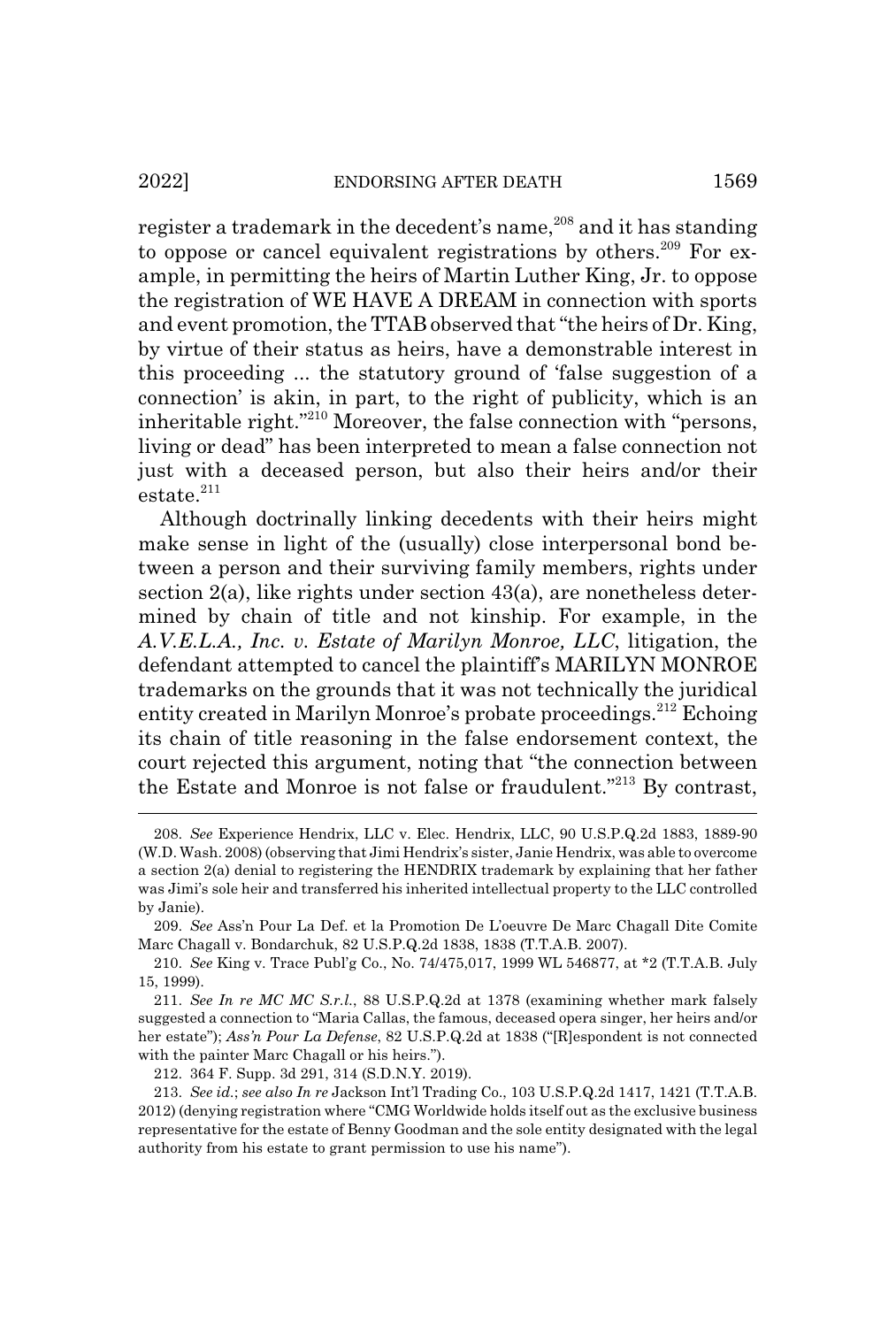other types of relationships, such as a close friendship with the decedent, are insufficient; a "financial or ownership interest" and a "commercial connection" are required instead.<sup>214</sup>

Finally, notwithstanding the repeated emphasis that section 2(a) mirrors the decedent's postmortem publicity rights, and that the chain of title determines rights under section 2(a), courts nonetheless have rejected or cancelled trademark registrations even where publicity rights have expired and rights in the decedent's image have otherwise entered the public domain.<sup>215</sup> Accordingly, just as in the section 43(a) false endorsement context, trademark law gives successors in interest to a nebulously articulated property interest the ability to control commercial exploitations of a decedent's image long after any publicity rights have expired.<sup>216</sup> The TTAB has suggested that once a decedent becomes a "historical figure," they may no longer be subject to section 2(a); it observed that Ernest Hemingway "who died just under 40 years ago, is a figure—and celebrity—of our own times," while Leonardo Da Vinci is "historical" and thus can be evoked in a registered trademark.<sup>217</sup> Nonetheless, the TTAB has given little additional guidance as to how far into the future the decedent needs to wait until they are no longer under the control of a particular individual or entity.

## III. THE PERILS OF POSTHUMOUS ENDORSEMENT LAW

The growing bodies of trademark and unfair competition law surveyed in Part II have facilitated the growing industries of posthumous endorsement surveyed in Part I. Nonetheless, there are numerous problems with these bodies of law. They largely fail to

<sup>214.</sup> *See In re* Sloppy Joe's Int'l, Inc., 43 U.S.P.Q.2d 1350, 1353-54 (T.T.A.B. 1997) ("Hemingway's friendship with the original owner of Sloppy Joe's bar, his frequenting the bar and his use of the back room as an office is not the kind of 'connection' contemplated by Section 2(a).").

<sup>215.</sup> *See id.* at 1352 (rejecting applicant's argument that "because the right of publicity terminates upon the death of the individual, the Section  $2(a)$  false suggestion of a connection ground may not be asserted with respect to Ernest Hemingway").

<sup>216.</sup> *See, e.g.*, Experience Hendrix, LLC v. Elec. Hendrix, LLC, 90 U.S.P.Q.2d 1883, 1889-90 (W.D. Wash. 2008).

<sup>217.</sup> *See id.*; *In re Sloppy Joe's*, 43 U.S.P.Q.2d at 1354.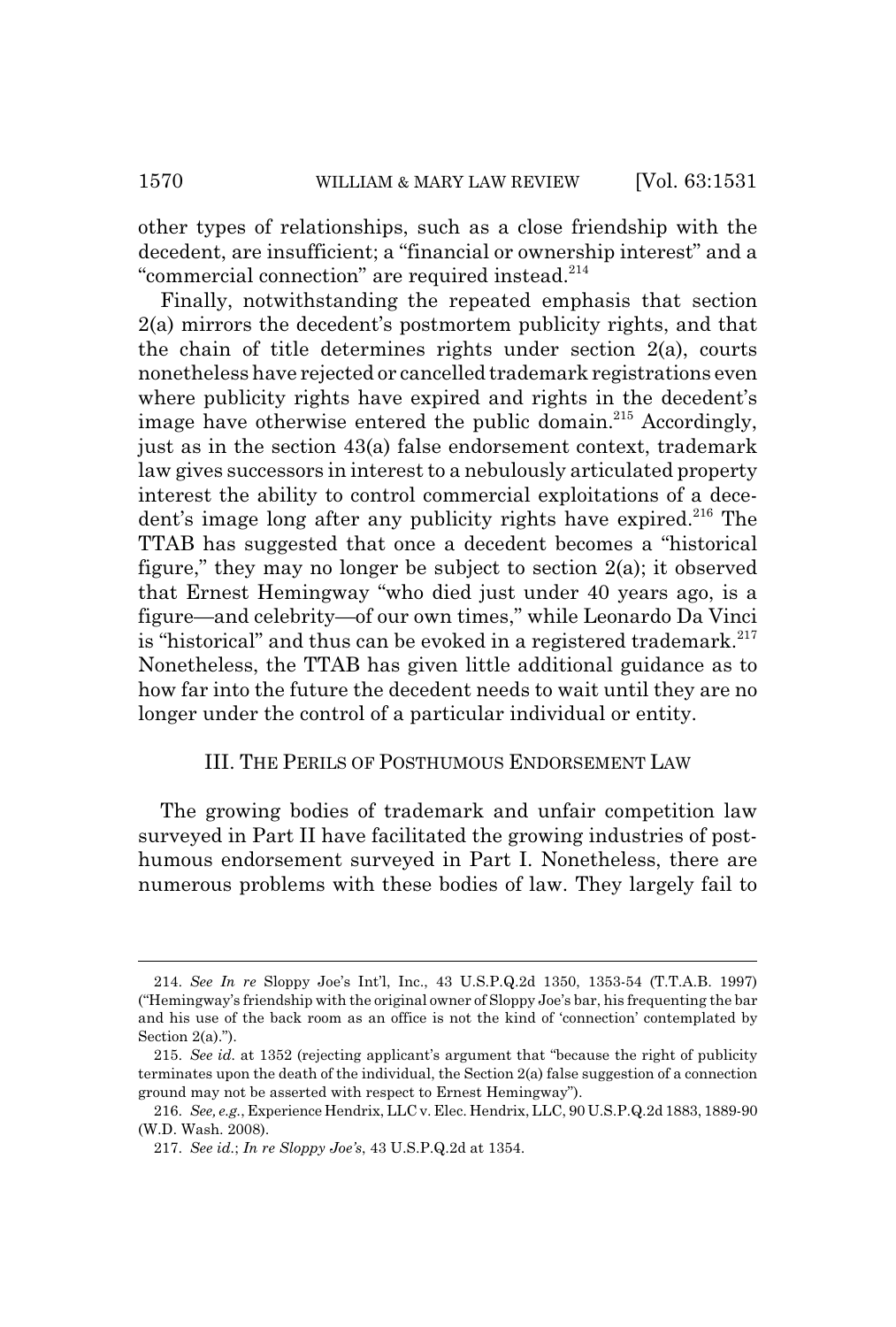#### 2022] ENDORSING AFTER DEATH 1571

incorporate the insights of advertising and marketing scholarship about why posthumous endorsements are effective and why consumers are willing to suspend disbelief and act as if their favorite deceased celebrity continues to promote goods, services, and political causes. To the extent that trademark law aims to protect consumers from deception, to help ensure consistency across consumption experiences, and to provide transparent accountability around commercial offerings, posthumous endorsement law largely fails on all accounts. Additionally, posthumous endorsement law does little to respect the agency and dignity of deceased endorsers themselves. This Part first provides three sets of critiques of existing posthumous endorsement law. It then cautiously sets forth some reasons for nonetheless not scrapping this area of law completely.

## *A. Continuity Problems*

Posthumous endorsement law mistakenly conflates perceptions of endorsement by the decedent, the decedent's estate, and third party assignees, and it fails to account for the qualitative changes that occur when rights transfer between these entities. As outlined in Part I, when consumers are confronted with promotional messages related to the decedent, for example on their official social media pages, they care whether the message reflects an authentically held belief by the decedent or perhaps by those who were personally close to them.218 By contrast, they bristle at profiteering—exploiting the goodwill surrounding a deceased celebrity solely for financial gain.<sup>219</sup> For example, in one of the trademark lawsuits initiated by Experience Hendrix, LLC, the plaintiff's evidence suggested that consumers were upset about the defendant's sale of

<sup>218.</sup> *See supra* Part I.A.

<sup>219.</sup> *See* Ross D. Petty & Denver D'Rozario, *The Use of Dead Celebrities in Advertising and Marketing: Balancing Interests in the Right of Publicity*, 38 J. ADVERT. 37, 43 (2009) ("Many people, particularly Fred Astaire fans, felt this use [of Astaire in Dirt Devil Vacuum Cleaner Advertisement] was neither dignified nor intended to preserve his celebrity goodwill."); Steve Olenski, *The Branding of Dead Celebrities*, FORBES (June 12, 2017, 10:00 AM), https://www. forbes.com/sites/steveolenski/2017/06/12/the-branding-of-dead-celebrities/?sh=611b4e9a6d80 [https://perma.cc/HQ76-7LSC].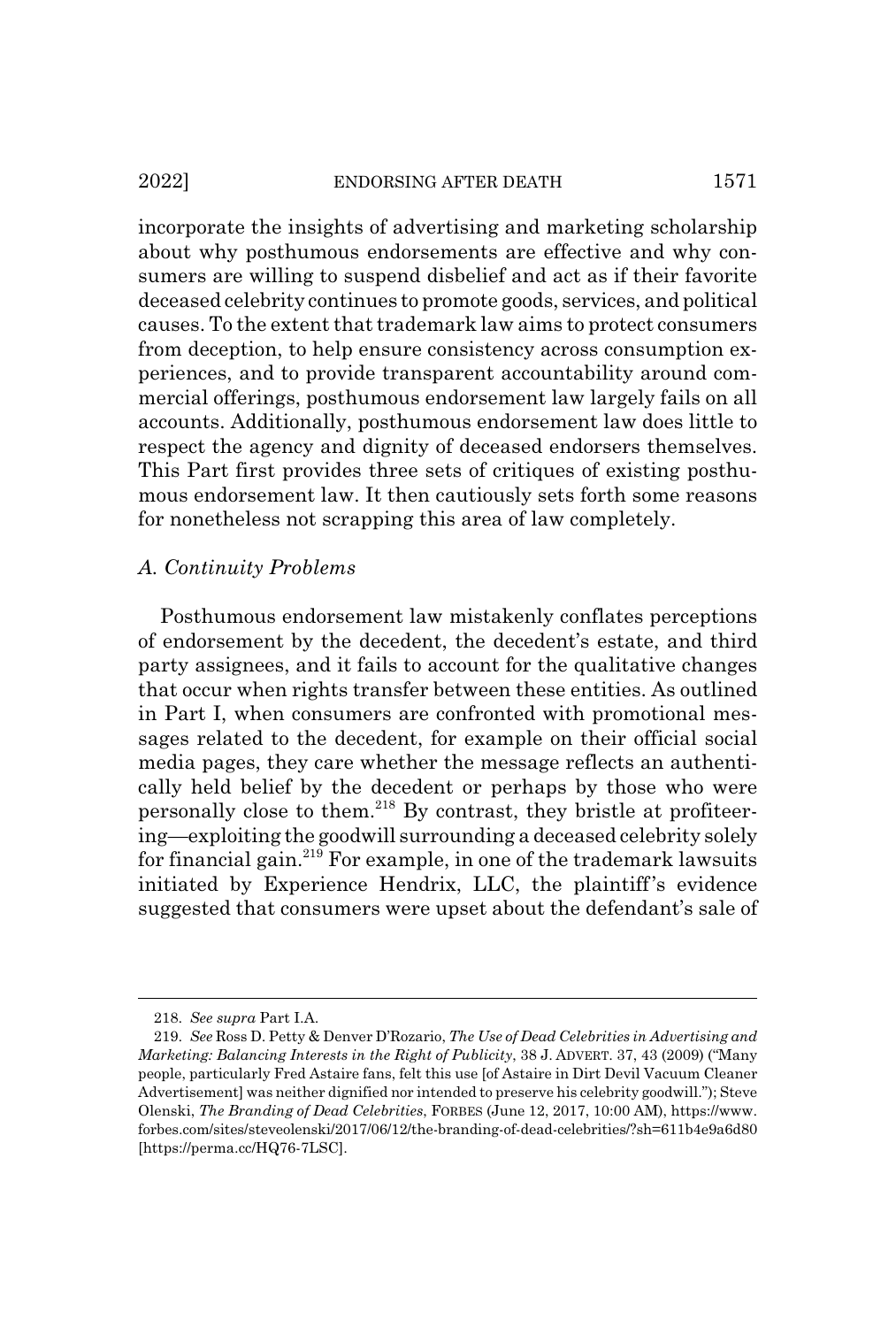Purple Haze Liqueur and blamed it on the Hendrix estate.<sup>220</sup> The court quoted several angry Facebook users:

- "The Hendrix estate are a bunch of f\*\*\*\*\*\* vultures."
- "So the Hendrix estate wouldn't license music for a biopic, but they'll stick his face on this purple s\*\*\*? Oh, ok."
- "I wouldn't give the Hendrix estate my p\*\*\*. Do you think I'm going to buy this f\*\*\*\*\*\* drink. Another disgusting moneymaking scheme from a bunch of vultures."
- "Little tasteless and tacky on the Hendrix family to market something like this considering his death was associated with barbiturates and Alcoholl [sic]."<sup>221</sup>

Fans care about respectful commercial uses of the decedent's image and responsible stewardship of their legacy by their successor.<sup>222</sup> Accordingly, transparency about who is behind a particular communication is important for consumers trying to ferret out the source of a posthumous message. The case law nonetheless only creates more opacity in this area.

Courts repeatedly interchange the decedent and their "estate," but an "estate" is not a clearly defined entity that provides much in the way of useful consumer information. Black's Law Dictionary defines an "estate" as simply "[t]he property that one leaves after

<sup>220.</sup> *See* Experience Hendrix, LLC v. Tiger Paw Distribs., LLC, 119 U.S.P.Q.2d 1004, 1011 (S.D. Ga. 2016), *order amended by* No. CV 416-107, 2016 WL 3963079 (S.D. Ga. July 21, 2016).

<sup>221.</sup> *Id.* The court nonetheless downplayed this evidence of confusion because "the Court has no evidence indicating that these Facebook users know—or would be likely to know—that Al Hendrix 'transferred all rights from Jimi's estate into [Plaintiffs].'" *Id.* Although the court's reasoning here is somewhat opaque, this lawsuit was technically based upon the infringement of the plaintiff's registered marks in the JIMI HENDRIX name and signature, which did not appear anywhere on the defendant's product packaging. *See id.* ("Plaintiffs have not produced any evidence indicating that members of the public have confused Tiger Paw's product with Plaintiffs or their trademarks.").

<sup>222.</sup> *See* Petty & D'Rozario, *supra* note 219, at 43-44 (explaining that possible harms caused by dead celebrity advertising include "disrespect of legacy," "cheapening of image," and "dilution of image" for fans that "share the concerns of heirs" regarding the decedent's rights to publicity).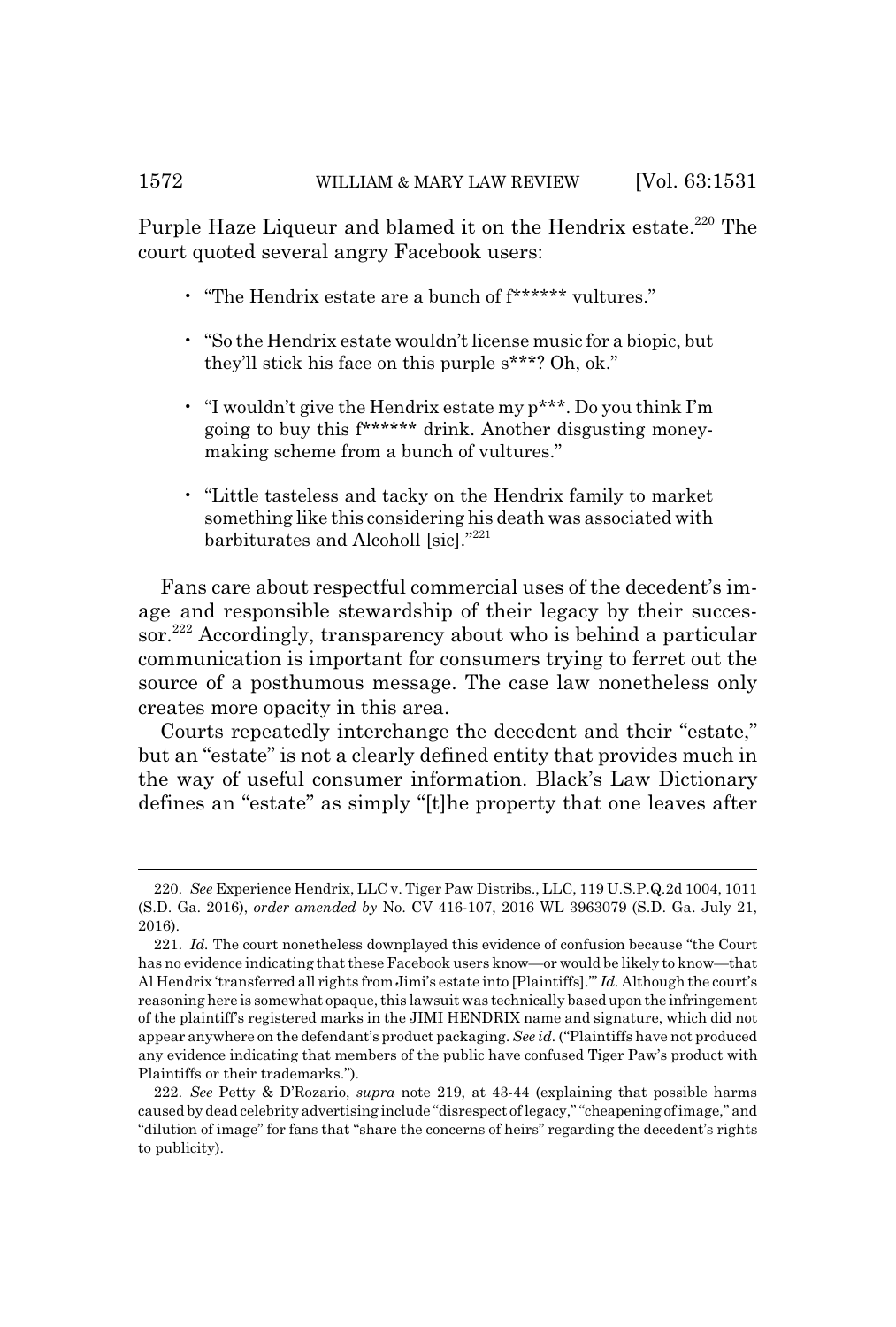death; the collective assets and liabilities of a dead person"223 and defines "probate estate" as "[a] decedent's property subject to administration by a personal representative." $224$  Although the IRS defines an estate as "[a] legal entity created as the result of a person's death.... [that] exists until the final distribution of the assets [is] made to the heirs and other beneficiaries,"225 numerous courts have held that an estate is *not* a natural or artificial person who can sue or be sued in its own right.<sup>226</sup> Courts in other contexts will often use "estate" as a shorthand for "[Entity X] as the personal representative of the Estate of  $[Entity Y]$ ,"<sup>227</sup> but none of these definitions of an estate reflect the usage present throughout posthumous endorsement law: a deceased person's heirs or the corporate assignees of those heirs.

Even if an estate is used more colloquially by consumers to refer to a decedent's surviving family members, as appears to be the case in the Jimi Hendrix example above, $228$  posthumous endorsement law largely fails to facilitate this understanding. The estates that are lumped together with the deceased celebrity endorser sometimes include more distant relatives, such as James Dean's cousin, who administers his estate, $229$  or individuals with no relationship at all to the decedent, such as the wife of Marilyn Monroe's acting coach, who administered her probate estate until 2001 and sold her rights to the Authentic Brands Group.<sup>230</sup> Furthermore, family members' inheritances can be alienated to third parties even prior to the closing

227. *See, e.g.*, *Ganske*, 129 S.W.3d at 704 n.1.

<sup>223.</sup> *Estate*, BLACK'S LAW DICTIONARY (11th ed. 2019).

<sup>224.</sup> *Probate Estate*, BLACK'S LAW DICTIONARY (11th ed. 2019).

<sup>225.</sup> I.R.S. IRM 3.12.14.1.6 (Jan. 1, 2020).

<sup>226.</sup> *See, e.g.*, Spradley v. Spradley, 213 So. 3d 1042, 1045 (Fla. Dist. Ct. App. 2017) ("[I]t is well-settled that 'an "Estate" is not an entity that can be a party to litigation. It is the personal representative of the estate, in a representative capacity, that is the proper party.'" (quoting Ganske v. Spence, 129 S.W.3d 701, 704 n.1 (Tex. App. 2004))); 31 AM. JUR. 2D *Executors and Administrators* § 1141 (2012) ("Since estates are not natural or artificial persons, and they lack legal capacity to sue or be sued, an action against an estate must be brought against an administrator or executor as the representative of the estate.").

<sup>228.</sup> *See* Experience Hendrix, LLC v. Tiger Paw Distribs., LLC, 119 U.S.P.Q.2d 1004, 1011 (S.D. Ga. 2016), *order amended by* CV 416-107, 2016 WL 3963079 (S.D. Ga. July 21, 2016).

<sup>229.</sup> *See* Sean F. Driscoll, *James Dean's Cousin Preserving His Legacy*, THE SPOKESMAN-REV. (Sept. 23, 2005), https://www.spokesman.com/stories/2005/sep/23/james-deans-cousinpreserving-his-legacy/ [https://perma.cc/252V-9AV4].

<sup>230.</sup> *See* A.V.E.L.A., Inc. v. Est. of Marilyn Monroe, LLC, 364 F. Supp. 3d 291, 308 (S.D.N.Y. 2019).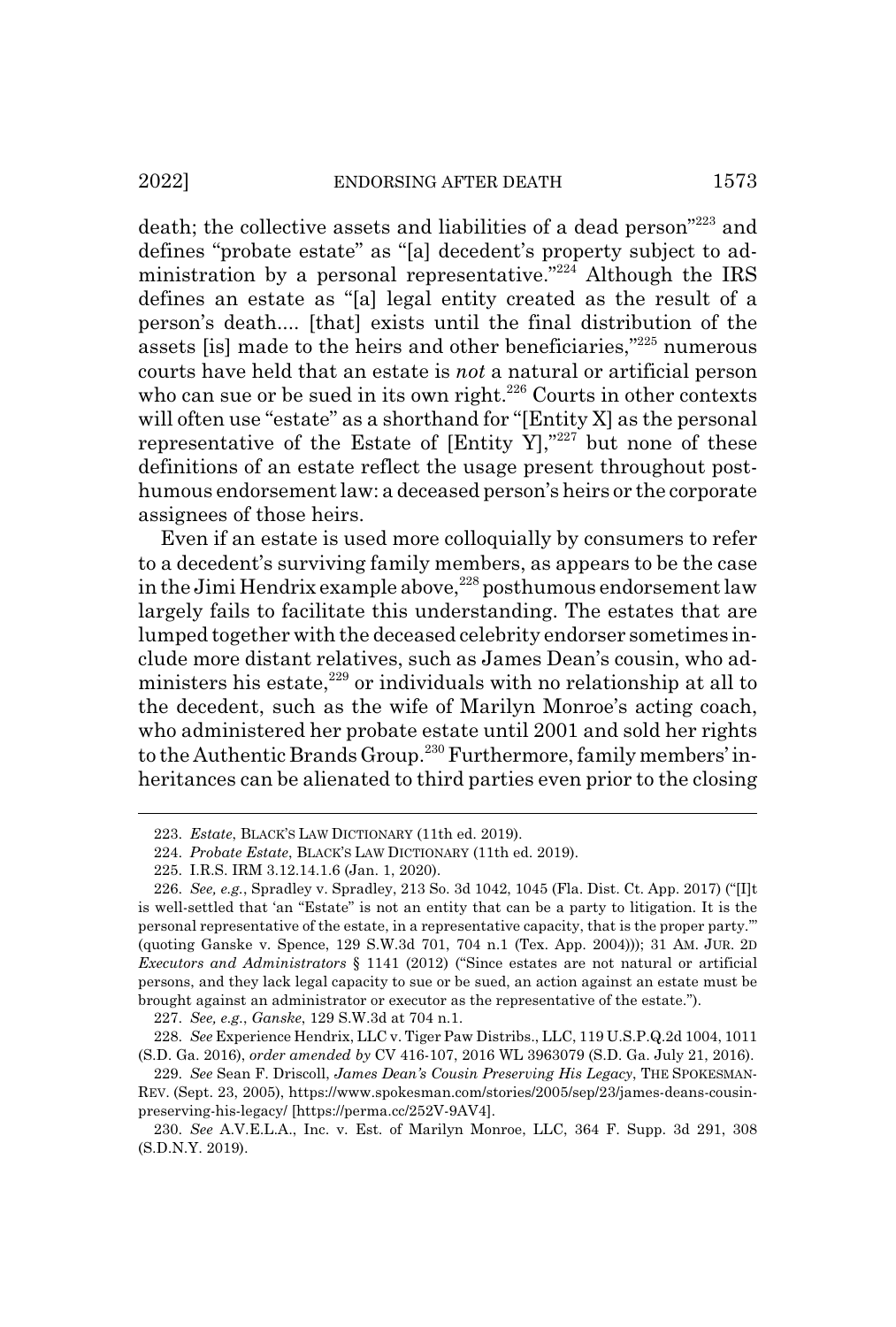of probate;231 for example, at least one-third of Prince's estate is controlled by a licensing company that purchased the inheritance rights of other surviving siblings.<sup>232</sup> Courts nonetheless treat an entity named (deceptively, in this author's view) "The Estate of Marilyn Monroe, LLC" as an "Estate" equivalent to the surviving spouse or children of a decedent.<sup>233</sup>

Moreover, even when the postmortem rightsholder is in fact a close family member, the "estate" label often covers up major disagreements within the family about whether and how to commercially exploit the decedent. The families of Jimi Hendrix and Martin Luther King, Jr., for example, have engaged in significant, prolonged in-fighting.234 To the extent that consumers see surviving family members as standing in for the decedent's beliefs and values, labeling the successors in interest to the decedent's trademarks as their "estate" masks the true identity of the relevant decision maker and papers over a far more contested set of relationships behind the scenes. Although in other trademark contexts consumers also have no idea what is happening behind the scenes at the mark owner's company, in the endorsement context consumers care especially about the personal attributes and beliefs that motivate communications by the endorser.<sup>235</sup>

The conflation of the decedent, their family members, and third party successors within posthumous endorsement laws is mirrored in the social media context. For example, the verification rules for Instagram, whereby an account holder receives a coveted blue checkmark, state that the account will be verified when Instagram

<sup>231.</sup> *See* David Horton & Reid Kress Weisbord, *Heir Hunting*, 169 U. PA. L. REV. 383, 385 (2021).

<sup>232.</sup> *See* Cori A. Robinson, *Estate-Within-an-Estate: Navigating Prince's Complicated Estate Administration*, ABOVE THE LAW (Feb. 25, 2020, 1:02 PM), https://abovethelaw.com/ 2020/02/estate-within-an-estate-navigating-princes-complicated-estate-administration/ [https://perma.cc/PAR3-WQ8H].

<sup>233.</sup> *See Est. of Marilyn Monroe*, 364 F. Supp. 3d at 308.

<sup>234.</sup> *See* Peter Sheridan, *Jimi Hendrix: Family Feud over Guitar Legend's £130Million Estate*, EXPRESS (Nov. 25, 2017, 9:56 AM), https://www.express.co.uk/celebrity-news/ 884185/Jimi-Hendrix-guitar-songs-death-family-feud-130-million-estate-fortune [https://perma.cc/5PYK-Z44K]; Jenny Jarvie, *Legal Feud Among Martin Luther King's Children on Display in Court*, L.A.TIMES (Jan. 13, 2015, 6:03 PM), https://www.latimes.com/ nation/la-na-mlk-children-lawsuit-hearing-20150113-story.html [https://perma.cc/6SHF-4TVN].

<sup>235.</sup> *See* McGeveran, *supra* note 12, at 1129.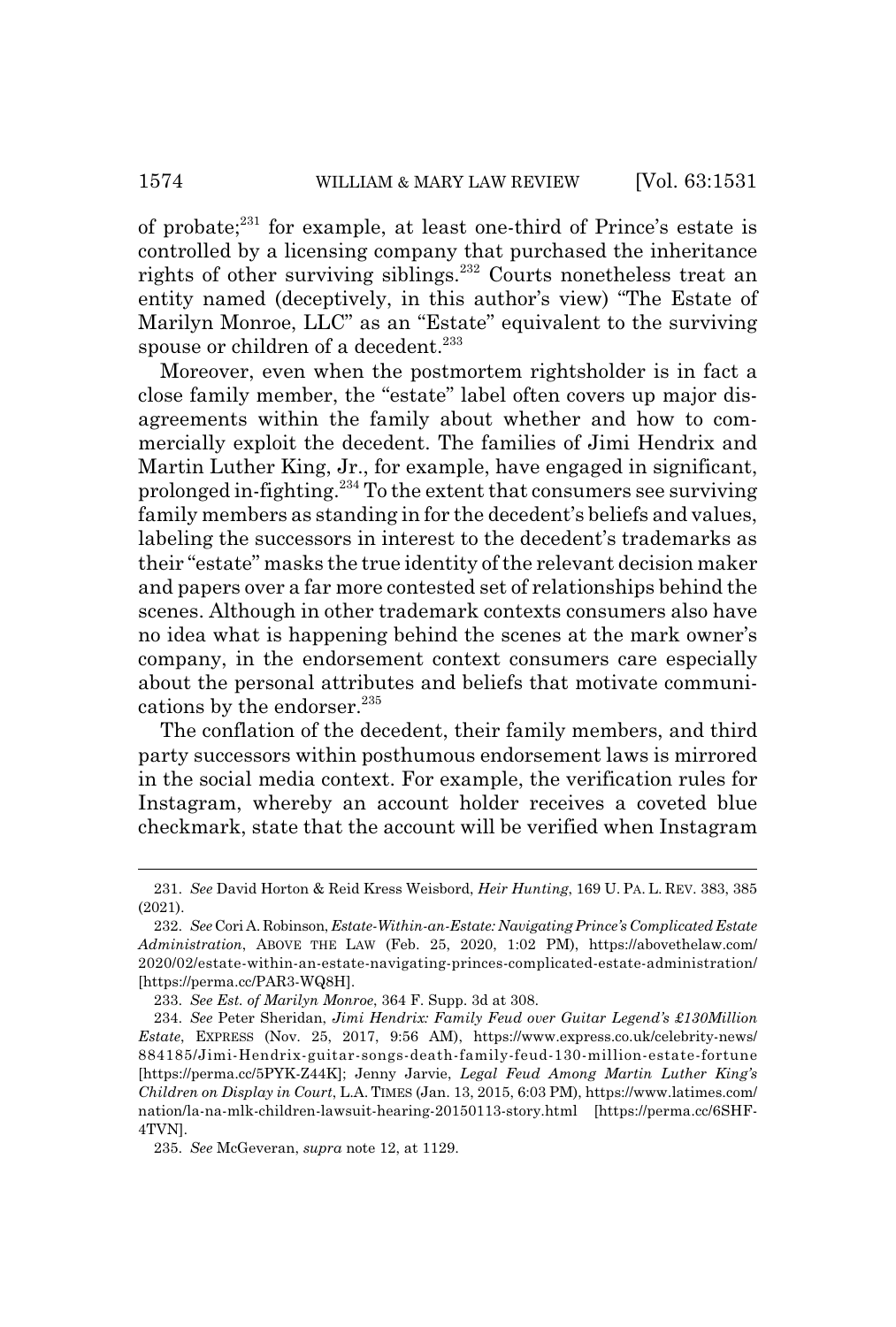"ha[s] confirmed that an account is the authentic presence of the creator, public figure, celebrity, or global brand it represents."236 In practice, it is often impossible to know who is pulling the strings of the verified account of a deceased celebrity.

For example, the account of James Dean is labeled as "The Official Instagram of James Dean Managed by Representatives of the James Dean Estate,"237 and the account of Aaliyah is labeled as "The Official Instagram Account of Aaliyah Haughton Honoring Her Beautiful Life and Legacy Managed by Representatives of the Haughton Estate."238 It is entirely unclear whether the estate "representatives" are the surviving family members who own rights in the decedent or the licensing companies who work with rightsholders.<sup>239</sup> Other Instagram accounts simply label themselves as memorial sites to the decedent: for example, "Remembering Whitney—The greatest voice of our time"240 and "Paying tribute to the life  $\&$  legacy of Muhammad Ali,"<sup>241</sup> without any indication to what extent the contemporary commercial messages that frequently appear on those pages are coming from the licensing companies that own significant stakes in the decedents' intellectual property.<sup>242</sup> Other verified pages, like those of Marilyn Monroe<sup>243</sup> or Kobe

240. Whitney Houston (@whitneyhouston), INSTAGRAM, https://www.instagram.com/ whitneyhouston/ [https://perma.cc/2XKL-7GH5].

241. Muhammad Ali (@muhammadali), INSTAGRAM, https://www.instagram.com/ muhammadali/ [https://perma.cc/E75A-XCMF].

<sup>236.</sup> *Verify Your Accounts on Facebook and Instagram*, FACEBOOK, https://www.facebook. com/business/learn/lessons/verify-facebook-instagram-account [https://perma.cc/U88K-6BE9].

<sup>237.</sup> James Dean (@jamesdean), INSTAGRAM, https://www.instagram.com/jamesdean/ [https://perma.cc/UE96-U4PG].

<sup>238.</sup> Aaliyah Haughton (@aaliyah), INSTAGRAM, https://www.instagram.com/aaliyah/ [https://perma.cc/D7HN-CZMN].

<sup>239.</sup> An example of a verified Instagram account that *is* clearly labeled is Bruce Lee's, which discloses "Bruce Lee's daughter here, @therealshannonlee + The Bruce Lee Family Company on behalf of Bruce Lee's legacy." Bruce Lee (@brucelee), INSTAGRAM, https:// www.instagram.com/brucelee/ [https://perma.cc/2BSC-Z29H].

<sup>242.</sup> *See* Murray Stassen, *Primary Wave Music Publishing Acquires 50% Stake in Whitney Houston Estate*, MUSIC BUS. WORLDWIDE (May 20, 2019), https://www.musicbusinessworld wide.com/primary-wave-music-publishing-partners-with-whitney-houston-estate/ [https:// perma.cc/ZL5V-HXBG]; Press Release, Authentic Brands Grp., LLC, Authentic Brands Group, LLC Completes the Purchase of Muhammad Ali Enterprises (Nov. 19, 2013, 8:30 AM), https:// www.prnewswire.com/news-releases/authentic-brands-group-llc-completes-the-purchase-ofmuhammad-ali-enterprises-232486531.html [https://perma.cc/L8BP-PNQW].

<sup>243.</sup> *See* Marilyn Monroe (@marilynmonroe), INSTAGRAM, https://www.instagram.com/ marilynmonroe/ [https://perma.cc/X5UU-W263] ("The Official Instagram page of #Marilyn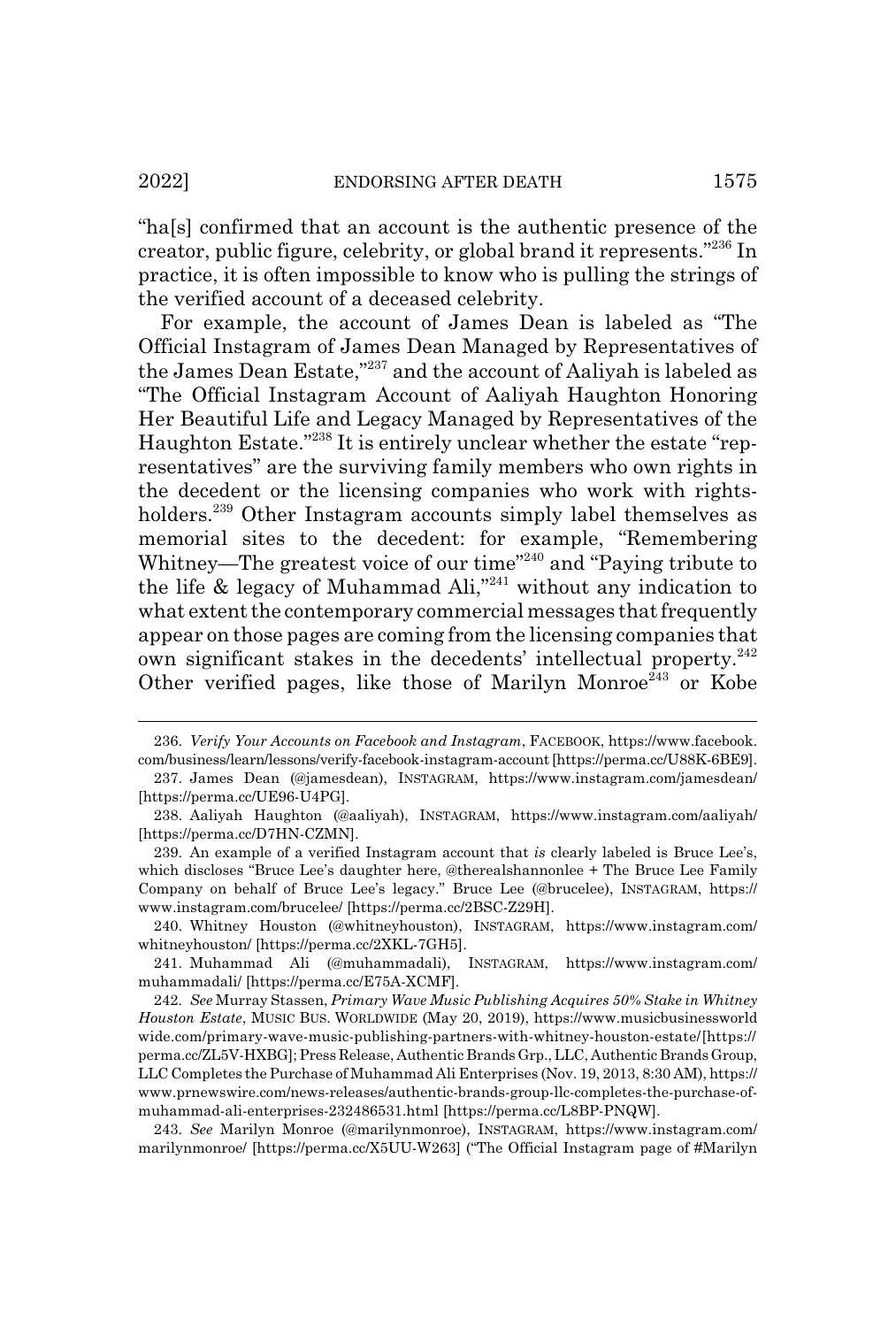Bryant, $244$  do not even prominently indicate that the celebrity is deceased and appear to post on contemporary issues as any living celebrity might.

The persistent conflation, in both case law and social media, of a decedent and their various categories of successors falsely suggests to consumers that the decedent's commercial goodwill has continued postmortem when it very well may not have. As mentioned above, trademark law's assignment-in-gross doctrine is meant to make sure that when rights have been transferred to a new owner, consumer associations between the mark and the core features of the original source carry over.<sup>245</sup> Such consumer protection concerns are highly salient with respect to posthumous endorsement. The value of a celebrity endorsement, as explained in Part I, comes from some combination of their personal characteristics (such as authenticity, credibility, and expertise) and their voluntary associations with certain characters, music, or political causes.<sup>246</sup> Whether these values can seamlessly transfer over to some third party is highly doubtful, and certainly not likely without transparent disclosure concerning who is speaking on behalf of the decedent. $247$  As Professor Laura Heymann has observed, although consumers are used to some alterations to the person or entity standing behind a name, this assumes that "the essential qualities of the referent remain consistent."248 With celebrity endorsements, the essential qualities of the referent are tied to the endorser's particular authenticity,

Monroe").

<sup>244.</sup> *See* Kobe Bryant (@kobebryant), INSTAGRAM, https://www.instagram.com/kobebryant/ [https://perma.cc/BC28-Z47P] ("Writer. Producer. Investor @granity @bryantstibel @drink bodyarmor @mambamambacitasports").

<sup>245.</sup> *See supra* Part II.A; *see also* Heymann, *supra* note 122, at 1357 ("[G]oodwill is deemed to have been transferred along with a trademark only if consumers have the same general perceptions about the offerings and level of quality associated with the mark after the assignment as before.").

<sup>246.</sup> *See* McGeveran, *supra* note 12, at 1129 ("Recipients of these trusted referrals rely on them in part precisely because of their voluntariness.").

<sup>247.</sup> *See* Yvette Joy Liebesman, *When Selling Your Personal Name Mark Extends to Selling Your Soul*, 83 TEMP. L. REV. 1, 43-44 (2010) ("It is most likely impossible to completely disconnect a person from their personal identity through contract."); *see also* Rothman, *supra* note 163, at 1277 (supporting limits on transferability of some personal marks "when they are inseparable from the underlying person").

<sup>248.</sup> Laura A. Heymann, *Naming, Identity, and Trademark Law*, 86 IND.L.J. 381, 435, 438 (2011) (observing that the "Dear Abby" advice column has featured multiple Abby's).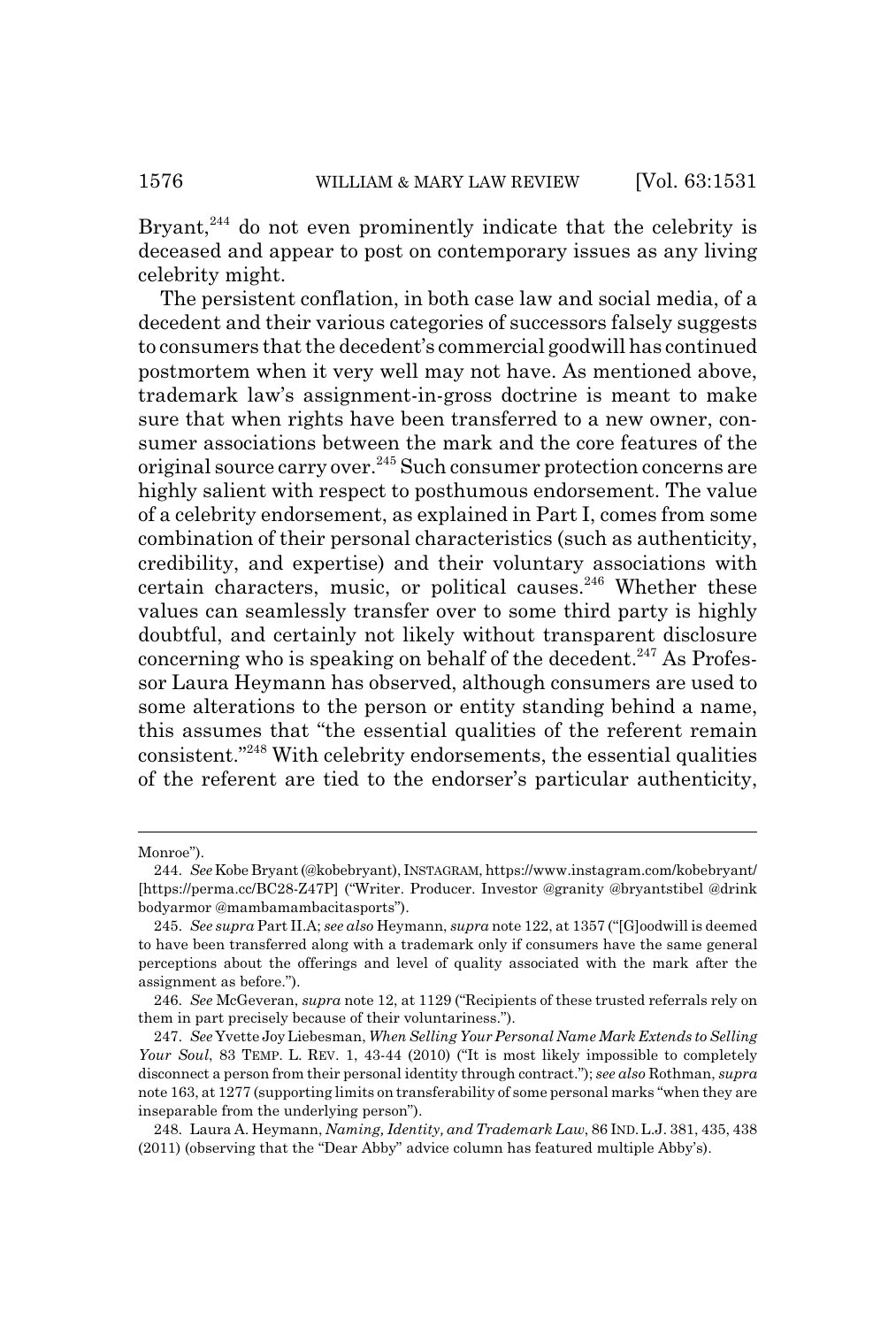credibility, and expertise—qualities that cannot be easily inherited or transferred to third parties.

Other scholars have critiqued the alienability of the right of publicity because of the necessary connection between an individual and their name, image, or likeness.<sup>249</sup> The arguments against the alienability, and especially the descendibility, of endorsement rights are even stronger. The affirmative, voluntary decision for an endorser to be associated with a third party is even more difficult to extricate from the individual making that decision. Professor Mark Lemley has observed that allowing the assignment of endorsement rights to a third party makes no sense "because only the celebrity, not an assignee, could be perceived as and confused for an endorser."250 Having a third party control someone's endorsements, particularly a dead person's endorsements, is both difficult to conceptualize and at the very least carries the risk of consumer confusion.251 Even if fans are willing to suspend their disbelief concerning the source of endorsements after a celebrity's death, there is a qualitative difference from fans' perspectives between those communications emanating from a decedent's close family members and those emanating from private equity-backed brand management companies.252 Trademark law muddles the meaning of posthumous endorsement practices for the benefit of assignees and to the detriment of consumers.

## *B. Discursive Problems*

Posthumous endorsement rights give successors in interest substantial power over shaping the memory of the deceased as well as their ongoing cultural meaning. As recognized by the Meaning

<sup>249.</sup> *See, e.g.*, Jennifer E. Rothman, *The Inalienable Right of Publicity*, 101 GEO. L.J. 185, 189-90 (2012).

<sup>250.</sup> *See* Lemley, *supra* note 11, at 1173-74; *see also* Dogan & Lemley, *supra* note 117, at 1216 (arguing that third parties exercising endorsement rights are "more likely to confuse than to inform").

<sup>251.</sup> *See* Heymann, *supra* note 248, at 439 ("Legal intervention thus seems appropriate ... when the individual or good has been altered so significantly that the denotation is no longer accurate.").

<sup>252.</sup> *See* Annie Massa, *Blackrock Acquires \$875 Million Stake in Company Behind Sports Illustrated and Juicy Couture*, BRUDIRECT (Aug. 12, 2019, 10:21 AM), https://brudirect.com/ news.php?id=74100 [https://perma.cc/G4JB-VZN3].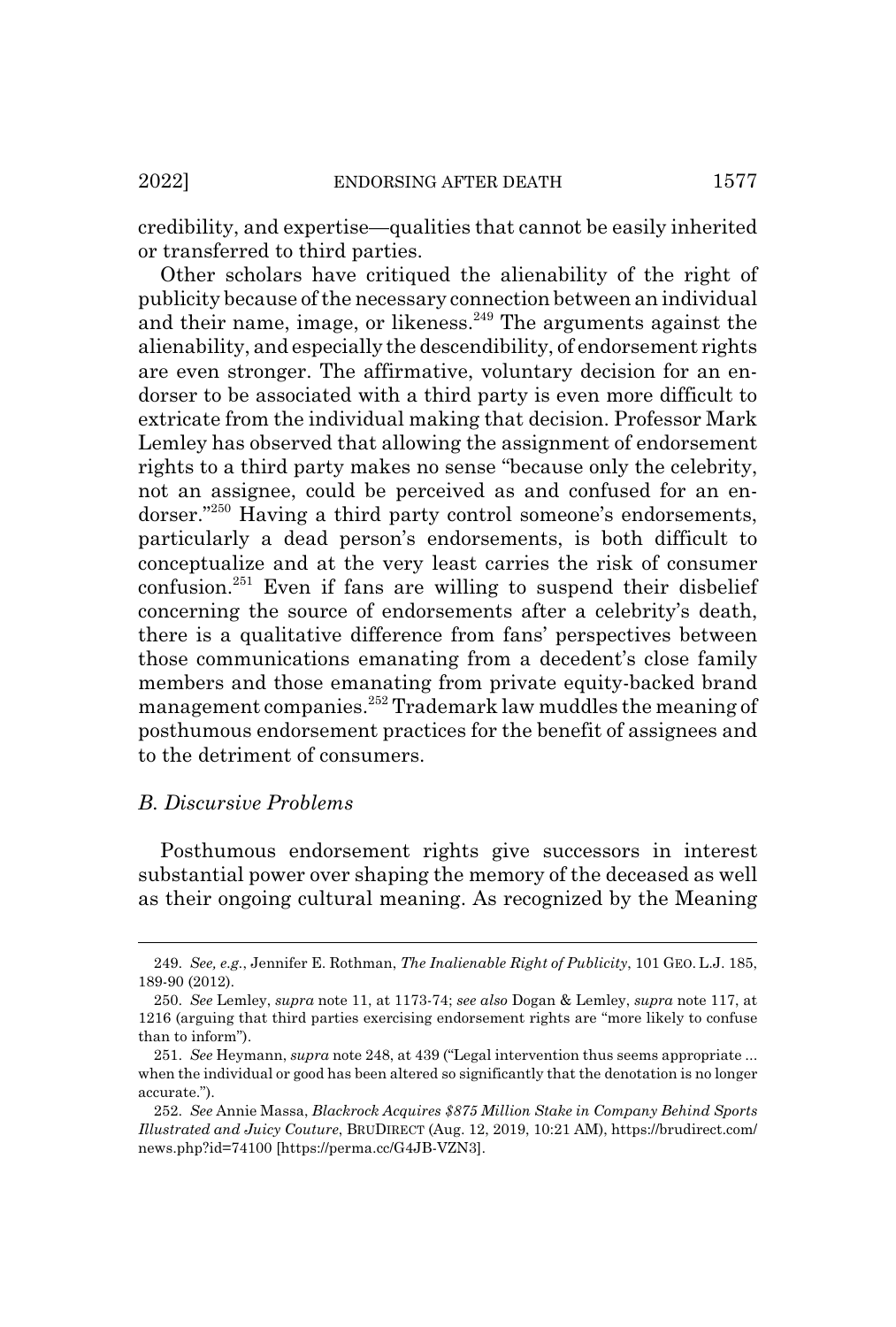Transfer Model, $253$  as well as by numerous cultural studies of contemporary celebrity, celebrity is a co-construction of the celebrity individual, their fans, and a range of professional, corporate, and institutional intermediaries.<sup>254</sup> By centralizing endorsement rights in whomever acquires trademark, publicity, or other intellectual property rights from the decedent, posthumous endorsement law places its thumb heavily on the corporate intermediary end of the scale. This dynamic—corporate control over cultural meaning—has been addressed by others in the context of postmortem publicity rights,<sup>255</sup> but discursive control is especially problematic here. Owners of posthumous endorsement rights control not just the use of the deceased celebrity's name or image; they are able to control their official "voice." Through digital technologies and verified social media accounts, rightsholders can communicate support for goods, services, and causes in a way that appears to emanate from the decedent themselves.

A celebrity's fans often carry strong emotional and psychological attachments to the celebrity, and the primary way fans express such attachment is through consumption of goods, services, and causes associated with the celebrity.256 Public identification with prominent celebrities is broadly understood to be both an act of self-definition and a reflection of an authentic, if sometimes stigmatized, bond with the celebrity.<sup>257</sup> This is particularly true with members of marginalized communities that bond to certain celebrities who publicly embrace values, such as sexual empowerment or gender fluidity, that are otherwise hard to find in the public sphere.<sup>258</sup> Accordingly, those who have control over the official messaging surrounding a deceased celebrity (particularly a recently deceased one) have the

<sup>253.</sup> *See* McCracken, *supra* note 67, at 310.

<sup>254.</sup> *See, e.g.*, Tan, *supra* note 89, at 916.

<sup>255.</sup> *See generally* Michael Madow, *Private Ownership of Public Image: Popular Culture and Publicity Rights*, 81 CALIF. L. REV. 125 (1993).

<sup>256.</sup> *See* Marcela Moraes, John Gountas, Sandra Gountas & Piyush Sharma, *Celebrity Influences on Consumer Decision Making: New Insights and Research Directions*, 35 J.MKTG. MGMT. 1159, 1171 (2019).

<sup>257.</sup> *See id.* at 1172-75 (reviewing literature on parasocial relationships between audiences and media personalities).

<sup>258.</sup> *See* Tan, *supra* note 89, at 949.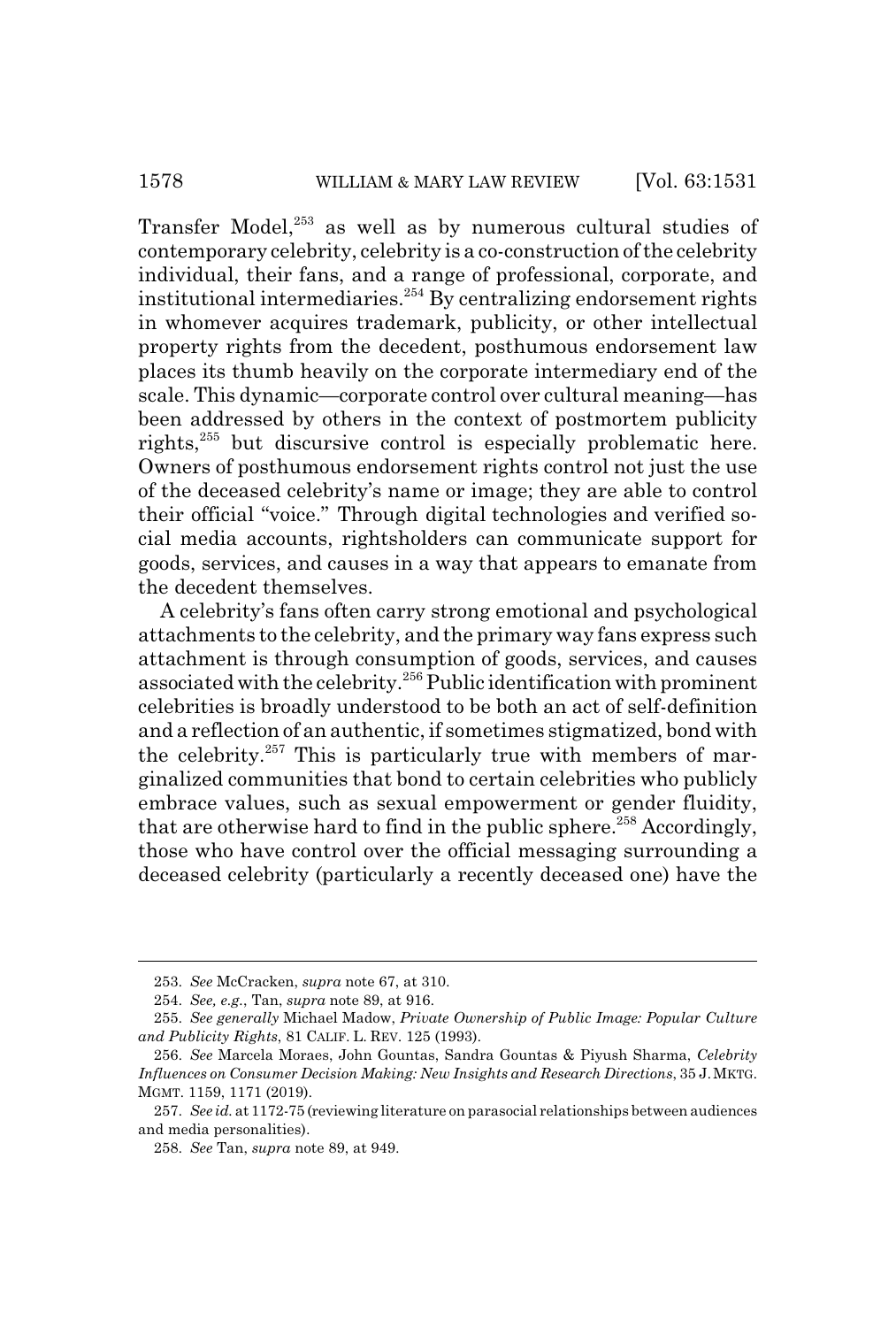ability both to shape the identities of the fans attached to them and to commercially exploit those attachments.<sup>259</sup>

Because the death of a celebrity can be extremely financially lucrative, rightsholders have a strong incentive to frame the decedent's memory in marketable ways.<sup>260</sup> For example, the official messaging around many deceased celebrities often whitewashes the struggles and trauma that often followed them during life. $^{261}$ Whitney Houston, Marilyn Monroe, Michael Jackson, Amy Winehouse, Prince, and many other celebrities all battled different forms of addiction, $262$  yet their official posthumous personae are stripped of these demons. For example, Whitney Houston becomes "America's sweetheart,"263 and Marilyn Monroe becomes a timeless sex symbol—an "icon of seductive beauty."264 Deceased celebrities,

<sup>259.</sup> *See* McCracken, *supra* note 67, at 317 ("The celebrity is supplying not just an example of self-creation, but the very stuff with which this difficult act is undertaken.... This makes the celebrity very powerful indeed.").

<sup>260.</sup> *See* Penfold-Mounce, *supra* note 98, at 494 ("The productivity of the celebrity dead is driven by the living (family or professional management groups) who possess the celebrity as a brand and use them as a catalyst for the production of wealth through a posthumous celebrity career."); Carl Öhman & Luciano Floridi, *The Political Economy of Death in the Age of Information: A Critical Approach to the Digital Afterlife Industry*, 27 MINDS & MACHS. 639, 648 (2017) ("[D]igital afterlife services have an incentive to shape one's digital remains, the product of one's work and online identity, according to what is profitable.").

<sup>261.</sup> *See* Peggy J. Bowers & Stephanie Houston Grey, *Karen: The Hagiographic Impulse in the Public Memory of a Pop Star, in* AFTERLIFE AS AFTERIMAGE, *supra* note 95, at 97-99, 103-07 (discussing the saint-like presentation of Karen Carpenter, and the downplaying of her severe anorexia); Loren Cheri Shokes, *Life After Death: How to Protect Artists' Post-Mortem Rights*, 9 HARV. J. SPORTS & ENT. L. 27, 34 (2018) ("One of the most hotly debated aspects of digitally recreating Tupac for Coachella is that, in addition to interpolating words into the performance that the actual Tupac never uttered, the masterminds that erected the show purposefully expurgated Tupac's more controversial lyrics.... Censoring Tupac's lyrics without explanation intentionally distorts and extinguishes the very aspects of his identity that made him a household name.").

<sup>262.</sup> *See, e.g.*, Alan Light, *How a Director Uncovered Whitney Houston's Secret Pain*, N.Y. TIMES (July 13, 2018), https://www.nytimes.com/2018/07/13/movies/whitney-houstondocumentary. html [https://perma.cc/SK5U-VDSM]; Jordan Zakarin, *Inside Amy Winehouse's Downward Spiral and Tragic Death*, BIOGRAPHY (July 17, 2020), https://www.biography.com/ news/amy-winehouse-death [https://perma.cc/UD8N-2RGL].

<sup>263.</sup> *See* Sisario, *supra* note 24 ("Whitney was America's sweetheart, and the idea now is to remind people that that is what her legacy is.").

<sup>264.</sup> *See* Penfold-Mounce, *supra* note 98, at 499; *see also* Andrew Adam Newman, *Marilyn Monroe's Star Still Shines in Ad Campaigns*, N.Y. TIMES (Aug. 5, 2013), https:// www.nytimes.com/2013/08/06/business/media/marilyn-monroes-star-still-shines-in-adcampaigns.html [https://perma.cc/Y3HA-HFJH] ("A new campaign — with the slogan 'Styles change. Sexy is forever.'— features photos of Monroe with quotations from her.").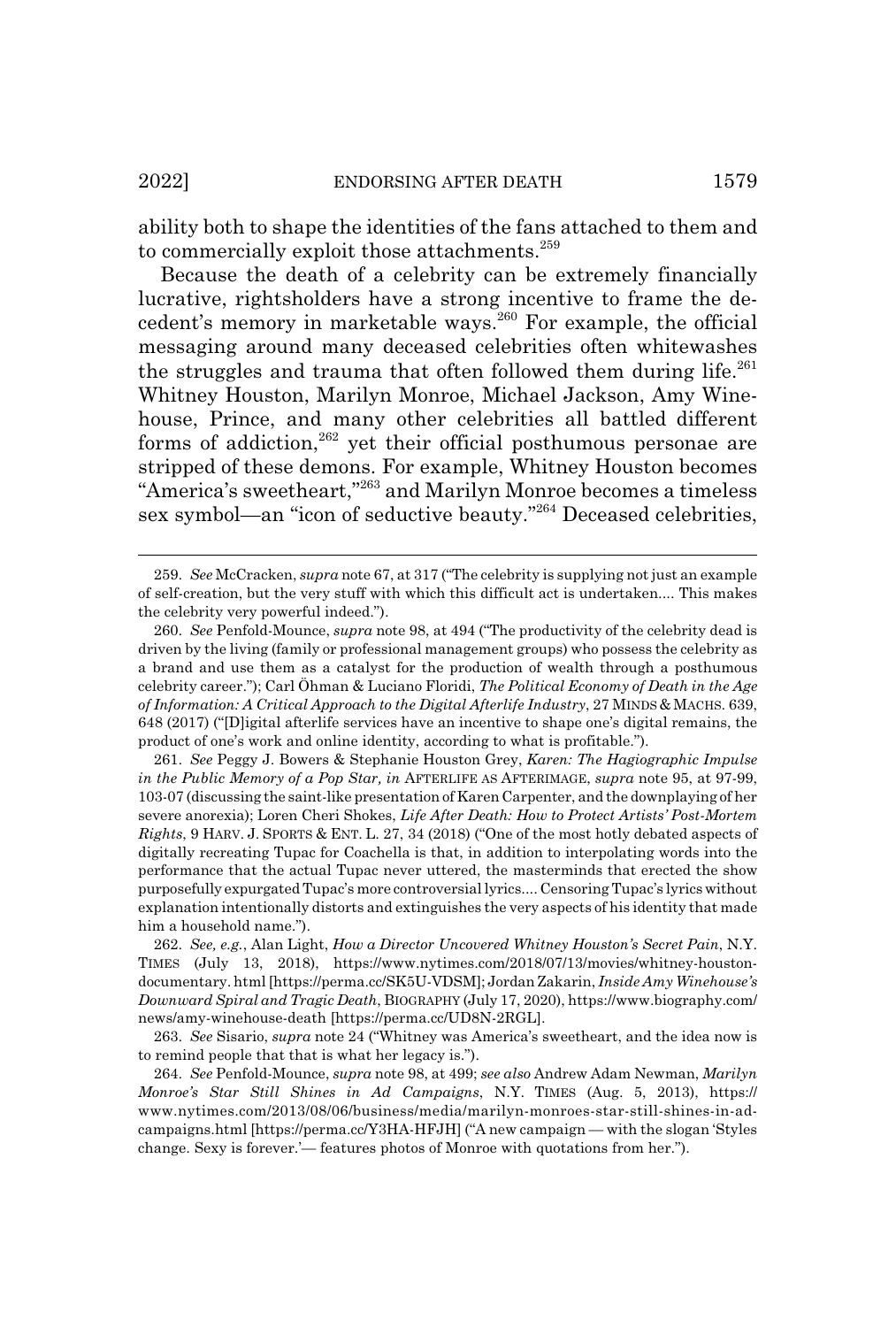particularly those celebrities who have become valuable commodities, are flattened into character archetypes whose "official" stories will make the most money for their rightsholders.<sup>265</sup>

The commercial incentives surrounding a deceased celebrity also shed new light on the political causes that deceased celebrities appear to be associated with. For example, Authentic Brand Group's most prominent celebrity assets—Marilyn Monroe and Elvis Presley—have both posted support for the Black Lives Matter movement by posting black squares on their account in June 2020 with the hashtag #BlackoutTuesday.<sup>266</sup> Such posts reflect smart brand management strategy; reflecting the insights of the Meaning Transfer Model, the managers of these accounts are able to actively associate Monroe and Presley with democracy and social activism in a way that is likely to appeal to audiences that long postdate them.267 However, such posts are not necessarily a representation of *truth*. 268 We ultimately cannot know precisely what Monroe or Presley would think about the deaths of George Floyd or Breonna Taylor or about how to resolve today's voting rights disputes.<sup>269</sup> The Marilyn Monroe and Elvis Presley that exist today are the products of decades of deliberate posthumous marketing, yet both are presented to the public as active cultural voices, speaking from a nebulous cultural purgatory in service of their rightsholders' ongoing commercial needs.<sup>270</sup>

<sup>265.</sup> *See* Chloe Preece, *The Authentic Celebrity Brand: Unpacking Ai Weiwei's Celebritised Selves*, 31 J. MKTG. MGMT. 616, 627 (2015) ("[A]rchetypal characters and storylines are attractive because they are so resonant of meanings; however, they are also inherently ideological.").

<sup>266.</sup> *See* Monroe, *supra* note 9.

<sup>267.</sup> *See* Hackley & Hackley, *supra* note 79, at 463.

<sup>268.</sup> *See* Öhman & Floridi, *supra* note 260, at 650 ("[C]ommercial enterprises have economic incentives to display digital remains of the dead, their informational bodies, primarily in accordance with what is profitable and not necessarily what is accurate.").

<sup>269.</sup> To be fair to Monroe, the historical record does suggest that she was supportive of the civil rights movement and made efforts to boost the careers of Black artists such as her friend Ella Fitzgerald. *See, e.g.*, Sara Kettler, *Ella Fitzgerald and Marilyn Monroe: Inside Their Surprising Friendship*, BIOGRAPHY (Sept. 15, 2020), https://www.biography.com/news/marilynmonroe-ella-fitzgerald-friendship [https://perma.cc/D4VX-48MQ]. Elvis Presley's legacy on issues of race is more contested. *See, e.g.*, Peter Guralnick, *How Did Elvis Get Turned into a Racist?*, N.Y. TIMES (Aug. 11, 2007), https://www.nytimes.com/2007/08/11/opinion/ 11guralnick.html [https://perma.cc/9YBW-JKSP].

<sup>270.</sup> *See* Hackley & Hackley, *supra* note 79, at 464.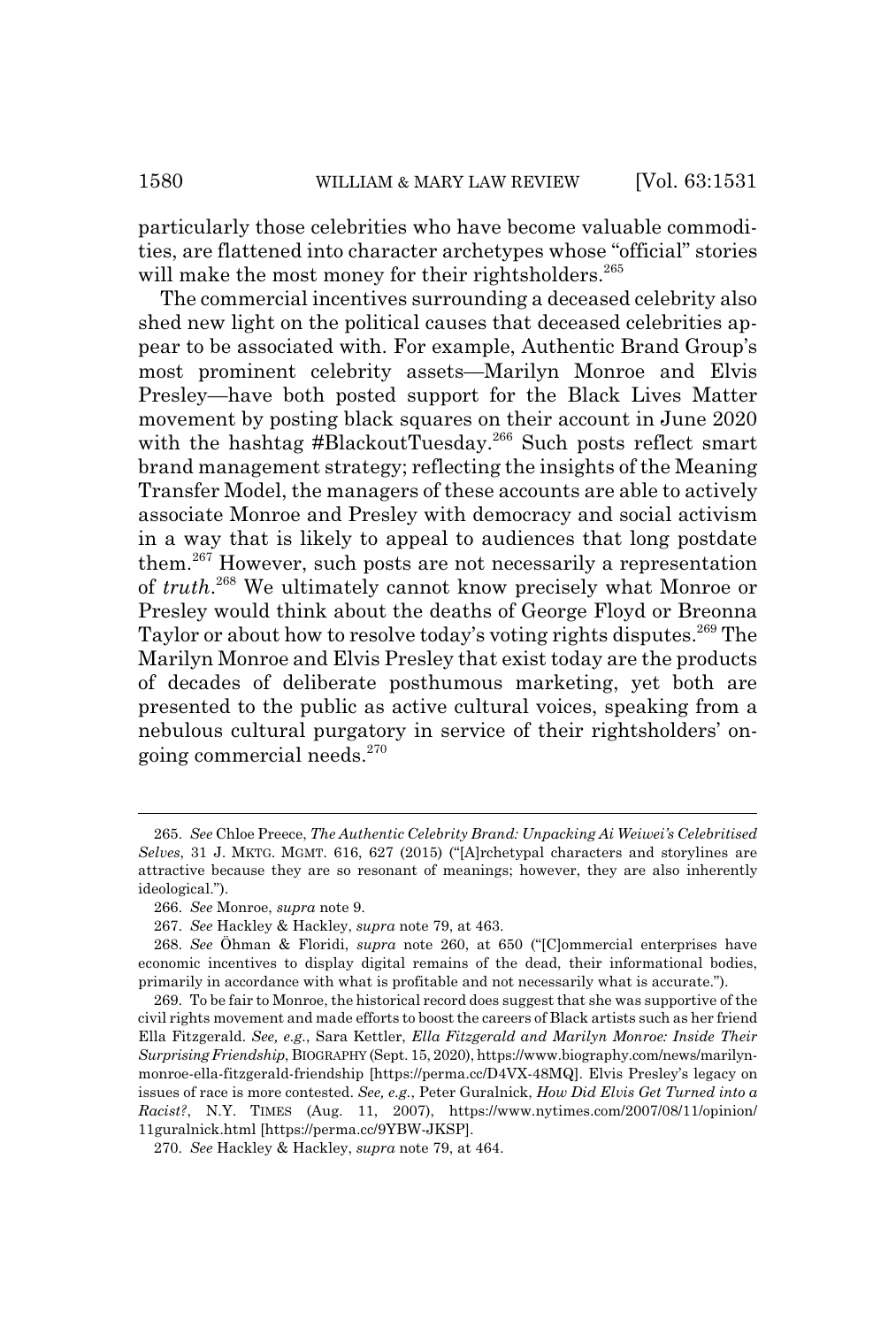#### *C. Dignitary Problems*

In addition to potential harms to consumers stemming from both the opacity of endorsements and discursive manipulation by rightsholders, posthumous endorsement rights can pose harms to decedents themselves. Traditionally, the U.S. legal system has been dismissive of posthumous harms. According to the Fifth Circuit Court of Appeals, "[a]fter death, [an individual] is no longer a person within our constitutional and statutory framework, and has no rights of which he may be deprived."271 Under what has been variously labeled the "oblivion" or "annihilation" thesis, once an individual is dead, they cannot subjectively experience injury, so they lack the ability to be injured in a judicially cognizable way.<sup>272</sup> Along these lines, numerous courts have dismissed postmortem civil claims, such as for invasion of privacy or defamation, that were "personal" to them and accordingly expired at death. $273$ 

Several legal scholars and philosophers, however, have argued that the dead retain legally cognizable dignitary interests, both descriptively and normatively. Professor Don Herzog, for example, has challenged the oblivion thesis, observing that "[o]n one side, we have ongoing social practices, centuries of legal doctrine, and endless writing by countless thoughtful figures approving of at least some claims of the dead. On the other, we have a metaphysical objection."274 Professor Fred Smith strongly supports posthumous legal rights, emphasizing that they can "promote uniquely human pursuits by protecting individuals' memory, enforcing their will, and accommodating their spirituality after death."275 Privacy scholars, in particular, have noted that a data subject need not be a living human being to warrant protections against unfettered disclosure

<sup>271.</sup> Whitehurst v. Wright, 592 F.2d 834, 840 (5th Cir. 1979).

<sup>272.</sup> *See generally* Smith, *supra* note 31, at 1503-05 (surveying literature on oblivion thesis); HERZOG, *supra* note 31, at 58 (discussing oblivion thesis).

<sup>273.</sup> *See, e.g.*, Lugosi v. Universal Pictures, 603 P.2d 425, 429 (Cal. 1979) ("[T]he plaintiff's right is a personal one, which does not extend to members of his family, unless, as is obviously possible, their own privacy is invaded along with his." (quoting WILLIAM L. PROSSER, LAW OF TORTS 814-15 (4th ed. 1971))).

<sup>274.</sup> HERZOG, *supra* note 31, at 225. As evidence of legal doctrines supporting posthumous claims, Herzog points to the enforceability of testamentary interests, proscriptions against corpse desecration, and copyright claims by certain deceased artists. *See id.* at 58-59, 64-65, 191-92.

<sup>275.</sup> Smith, *supra* note 31, at 1475.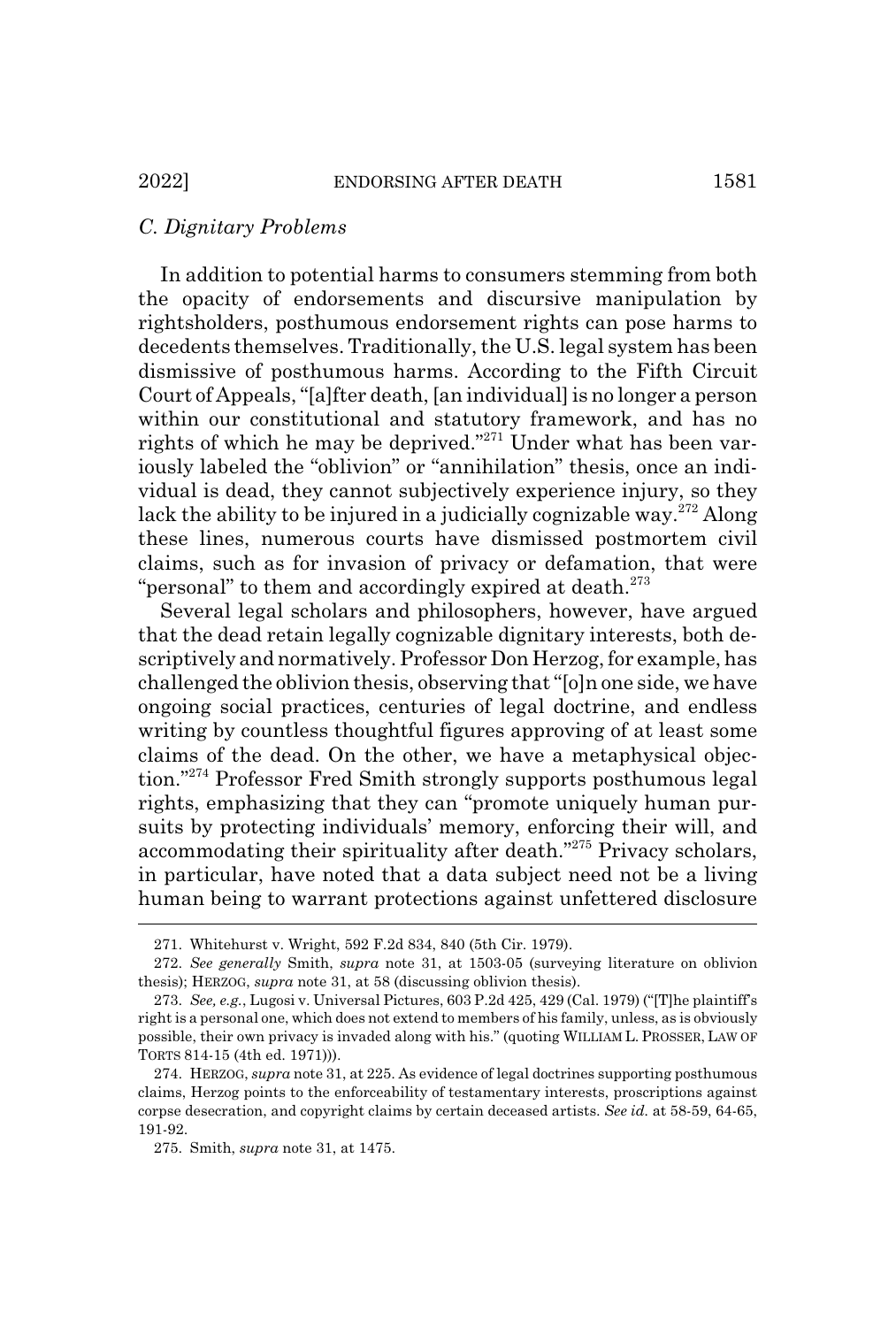and use of personal information.<sup>276</sup> Even if a dead person cannot feel pain or be emotionally scarred by posthumous events, they nonetheless retain interests in professional, personal, and cultural projects that can be thwarted after they die.<sup>277</sup> For example, a decedent's once-successful business might be ruined postmortem, a surviving child might squander a carefully saved inheritance, or a publisher might lose a 1000-page manuscript on its way to publication.278 In other words, dead people cannot be *hurt*, but they can be *harmed*. 279

Even if an individual's corporeal existence has ended, they nonetheless often retain a symbolic existence deserving of moral—and legal—standing within the communities that continue in their wake.280 As Professor Daniel Sperling explains, human existence can persist in a nonmaterial form so long as that human subject is recognized as being part of a continuing human community.281 He

278. *See* Sean Hannon Williams, *Lost Life and Life Projects*, 87 IND. L.J. 1745, 1748, 1773- 74 (2012).

279. *See* TOMASINI, *supra* note 277, at 31.

<sup>276.</sup> *See* Jannice Käll, *A Posthuman Data Subject? The Right to Be Forgotten and Beyond*, 18 GERMAN L.J. 1145, 1148, 1151, 1157 (2017); Alberto B. Lopez, *Posthumous Privacy, Decedent Intent, and Post-Mortem Access to Digital Assets*, 24 GEO. MASON L. REV. 183, 220-24 (2016); Natalie M. Banta, *Death and Privacy in the Digital Age*, 94 N.C. L. REV. 927, 929-30, 949 (2016). The European Union's General Data Protection Regulation expressly leaves to each member state whether to extend privacy protections to deceased individuals. *See* Regulation 2016/679, of the European Parliament and of the Council of 27 Apr. 2016 on the Protection of Natural Persons with Regard to the Processing of Personal Data and on the Free Movement of Such Data, and Repealing Council Directive 95/46/EC (General Data Protection Regulation), 2016 O.J. (L 119) 1, 27 ("This Regulation does not apply to the personal data of deceased persons. Member States may provide for rules regarding the processing of personal data of deceased persons.").

<sup>277.</sup> *See* HERZOG, *supra* note 31, at 231; Martha C. Nussbaum, *The Damage of Death: Incomplete Arguments and False Consolations*, *in* THE METAPHYSICS AND ETHICS OF DEATH: NEW ESSAYS 25, 35 (James Stacey Taylor ed., 2013) ("[I]n many cases, events that happen after a person's death can—in a special way related to the interruption argument—be bad for a person."); *see also* FLORIS TOMASINI, REMEMBERING AND DISREMEMBERING THE DEAD: POSTHUMOUS PUNISHMENT, HARM AND REDEMPTION OVER TIME 29 (2017) ("Transcendent desires surpass the timing of our own death and, in a search for meaningfulness outside ourselves, we go beyond the self-satisfaction of meeting our needs and personal preferences in the present moment.").

<sup>280.</sup> *See* Kirsten Rabe Smolensky, *Rights of the Dead*, 37 HOFSTRA L. REV. 763, 764 (2009) ("Recognition of posthumous legal rights gives the dead significant moral standing within our legal system, as would be expected if lawmakers are driven by a desire to treat the dead with dignity.").

<sup>281.</sup> DANIEL SPERLING, POSTHUMOUS INTERESTS: LEGAL AND ETHICAL PERSPECTIVES 36 (2008).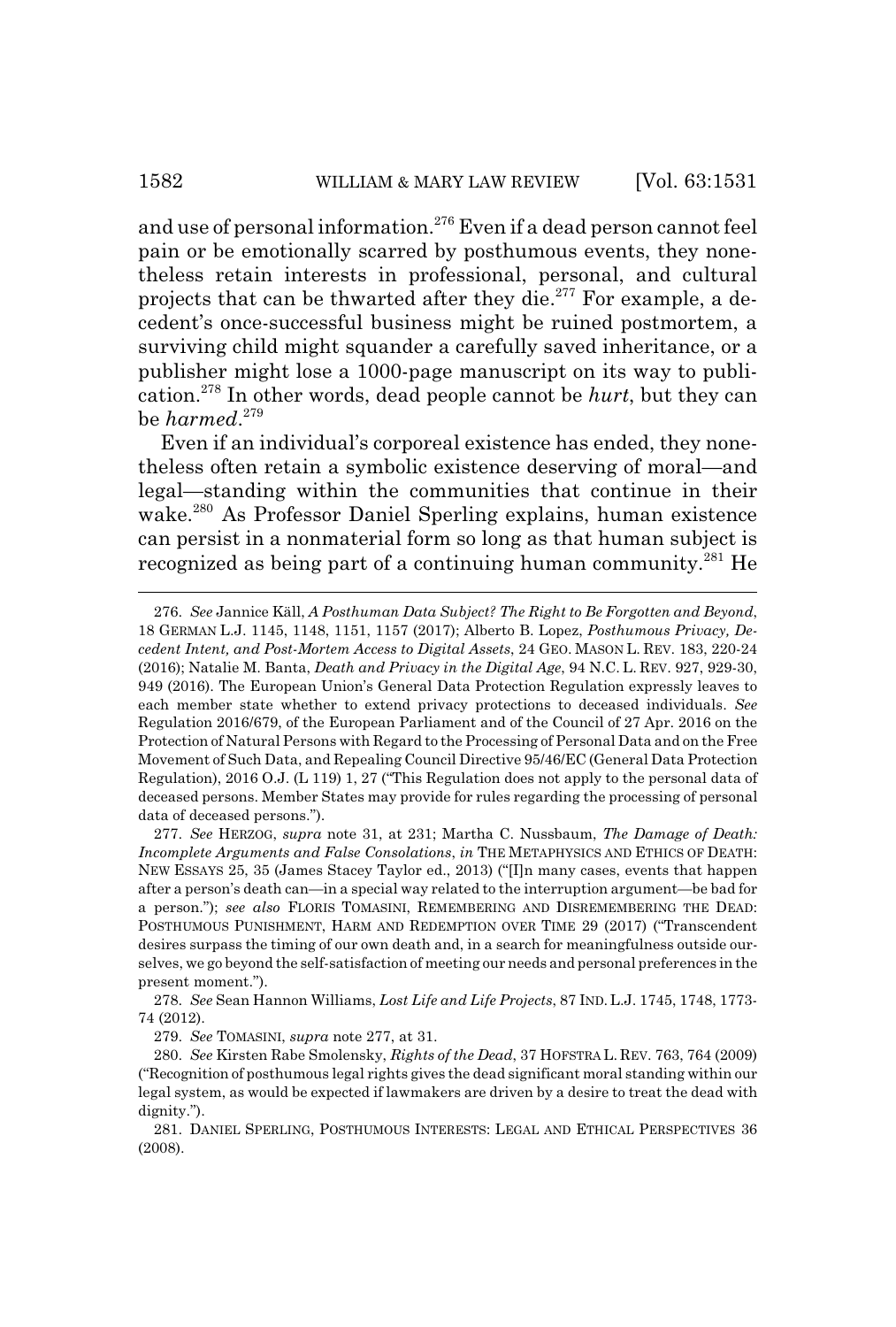provocatively suggests that when a living person professes to "love Socrates," the human subject bearing the interests of Socrates "still exists to be loved."282 In other words, it is not biological existence that provides moral (and potentially legal) standing to an individual; it is the ongoing existence of human relationships.<sup>283</sup> In the celebrity-fan context, the living maintain increasingly interactive relationships with the dead, and decedents such as Marilyn Monroe, Whitney Houston, and Muhammad Ali very much "exist to be loved" on social media, in movies, and via hologram performances.<sup>284</sup> Given that posthumous rightsholders hold out deceased celebrities as commercially and culturally relevant in contemporary life—and that today's consumers interact with these individuals as if they were still living—many dead people accordingly retain a de facto social existence worthy of being taken seriously. If biological death does not extinguish the dead's cultural and economic force within living communities, it becomes harder to deny the dignitary interests potentially implicated by posthumous activities.

Several scholars in the field of death studies have similarly argued that new technologies are giving the dead a new form of agency that outlives their physical bodies.<sup>285</sup> These scholars have argued that, through an ongoing "informational body," the deceased are able to maintain a contemporary cultural presence.<sup>286</sup> Within this framework of posthumous agency, posthumous endorsements have been framed as a form of unauthorized "resurrection" or modern "necromancy."287 Deceased individuals have been revived

<sup>282.</sup> *Id.* at 39.

<sup>283.</sup> *See id.* at 42 ("The only criterion for symbolic existence is that its existing subject must belong to the human community.... [T]he association with the human community is not restricted by time so that both subjects who will join this community and those who have departed from it may be potential subjects for symbolic existence.").

<sup>284.</sup> *See id.* at 39; *supra* Part III.A.

<sup>285.</sup> *See, e.g.*, Tero Karppi, *Death Proof: On the Biopolitics and Noopolitics of Memorializing Dead Facebook Users*, 14 CULTURE MACH. 1, 15 (2013) ("[M]emorialized user accounts and memorial pages are Facebook's way of utilizing the dead and of granting them agency."); David Giles, *The Immortalisation of Celebrities*, *in* POSTMORTAL SOCIETY:TOWARDS A SOCIOLOGY OF IMMORTALITY 97, 98 (Michael Hviid Jacobsen ed., 2017) ("If, then, the possibility of symbolic immortality is one of the fundamental driving forces behind individuals' desire for fame, celebrity may well be regarded as a strategy for achieving that goal." (emphasis omitted)).

<sup>286.</sup> *See, e.g.*, Öhman & Floridi, *supra* note 260, at 642; PENFOLD-MOUNCE, *supra* note 105, at 1 ("The dead can, and do, have agency.").

<sup>287.</sup> *See* Brady Simenson, *The Picture of Marilyn Monroe: How Oscar Wilde Predicts the*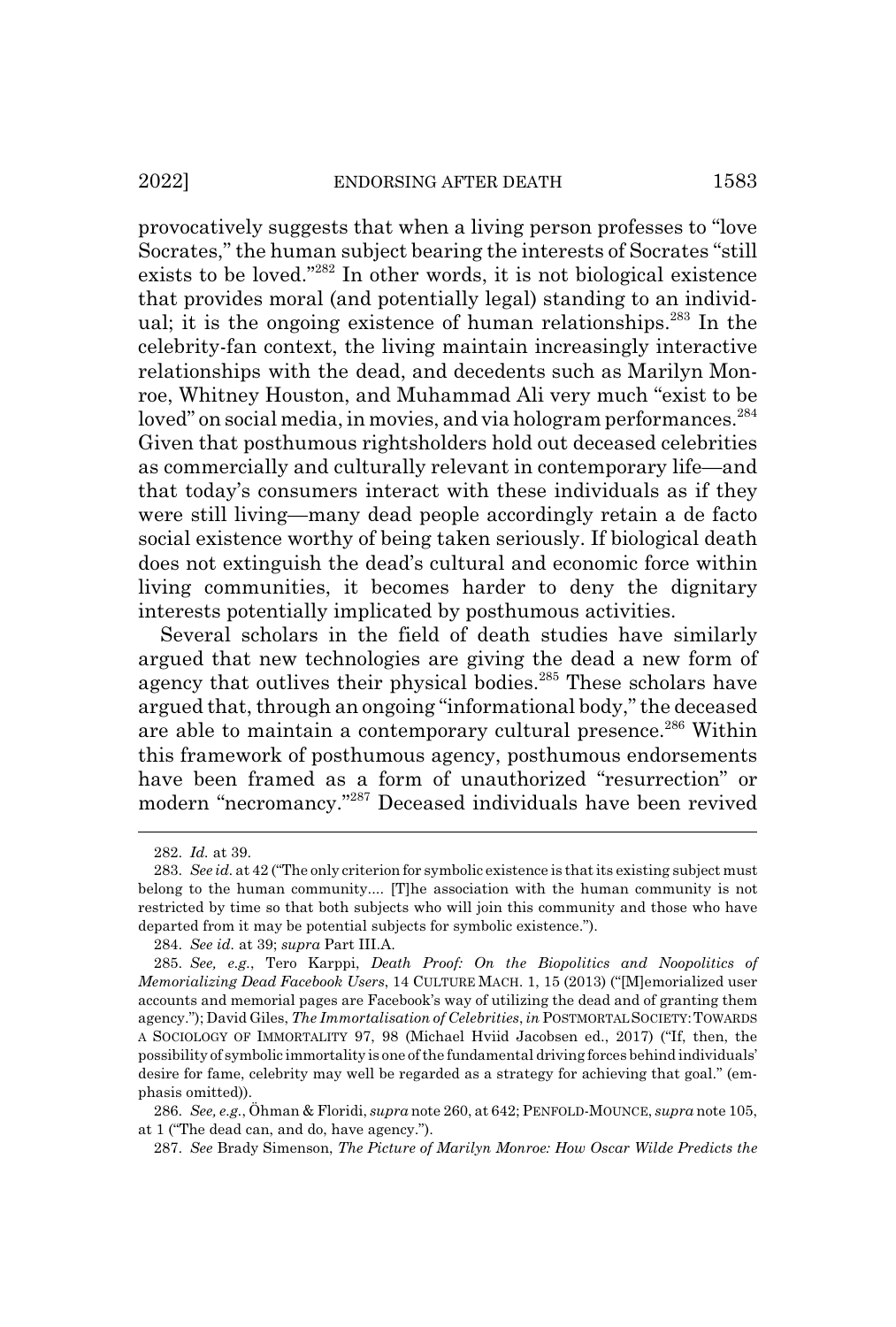and their agency has been co-opted without their consent in order to sell a product or promote a cause.<sup>288</sup> If we are to take seriously the ongoing agency of the deceased, then posthumous endorsement practices place them in a position in which they are unable to assess the risks of associating with a particular offering and are compelled to speak on someone else's behalf without regard to their ongoing interests.289

By resurrecting individuals for commercial purposes without their consent, entities holding posthumous endorsement rights can undermine the dignity of the deceased.<sup>290</sup> For example, Marilyn Monroe and Muhammad Ali appear in advertisements for Snickers<sup>291</sup> and Gatorade<sup>292</sup> respectively, and numerous deceased

288. *See* Boeuf & Darveau, *supra* note 105, at 1078 ("[N]ecro-advertising associates a brand with individuals (i.e., the delebs) who cannot give their consent for the use of their image.").

289. *See* McKenna, *supra* note 122, at 286-87 (discussing issues of compelled speech and Kantian concerns with someone speaking on behalf of another).

290. *See* Rothman, *supra* note 163, at 1326-27 ("Losing control over personal marks, particularly ones that are inseparable from the underlying identity-holder, can work fundamental injuries to a person's autonomy and dignity."). Although the argument here is framed largely in terms of questions of agency and free will, these dignitary issues might also be framed in terms of anti-commodification principles, whereby posthumous endorsement improperly treats deceased individuals as fungible market commodities—purchased and sold as means of achieving the commercial needs of their owners. *See generally* Margaret Jane Radin, *Market-Inalienability*, 100 HARV. L. REV. 1849 (1987). Several aspects of the anti-commodification critique seem to apply to posthumous endorsement, for example the alienation of individuals from aspects of themselves that are integral to their personhood (such as their associational choices) and the flattening of a person's individuality to meet the needs of the market. *See, e.g.*, Tan, *supra* note 89, at 951-52 (referring to the "colonization of the veridical self" through the creation of celebrity); Mark Verstraete, *Inseparable Uses*, 99 N.C. L. REV. 427, 448 (2021) ("[W]hen a person is used through uses of a thing that is connected to them, it risks treating that person as merely a means to an end, undermining their inherent dignity."); Sherlock, *supra* note 96, at 167 (referring to the creation of "soulless artifact[s]").

291. *See* Snickers, *Snickers Super Bowl 2016 Commercial William Dafoe Marilyn Monroe*, YOUTUBE (May 22, 2017), https://www.youtube.com/watch?v=RLAATrRjxCE [https://perma.cc/ FM4F-NQMS].

292. *See Gatorade Launches Champions Edition Collectors' Bottles*, BEVERAGE INDUS. (July 23, 2021), https://www.bevindustry.com/ articles/94286-gatorade-launches-champions-editioncollectors-bottles [https://perma.cc/Q6HK-QLVR].

*Frightening Afterlife of the Dead Celebrity Persona*, 7 POPULAR CULTURE STUD. J. 39, 39 (2019) ("As technology has developed, however, family estates and production companies have gained even more potential control over dead celebrity personas. No longer is this a mere issue of images, works, and names being used after death, but now the issue has expanded to an almost complete resurrection of the persona itself."); Sherlock, *supra* note 96, at 171 ("One might perhaps consider the technicians who created the Bob Monkhouse advertisement as modern necromancers—reanimating the digital remains of the deceased Monkhouse to impart his knowledge concerning his own death.").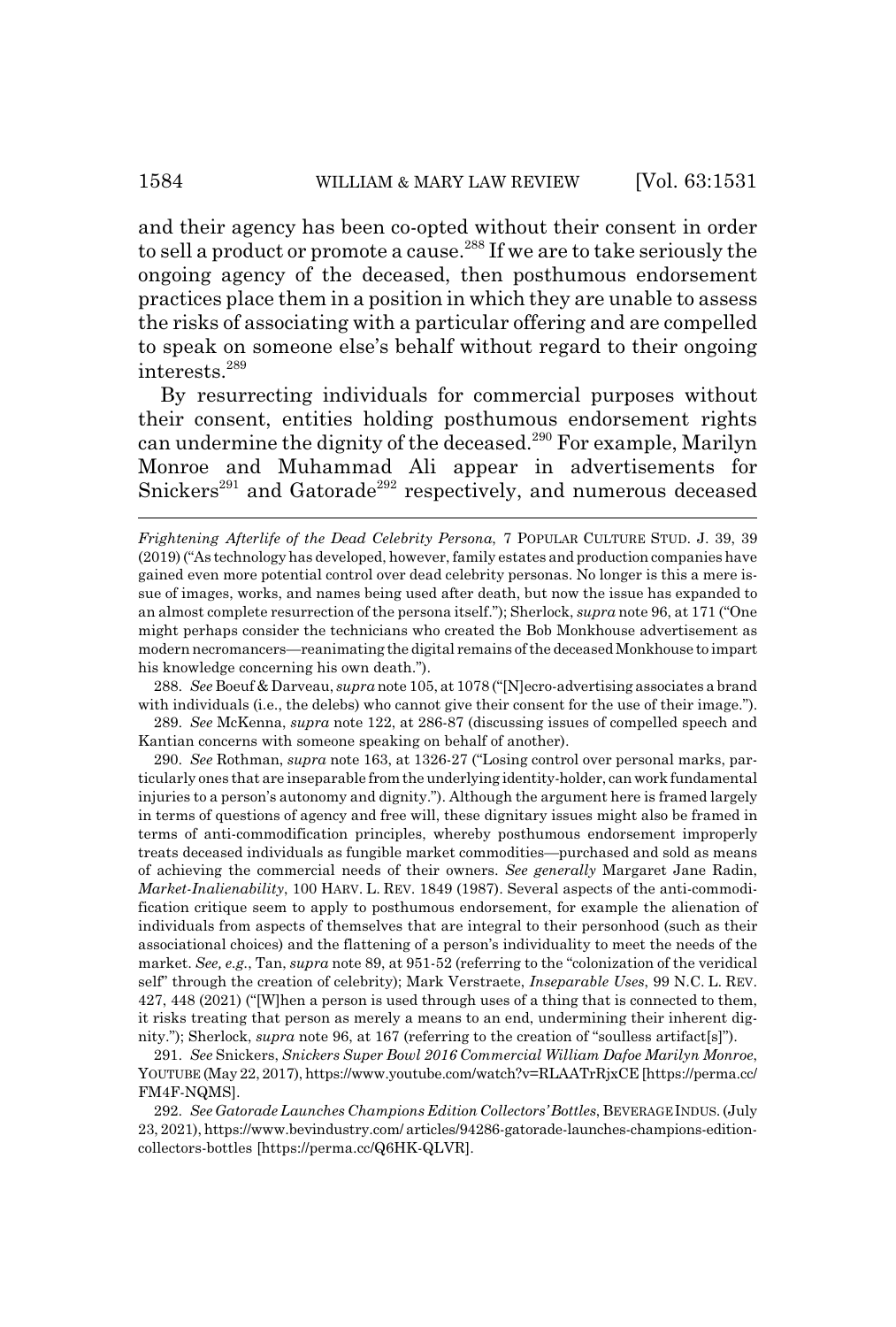celebrities have been tasked with promoting cloth face masks during the COVID-19 pandemic, receiving criticism at times from followers who object either to commercializing a public health crisis or to the politics of mask-wearing itself.293 For example, in response to a post on pinup icon Bettie Page's Instagram page promoting face masks, one user responded "[s]he represents freedom she wouldn't like

church closed."294 Living celebrities are able to assess the potential risks and benefits of associating themselves with products that (for better or worse) have taken on a political meaning in a politically polarized culture; deceased celebrities are not given this opportunity.295 Instead, deceased celebrities are frequently forced to stand behind the commercial and political messages that their acquirers support.

Although the dead cannot themselves march into court and seek an injunction against activities they oppose, the legal system routinely recognizes the interests of other individuals—such as children and persons with cognitive disabilities—who are also unable to protect their interests without a surrogate decision maker.<sup>296</sup> The dignitary interests of the deceased undeniably raise concerns over the duration of posthumous rights, but the question of how to cabin such rights should be distinguished from whether such dignitary concerns are raised at all. Moreover, it should be noted that *all* trademarks are potentially perpetual in duration: so long as a name, word, or symbol continues to function as an indication of source, sponsorship, or approval, trademark law will recognize consumer reliance on such functions.<sup>297</sup> As demonstrated throughout this Article, an individual's endorsement can similarly remain culturally

<sup>293.</sup> *See, e.g.*, Bob Ross (@bobross\_thejoyofpainting), INSTAGRAM (Aug. 14, 2020), https://www.instagram.com/p/CD38YMBgOIg/ [https://perma.cc/YJ9V-N8K3] (comment by user @cooperbcarr regarding Bob Ross face masks).

<sup>294.</sup> *See* Bettie Page (@bettiepage), INSTAGRAM (May 29, 2020), https://www.instagram. com/p/CAyByNehJG5/ [https://perma.cc/RG89-QFT3] (comment by @realvintageswag).

<sup>295.</sup> *See* McKenna, *supra* note 122, at 287 (emphasizing the importance of being "able to weigh the risks of their association"); Kerry Barrett, Note, *Mad Men and Dead Men: Justification for Regulation of Computer-Generated Images of Deceased Celebrity Endorsers*, 65 CLEV. ST. L. REV. 561, 580 (2017) ("Digitally resurrected CGI endorsers lack discretion as to whether or not to appear in the advertisement and lend their credibility to the product."). 296. *See* Smolensky, *supra* note 280, at 764.

<sup>297.</sup> *See* Qualitex Co. v. Jacobson Prods. Co., 514 U.S. 159, 165 (1995) (noting that "trademarks may be renewed in perpetuity").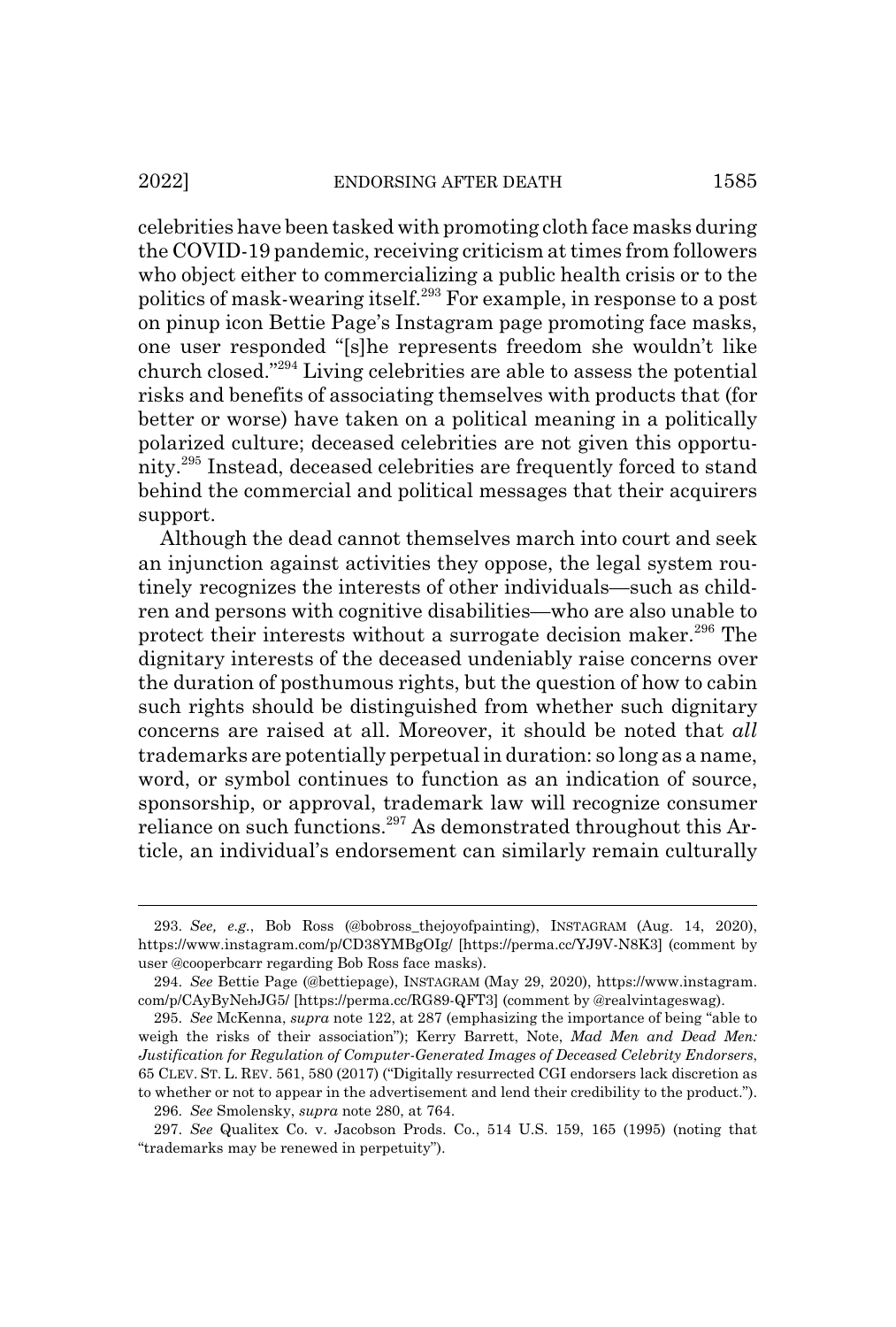and commercially material for many decades after their death.<sup>298</sup> Posthumous dignitary interests are accordingly not incompatible with a functioning trademark system, so long as there is both meaningful continuity in decision-making postmortem and appropriate guardrails in place—such as a fiduciary relationship— to protect the dead's ongoing interests.<sup>299</sup>

To the extent that the dead have agency in an increasingly digitized society, by necessity the living will mobilize it.<sup>300</sup> In today's legal landscape, however, this mobilization is not driven by the decedent's own wishes or by any obligation on behalf of successors to respectfully steward their legacy. It is entirely driven by the demands of the marketplace and the chain of title that places the decedent in the hands of the highest bidder. If trademark law allows any form of exclusive posthumous endorsement rights, there needs to be safeguards in place that better tie the commercial and political activities of the decedent to their ongoing cultural agency.

#### *D. Some Modest Defenses*

The previous Sections set forth potential harms that can result from centralizing posthumous rights in family members or other successors in interest. Exclusive posthumous endorsement rights have the potential to deceive fans who are vulnerable to commercial exhortations and to undermine the dignity of the decedent themselves. This does not mean, however, that posthumous endorsement should be a fully unregulated space. There are instead a few reasons—from both consumer protection and dignitary perspectives to place some legal limits on the market practices of posthumous endorsement.

First, consumers may need protection from overtly deceptive statements about the relationship between a brand, a deceased celebrity, and their family members. For example, at the same time

<sup>298.</sup> Professor Sperling notes along these lines that the duration of a person's symbolic existence hinges on "their durability in the minds of others." SPERLING, *supra* note 281, at 246.

<sup>299.</sup> *See infra* Part IV.

<sup>300.</sup> *See* PENFOLD-MOUNCE, *supra* note 105, at 11 ("[T]he agency of the dead ... is mobilised by the living who 'own' them."); *see also* RAYMOND ANGELO BELLIOTTI, POSTHUMOUS HARM: WHY THE DEAD ARE STILL VULNERABLE 171 (2012) (observing that a person's "transcendent interests are held in trust by proxies and guardians ... by the surviving moral community").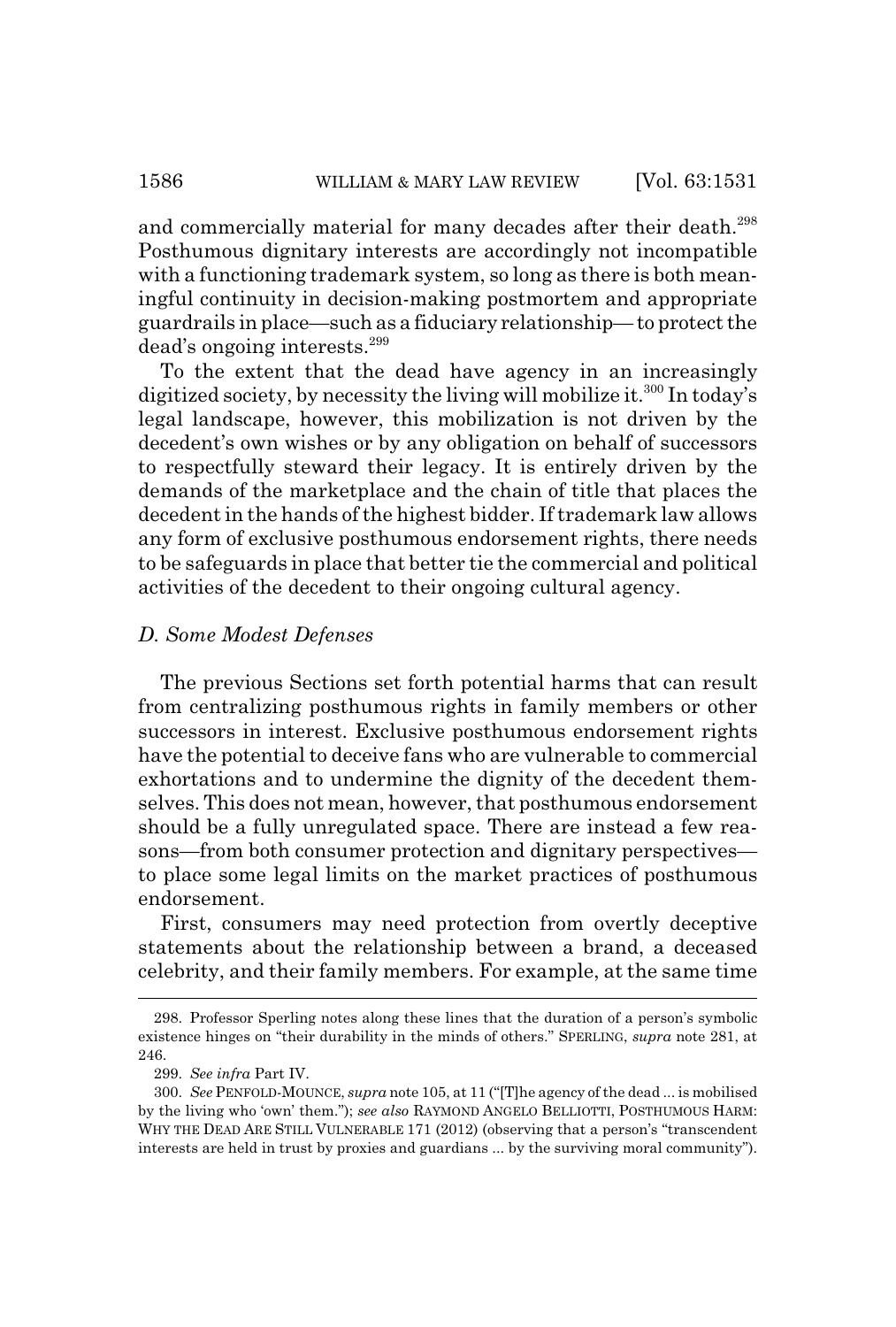that Black Lives Matter protests grew around the country during May and June 2020, merchandise featuring the names of George Floyd, Breonna Taylor, and others propagated online.<sup>301</sup> Some of this merchandise purported to be "official,"302 suggesting that there was some connection between the seller and the families of victims of police violence.

To the extent that there are thousands of potential consumers who are strongly motivated by the deaths of these individuals and eager to support their grieving families, the risk of consumer deception and unfair competition is quite significant. Some of these concerns might be channeled into false advertising law, which provides standing to competitors injured by the falsity,<sup>303</sup> but there is a plausible argument that the Floyd family should be allowed to play a gatekeeping role to the commercial elements of the Black Lives Matter movement. Recall from the discussion of posthumous endorsement practices in Part I that consumers often care quite a bit whether a commercial offering is associated with a decedent's family or is instead purely profit-motivated.<sup>304</sup>

Existing Lanham Act jurisprudence may make it difficult to prevent this type of commercial piggybacking off the postmortem fame of the victims of police violence. Most courts have required that the alleged endorser have commercialized, or at least established some sort of commercial value, during their lives, and they have rejected false endorsement claims by surviving family members in the absence of such a showing.<sup>305</sup> Notwithstanding efforts by some of

304. *See supra* Part I.B.

<sup>301.</sup> *See* Peter, *supra* note 36.

<sup>302.</sup> *See, e.g.*, ShirtsByPRINTBOD, *George Floyd I Can't Breathe Official Shirts—Black Lives Matter*, ETSY, https://www.etsy.com/listing/802114188/george-floyd-i-cant-breatheofficial [https://perma.cc/P838-9DNK]; *Official Justice for George Floyd T-Shirt*, GEMINI PREMIUM, https://geminipremium.com/product/official-justice-for-george-floyd-t-shirt/ [https:// perma.cc/N953-D8NZ]; *Stand with George Floyd: Official Merchandise*, BONFIRE, https://www.bonfire.com/store/stand-with-george-floyd/ [https://perma.cc/524E-SHGK] (listing "Official Merchandise," the proceeds of which "will be donated to BLM or George Floyd's family").

<sup>303.</sup> *See* Lexmark Int'l, Inc. v. Static Control Components, Inc., 572 U.S. 118, 131-40 (2014); *see also* Barrett, *supra* note 295, at 569-72 (arguing that use of posthumous endorsements via CGI technologies are deceptive under the FTC's endorsement and testimonials guidelines).

<sup>305.</sup> *See, e.g.*, Brooks *ex rel*. Est. of Bell v. Topps Co., 86 U.S.P.Q.2d 1361, 1367-68 (S.D.N.Y. 2007). *See generally* CHARLES E. MCKENNEY & GEORGE F. LONG III, 1 FEDERAL UNFAIR COMPETITION: LANHAM ACT 43(A) § 7:5 (rev. ed. 2021) ("While some cases have held that the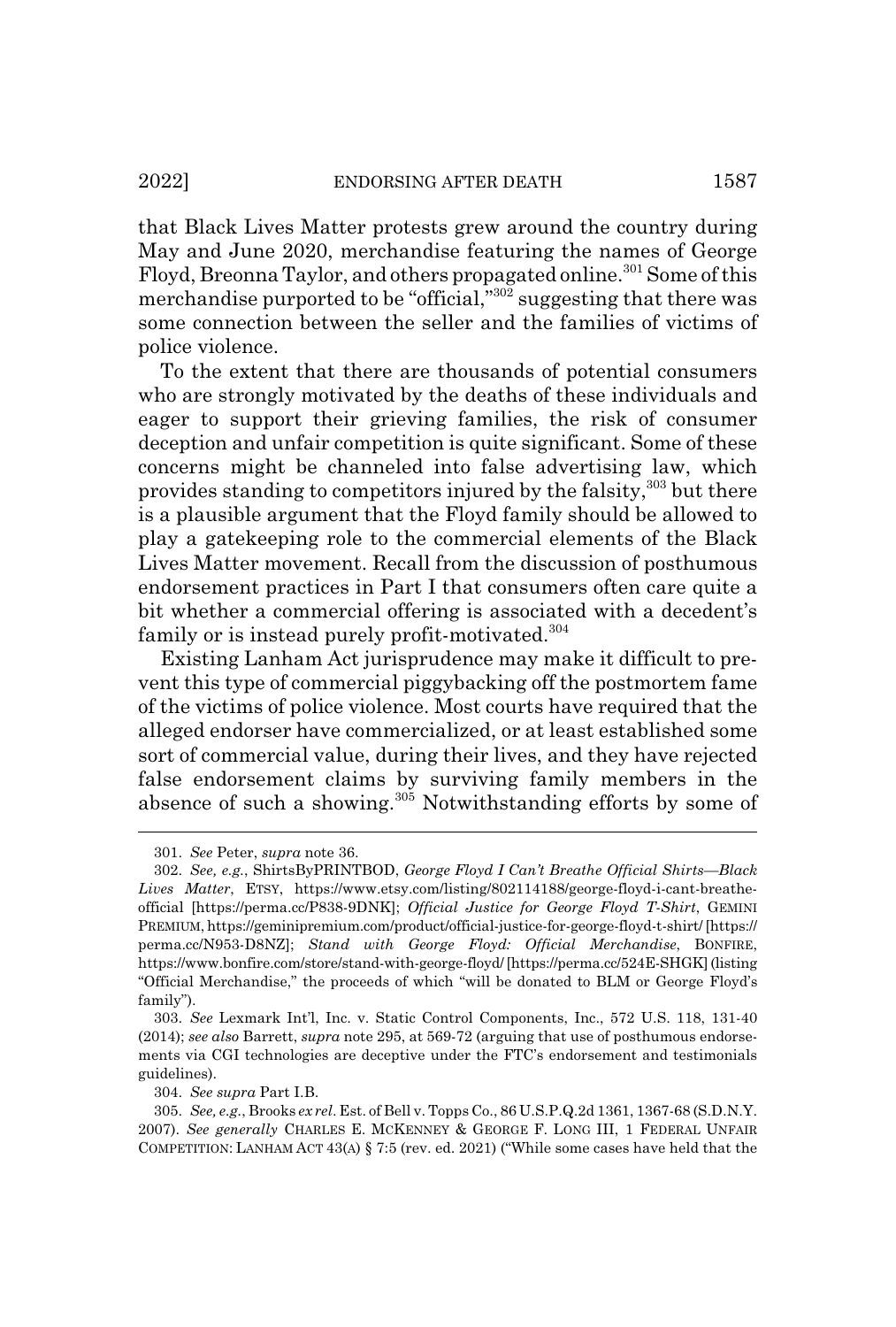these families to obtain a trademark in their loved one's name,<sup>306</sup> or the observation by some IP scholars that *everyone* has a dignitary interest in not being falsely presented as an endorser,  $307$  trademark law's privileging of lifetime fame may undercut the potential for posthumous endorsement law to protect consumers, the deceased, and their families.

Second, posthumous endorsement law, if better calibrated, could be an effective way of protecting the agency of the deceased by limiting the ability of the living to conscript them into activities they did not support, or demonstrably would not have supported. This concern is especially salient in the political context, when the families of deceased celebrities and public figures have objected to the inclusion of the decedent's image or voice in campaign fundraising.308 Although Lanham Act jurisprudence is split as to whether political fundraising is an actionable "use in commerce,"309 placing a deceased individual behind a cause without their consent both strongly triggers posthumous dignitary concerns and alters the constellation of cultural meanings surrounding the decedent. Each of these dynamics comes with potential detriment to the decedent, their fans, and their desired political and commercial associations. Giving standing to certain family members, or a decedent's *chosen* steward, might better recognize and protect the ongoing interests of the deceased.

attainment of popularity or celebrity may be a condition precedent for a successful false endorsement claim under the Lanham Act, there is a significant body of case law developing with respect to this issue." (footnote omitted)).

<sup>306.</sup> For example, the mother of Elijah McClain, who died at the hands of the Aurora, Colorado police, applied to register McClain's name as a trademark with the state of Colorado. *See* Gliha, *supra* note 36.

<sup>307.</sup> *See, e.g.*, Dogan & Lemley, *supra* note 117, at 1211 (arguing that noncelebrities should be able to stop confusing uses of their names).

<sup>308.</sup> *See supra* note 10 and accompanying text.

<sup>309.</sup> *Compare* Browne v. McCain, 612 F. Supp. 2d 1125, 1131 (C.D. Cal. 2009) (rejecting argument by the Republican National Committee that Lanham Act Section 43(a) does not apply to political speech), *with* Nichols v. Club for Growth Action, 235 F. Supp. 3d 289, 297-98 (D.D.C. 2017) (rejecting *Browne* and holding that the Lanham Act does not apply to "political speech expressing a point of view").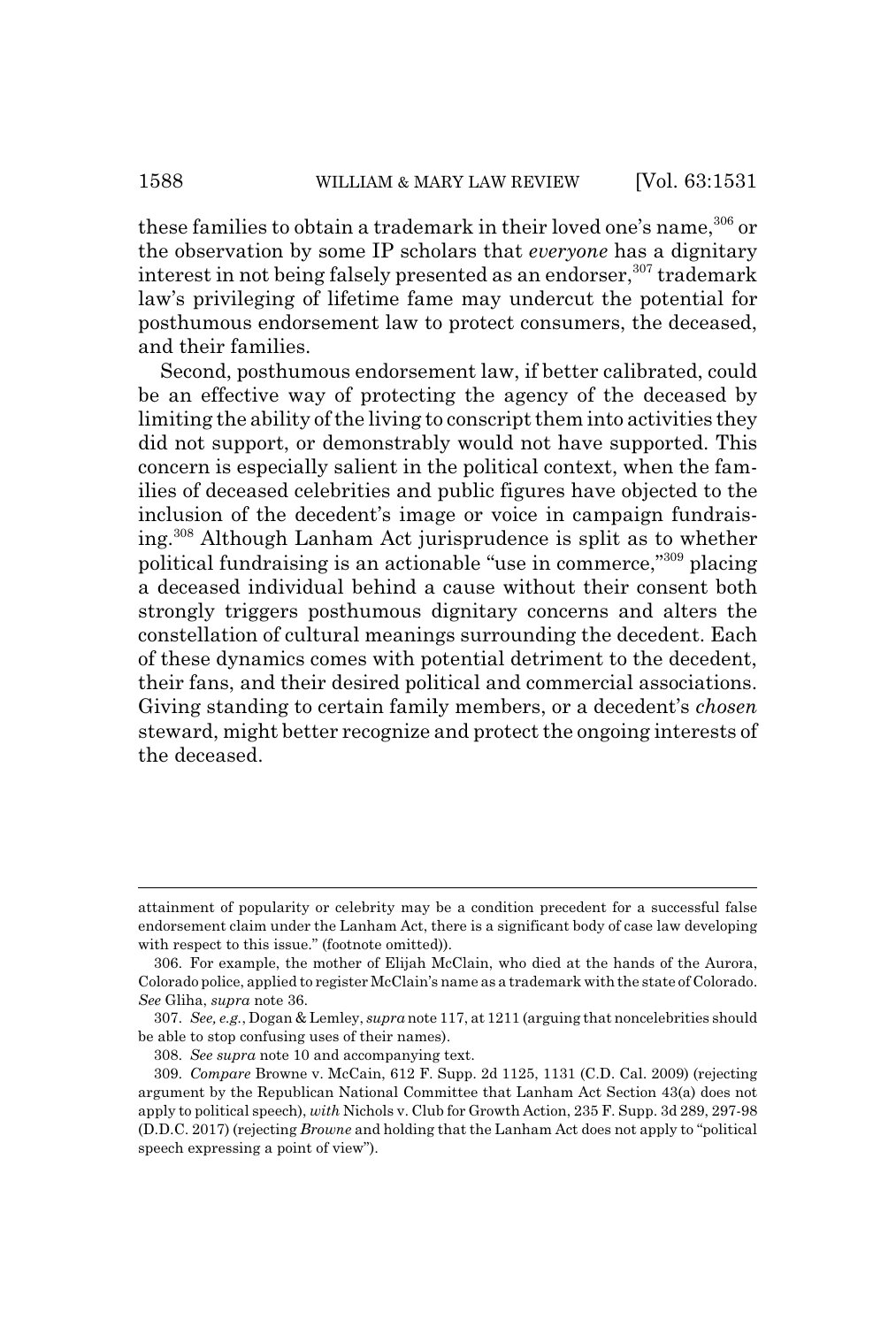#### IV. POTENTIAL REFORM

Given the problems with existing posthumous endorsement law and recognizing the need to regulate growing use of digital resurrection technologies for commercial purposes, this Part suggests a new framework for approaching posthumous endorsements. It moves away from the existing framework, which (1) conflates the deceased individual with those who have purchased their intellectual property and (2) disconnects postmortem decision-making from the decedent's agency. There are accordingly two missing components in the developing law of posthumous endorsement: transparency and stewardship.

## *A. Disentangling Posthumous Endorsers*

It is important that courts—and ideally social media platforms become much more rigorous and transparent about both who is actually asserting endorsement rights and who consumers *perceive* as making a particular endorsement. In other words, trademark law needs to stop conflating the decedent with the decedent's surviving family members, with the personal representative of the decedent's probate estate, and with the licensing companies that purchase the decedent's rights. Consumers can be sensitive, in very different ways, to communications from each of these entities, $310$  yet trademark law lumps these entities together when assessing likelihood of endorsement confusion.311 Some courts, for example, have allowed rightsholders to submit consumer survey evidence about perceptions of authorization from the decedent, "his heirs, estate, or agents."312 If courts were to disambiguate these entities both in their opinions and in the evidence they admit, false endorsement jurisprudence

<sup>310.</sup> *See* McGeveran, *supra* note 12, at 1129.

<sup>311.</sup> *See supra* note 177 and accompanying text.

<sup>312.</sup> *See, e.g.*, Fifty-Six Hope Rd. Music, Ltd. v. A.V.E.L.A., Inc., 778 F.3d 1059, 1070 (9th Cir. 2015) (accepting survey that asked whether merchandise received permission from "Bob Marley/the person on the shirt or his heirs, estate, or agents"); *see also* A.V.E.L.A., Inc. v. Est. of Marilyn Monroe, LLC, 364 F. Supp. 3d 291, 326 (S.D.N.Y. 2019) (rejecting argument "that the Estate's survey is irrelevant, because respondents did not identify the Estate by name, but rather made statements suggesting Ms. Monroe or people around her endorsed the shirts").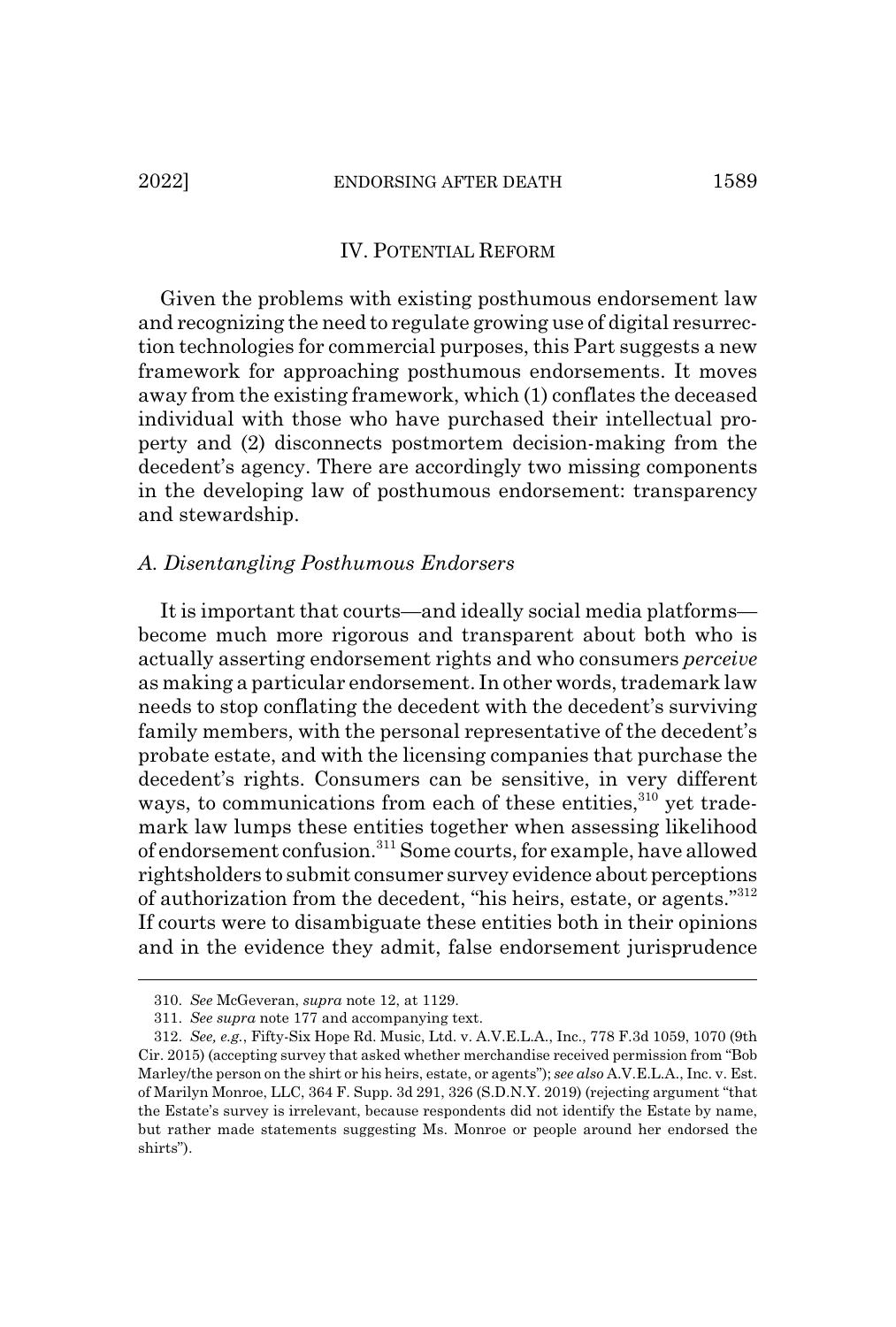would better reflect consumers' actual perceptions and be more firmly moored to the consumer protection commitments of trademark and unfair competition laws.

By teasing out these different entities, courts could better identify circumstances in which, from the perspective of the consumer, there has been a qualitative break in the received meaning of the deceased celebrity's endorsement. When consumers perceive that the appearance of a deceased celebrity in an advertisement signals a partnership with the decedent or the decedent's close family members, but the entity claiming false endorsement is an unrelated third party assignee, the consumer may be materially misled. $313$ When there is a change in the fundamental character of the entity behind a name or image, trademark law typically requires the new entity to stand on its own two feet and start anew in building up consumer goodwill.<sup>314</sup> Given that endorsements are impactful due to their underlying voluntariness,<sup>315</sup> if the entity making endorsement decisions is not the entity perceived by consumers as making those decisions, then the rightsholder has no legitimate claim to step in and prevent consumer confusion.

Accordingly, the conflation of rightsholders within posthumous endorsement law *perpetuates* consumer confusion. If a consumer buys a t-shirt, manufactured by Company Z, with Muhammad Ali's image on it, and consumers perceive Ali's family as the party endorsing this t-shirt, there is no compelling reason why Authentic Brands Group (who owns Ali's rights)<sup>316</sup> should be able to seek damages from Company Z. Authentic Brands Group's decisions about what products *it* voluntary supports is immaterial to consumers, who think that Ali's family still makes endorsement decisions. Giving Authentic Brands Group posthumous endorsement may just privilege its own deceptive endorsement practices over those of third parties.

<sup>313.</sup> *See, e.g.*, Experience Hendrix, LLC v. Tiger Paw Distribs., LLC, 119 U.S.P.Q.2d 1004, 1011 (S.D. Ga. 2016), *order amended by* No. CV 416-107, 2016 WL 3963079 (S.D. Ga. July 21, 2016).

<sup>314.</sup> *See* Ronald B. Coolley, *How to Transfer Trademarks when Business Ownership Changes*, 32 PRAC. LAW. 13, 15 (1986).

<sup>315.</sup> *See* McGeveran, *supra* note 12, at 1129.

<sup>316.</sup> *See* Bond, *supra* note 62.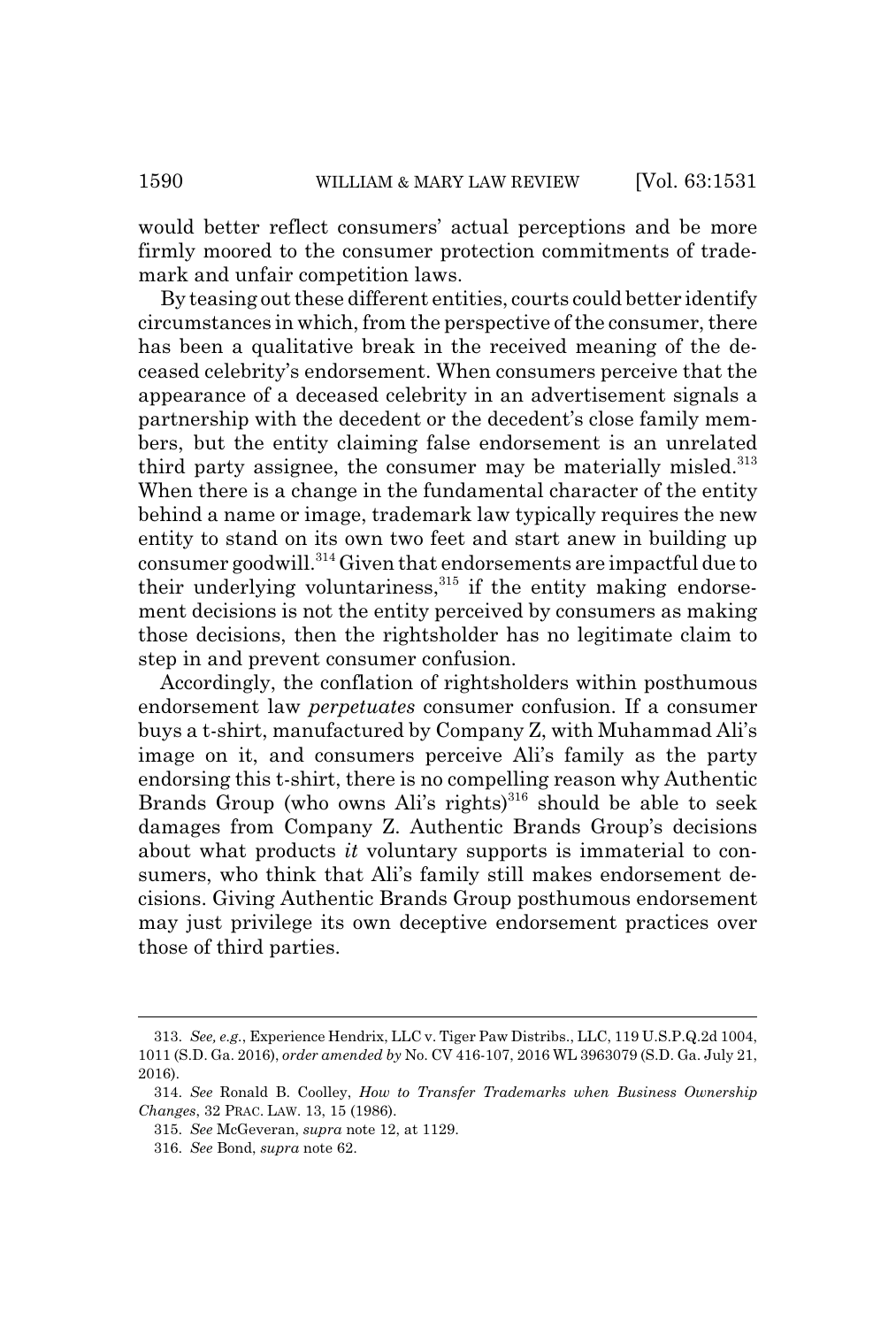#### *B. From "Chain of Title" to "Privity and Power"*

The only reason that courts recognize that entities with no relationship to the decedent have standing to challenge third parties' false suggestions of endorsement is that they can trace their chain of title in the relevant trademark, publicity rights, and/or copyright interests back to the decedent. $317$  This is not nearly enough to achieve what should be the twin goals of any posthumous endorsement regime: (1) protect consumers with continuing attachments from confusion and exploitation; and (2) respect the dignity of the deceased. Nowhere in the current formulation of posthumous endorsement rights is there any meaningful notion of stewardship; that is, an understanding that posthumous endorsements entail decision-making on behalf of the deceased with respect to their ongoing interactions with living consumers.<sup>318</sup> Although many posthumous rightsholders undoubtedly take their stewardship responsibilities very seriously,<sup>319</sup> there are few formal guardrails in place to ensure that rightsholders uphold the decedent's express wishes or at least attempt to further the interests of the decedent and their surviving communities. $320$ 

To bring a more explicit element of stewardship into this area of law, this Article proposes that an entity should only have standing to assert a claim for false endorsement, infringement of an inherited selfmark, or cancellation of a trademark under Lanham Act section 2(a) if it has both "privity" and "power." The "privity" requirement captures the chain of title concern present in existing

<sup>317.</sup> *See supra* Part II.A.

<sup>318.</sup> *See* Gilden, *supra* note 39, at 340 ("Unlike traditional questions of planning and inheritance, which require choosing a particular beneficiary and tailoring investment decisions based on the characteristics of that beneficiary, stewardship is the active, ongoing art of managing the relationship between that person, their family, and the many stakeholders who interact with the person and their digital trail." (footnote omitted)).

<sup>319.</sup> *See, e.g.*, Gilden, *supra* note 28, at 669-76 (surveying numerous examples of family members equating their ownership and enforcement of inherited intellectual property with both the continuity of their loved ones' life projects and the protection of their posthumous legacy).

<sup>320.</sup> *See* Boeuf & Darveau, *supra* note 104, at 1079 ("[T]he nature of a posthumous association with a brand remains relatively ambiguous due to the general lack of consent [from dead celebrities] surrounding the publicity rights of their images."); *see also* BELLIOTTI, *supra* note 300, at 171 (observing that a decedent's "transcendent interests ... are held in trust by the surviving moral community").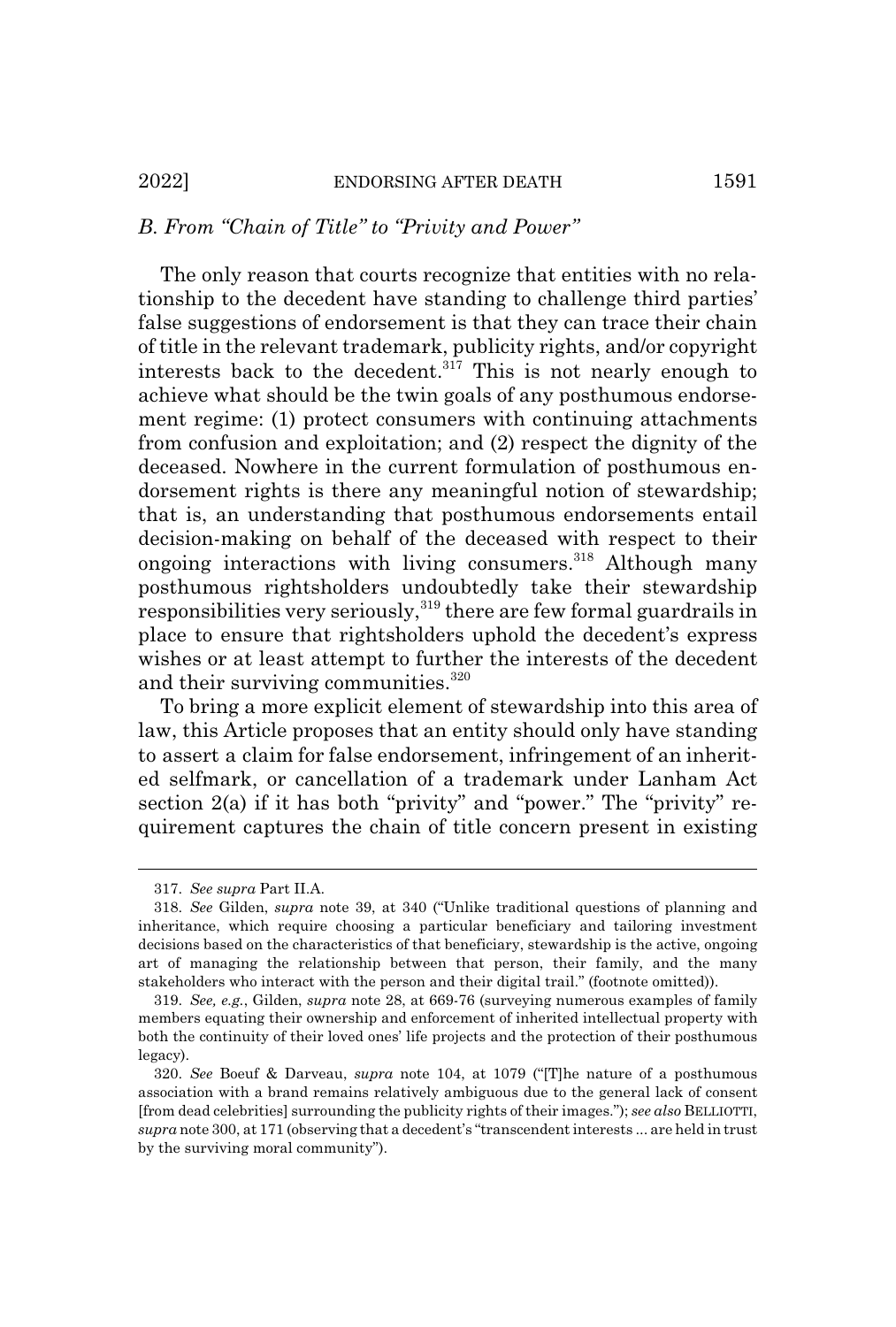law<sup>321</sup> and requires that the plaintiff has title to the name, symbol, image, persona, or work that the defendant is using to suggest endorsement. The "power" requirement, however, substantially limits the scope of false endorsement rights to only those entities that are legally entitled to make decisions on behalf of the deceased, subject to duties of loyalty and prudence. Endorsements involve the voluntary choice to associate with a good, service, or cause,  $322$  and the only way that a dead person can coherently be said to endorse something is when they are survived by a surrogate decision maker who is tasked with acting on their behalf.

Thankfully, the legal system already provides numerous avenues for establishing posthumous decisional surrogacy. A decedent can charge an executor or trustee with a wide array of posthumous decisions,<sup>323</sup> and a court can appoint an estate administrator in the absence of a will or trust.<sup>324</sup> In each of these scenarios, the appointed surrogate is bound by fiduciary duties to place the interests of the decedent over their own, and with these structures in place, they are empowered to make some very sensitive personal decisions regarding the decedent. For example, an estate representative can consent to: the release of medical information under  $HIPAA$ ;<sup>325</sup> the disclosure of the decedent's email account under the Stored Communications  $Act;^{326}$  the waiver of attorney-client, doctor-patient, and therapist-patient privileges; $327$  and the search of a home under

<sup>321.</sup> *See, e.g.*, A.V.E.L.A., Inc. v. Est. of Marilyn Monroe, LLC, 364 F. Supp. 3d 291, 304, 311 (S.D.N.Y. 2019).

<sup>322.</sup> *See* McGeveran, *supra* note 12, at 1127.

<sup>323.</sup> *See Executor,* BLACK'S LAW DICTIONARY (11th ed. 2019); *Trustee*, BLACK'S LAW DICTIONARY (11th ed. 2019).

<sup>324.</sup> *See Administrator*, BLACK'S LAW DICTIONARY (11th ed. 2019).

<sup>325.</sup> *See* 45 C.F.R. § 164.502(g)(1) (2021) ("[A] covered entity must, except as provided in paragraphs  $(g)(3)$  and  $(g)(5)$  of this section, treat a personal representative as the individual for purposes of this subchapter.").

<sup>326.</sup> *See* Ajemian v. Yahoo!, Inc., 84 N.E.3d 766, 768 (Mass. 2017).

<sup>327.</sup> *See, e.g.*, Mayorga v. Tate, 752 N.Y.S.2d 353, 354 (App. Div. 2002) (per curiam) ("[J]ust as the attorney-client privilege itself survives the death of the client for whose benefit the privilege exists, the right to waive that privilege in the interest of the deceased client's estate also survives, and may be exercised by the decedent's personal representative." (citations omitted)); Dist. Att'y for Norfolk Dist. v. Magraw, 628 N.E.2d 24, 27 (Mass. 1994) ("[W]aiver of the privilege may be in the patient's estate's best interest when the patient is deceased, just as it may be in her own best interest while she is living. We hold that the psychotherapistpatient privilege may be waived by the administrator or executor of the estate of the deceased patient."); McDonald v. McDonald, 192 N.W.2d 903, 911 (Wis. 1972) ("[T]he physician-patient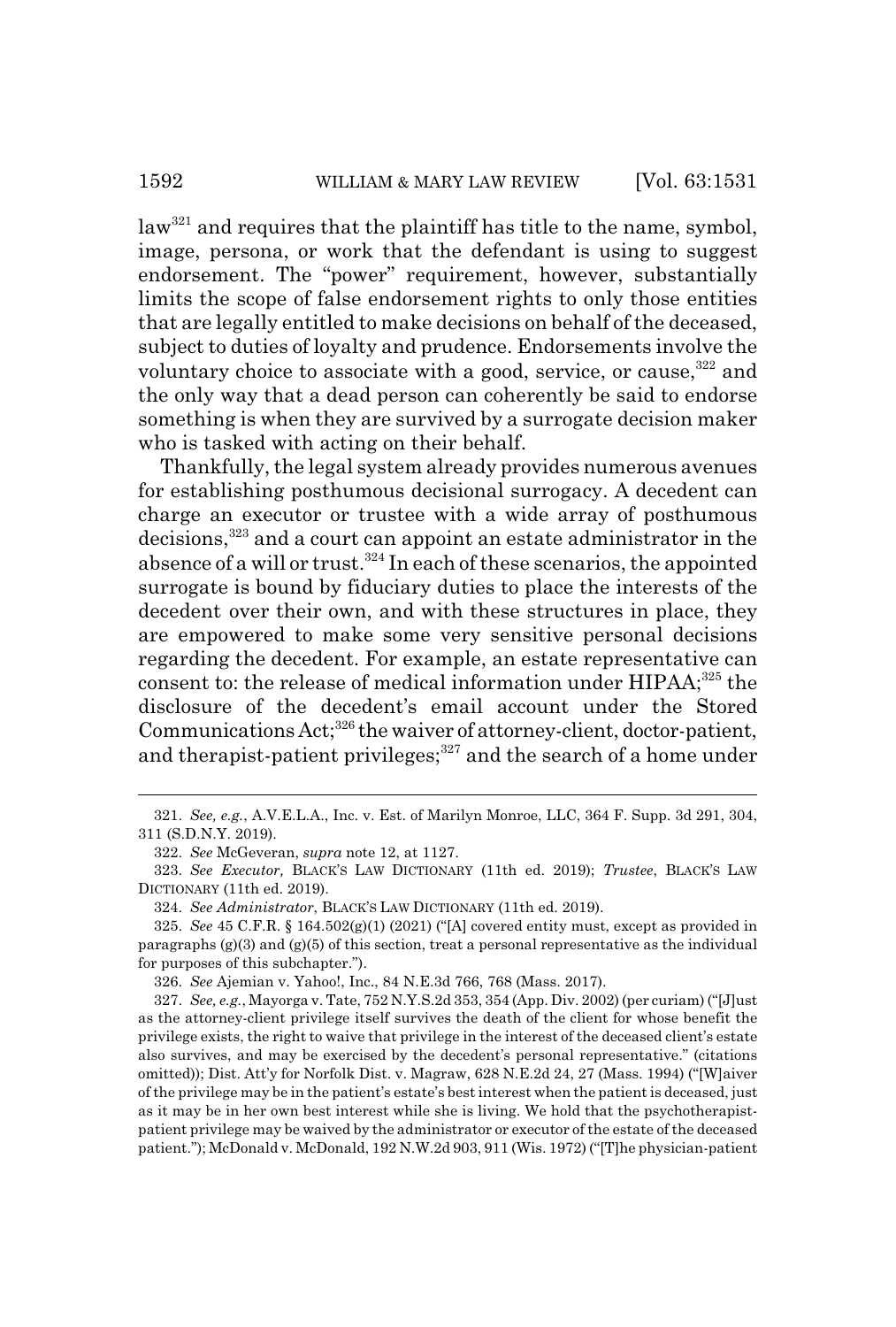the Fourth Amendment.<sup>328</sup> Again, such decisions must typically be made in light of the decedent's best interests<sup>329</sup> and in accordance with the decedent's express instructions, when available.<sup>330</sup>

If standing in false endorsement cases were limited to those entities which are legally empowered to make decisions on behalf of the deceased—typically entities subject to a fiduciary obligation—the results would change in some, but not all, of the cases surveyed in Part II. In many of the posthumous endorsement cases, there is already a fiduciary obligation in place requiring an appointed trustee, chosen executor, or court-appointed administrator to act in accordance with the decedent's express wishes and/or best interests.331 Deviations from such duties of loyalty may be difficult to enforce as a practical matter, but they nonetheless constrain the rightsholder from prioritizing their own financial interests. In other cases, however, the transfer of endorsement rights (or related IP) to third parties severs the functional connection between the decedent's agency and the posthumous decision maker. For example, where the probate estate of a decedent, such as Marilyn Monroe, closes and the decedent's assets are transferred to an independent entity, that independent entity has no obligation to consider the interests of the decedent.<sup>332</sup> Such third-party transferees, who lack any formal legal tie to the decedent, do not meaningfully represent

330. *See* UNIF. TR. CODE § 801 (UNIF. L. COMM'N 2000) ("The trustee shall administer the trust in good faith, in accordance with its terms and purposes."); RESTATEMENT (THIRD) OF TRUSTS § 76(1) (AM.L.INST.2007) ("[T]he trustee has a duty to administer the trust, diligently and in good faith, in accordance with the terms of the trust and applicable law.").

331. *See, e.g.*, Branca v. Mann, 103 U.S.P.Q.2d 1993, 1999 (C.D. Cal. 2012) (lawsuit by chosen executor of Michael Jackson's estate against unauthorized tribute websites); Est. of Barré v. Carter, 272 F. Supp. 3d 906 (E.D. La. 2017) (lawsuit by sole heir and administrator of Messy Mya's intestate estate against Beyoncé).

332. *See, e.g.*, OR. REV. STAT. § 116.213 (2021) (stating that the discharge of the personal representative "operates as a release of the personal representative from further duties").

privilege of a deceased person is held by his personal representative ... and extends to medical reports of an attending physician." (citing Leusink v. O'Donnell, 39 N.W.2d 675 (Wis. 1949))). 328. *See* United States v. Hunyady, 409 F.3d 297, 303-04 (6th Cir. 2005).

<sup>329.</sup> *See* United States v. Yielding, 657 F.3d 688, 707 (8th Cir. 2011) ("A personal representative of a deceased client generally may waive the client's attorney-client privilege, however, only when the waiver is in the interest of the client's estate and would not damage the client's reputation."), *aff'd*, 533 F. App'x 674 (8th Cir. 2013); 45 C.F.R. § 164.502(g)(5) (2021) ("[A] covered entity may elect not to treat a person as the personal representative of an individual if ... [t]he covered entity, in the exercise of professional judgment, decides that it is not in the best interest of the individual to treat the person as the individual's personal representative.").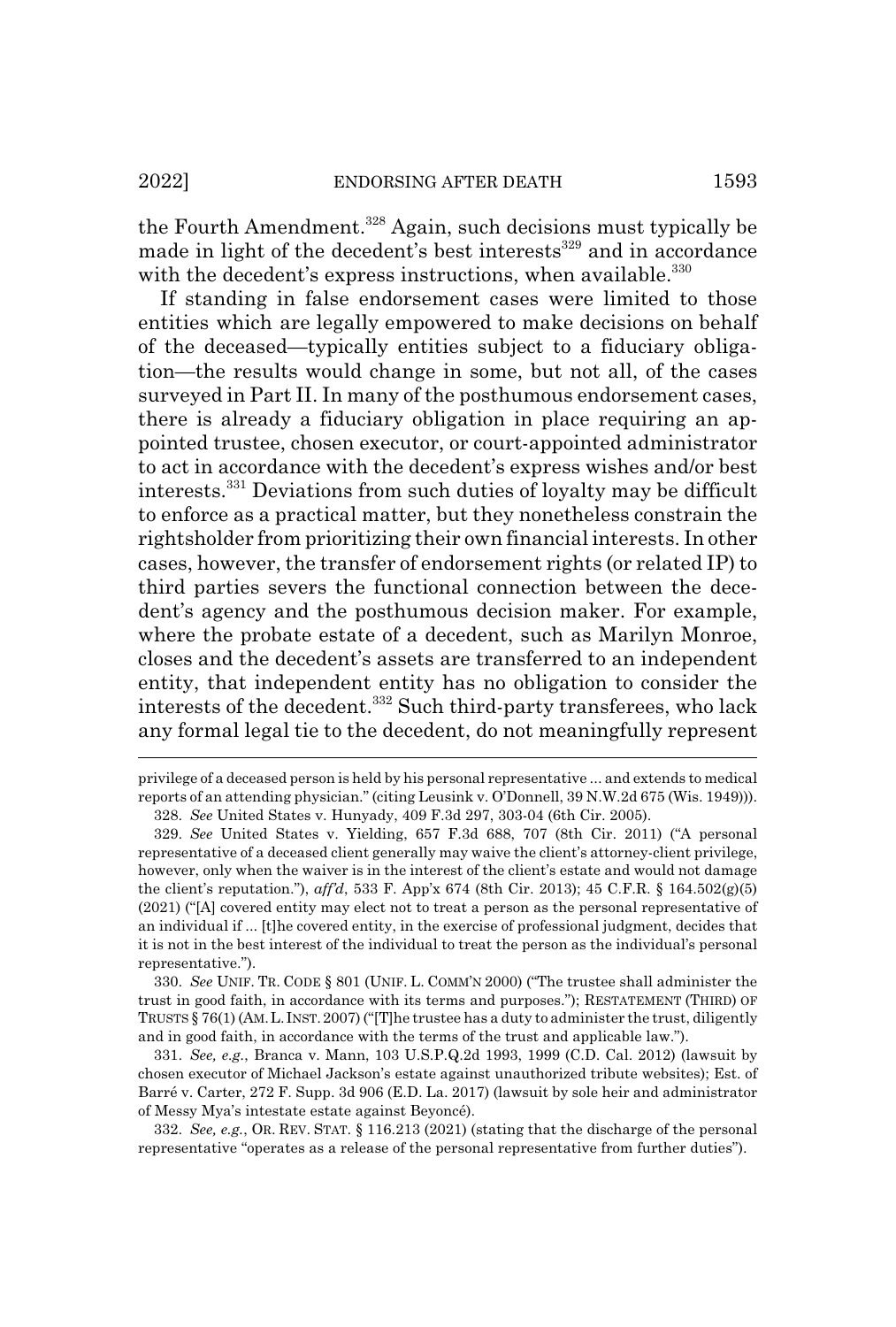the agency of the decedent and accordingly cannot signal to consumers the perceived voluntary associations inherent in celebrity endorsements. This limitation does not, however, render posthumous endorsement rights entirely inalienable. For example, estate assets can be transferred to a third party in trust, subject to obligations to continue the fiduciary management in the best interests of the decedent.<sup>333</sup> Even without a trust or formal fiduciary role, the transferee could potentially agree via contract to take on the duty of loyalties that constrain their predecessors in interest.334 And to the extent that the "privity and power" framework disincentivizes large acquisitions undertaken by companies like Authentic Brands Group or Primary Wave, it does nothing to prevent these companies from working closely as advisors, agents, or managers to trustees, executors, or other estate representatives.<sup>335</sup>

The primary goal of the "privity and power" framework is to channel questions of endorsement more squarely into estate planning. Lawyers and scholars in the estate planning field increasingly recognize the importance of explicitly planning for the digital afterlife, for example by identifying who will inherit and control social media accounts postmortem.<sup>336</sup> This chosen steward will often be forced to make difficult decisions concerning questions of privacy and other ongoing dignitary interests, and one of the goals of estate

<sup>333.</sup> *See, e.g.*, Ray Charles Found. v. Robinson, 795 F.3d 1109, 1112 (9th Cir. 2015) (discussing Ray Charles' transfer of his entire probate estate into a charitable foundation designed to "fulfill the wishes of Ray Charles").

<sup>334.</sup> *See, e.g.*, Gregory Klass, *What if Fiduciary Obligations Are like Contractual Ones?*, *in* CONTRACT, STATUS, AND FIDUCIARY LAW 93, 93 (Paul B. Miller & Andrew S. Gold eds., 2016) ("Parties can, by and large, contract for whatever first-order obligations they wish, including fiduciary ones.").

<sup>335.</sup> These licensing entities already claim to work closely with the estate of the decedents whose rights they acquire. *See, e.g.*, Olson, *supra* note 63 ("I am awed that Primary Wave has been chosen by the estate of James Brown to partner with the Godfather of Soul[.]"). Moreover, to the extent that these acquisitions center on other valuable assets, such as decedents' copyright interests, the proposed framework would leave undisturbed the management of those assets, which are more easily separated conceptually from the decedent than are endorsement rights. *See* 17 U.S.C. § 201(d)(1) ("The ownership of a copyright may be transferred in whole or in part by any means of conveyance or by operation of law, and may be bequeathed by will or pass as personal property by the applicable laws of intestate succession.").

<sup>336.</sup> *See, e.g.*, Natalie M. Banta, *Electronic Wills and Digital Assets: Reassessing Formality in the Digital Age*, 71 BAYLOR L. REV. 547, 549-51 (2019); Gerry W. Beyer & Naomi Cahn, *When You Pass on, Don't Leave the Passwords Behind: Planning for Digital Assets*, 26 PROB. & PROP. 40, 41-43 (2012).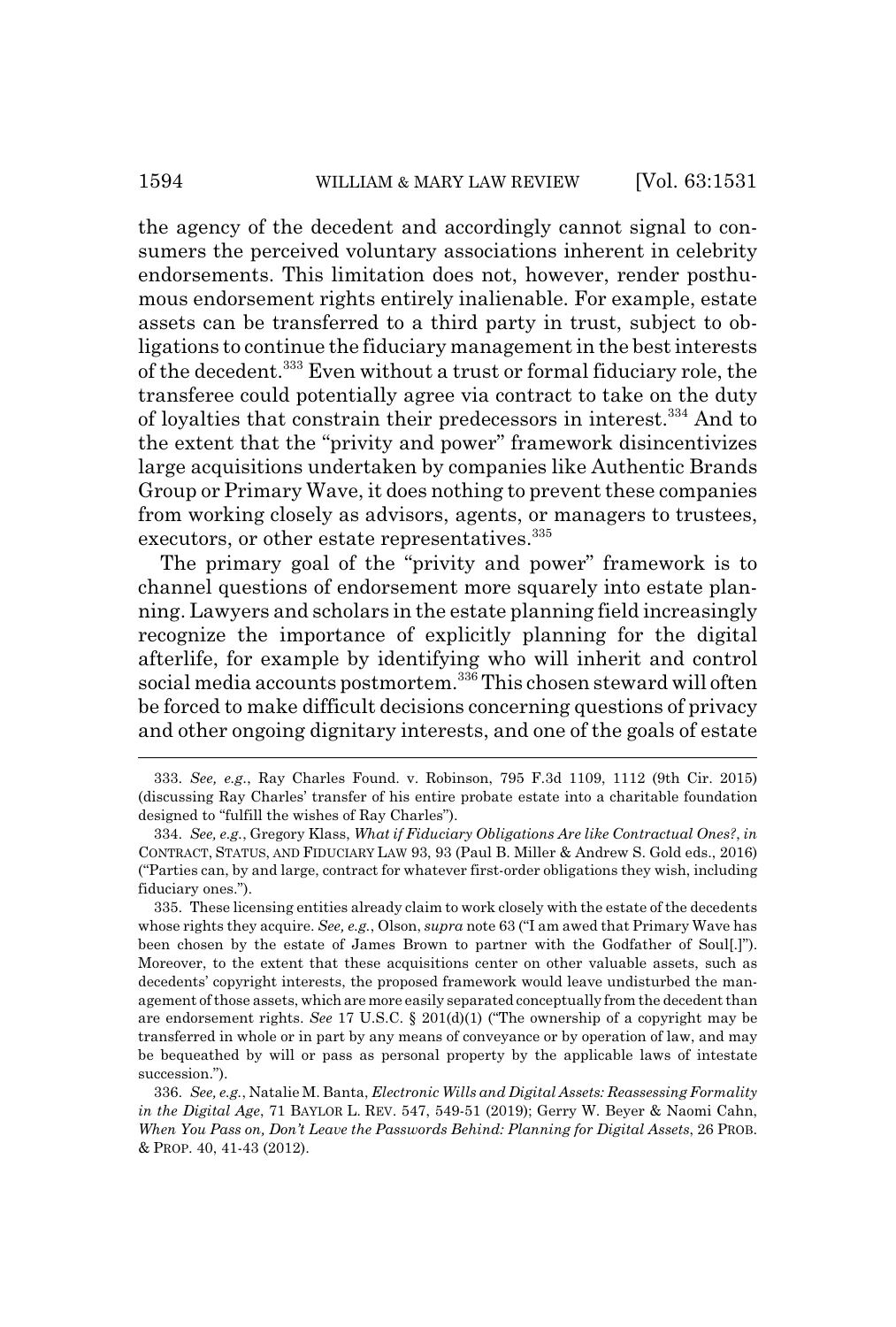planning in this context is to get the decedent to lay down instructions that will guide posthumous decisions about often emotionally and culturally complex topics.<sup>337</sup> Posthumous endorsement would ideally be treated as another piece of the digital afterlife puzzle.

There are a few well-publicized examples of individuals expressly incorporating questions of posthumous endorsement into their estate plan.338 First, when Fred Astaire died in 1987, his will set forth detailed instructions to his surviving spouse and executor.<sup>339</sup> Although she received immense criticism, the endorsements she permitted could be reasonably construed as an extension of her late husband's free will.<sup>340</sup> Second, when actor, philanthropist, and salad dressing spokesperson Paul Newman died in 2008, his will transferred his intellectual property rights to the Newman's Own Foundation with instructions to prevent uses he "did not approve during [his] lifetime" and not to use his image to promote low-quality foods.341 Third, when Robin Williams died in 2014, he funded a trust with his name and image rights and instructed the trustee not to authorize any commercial relationships for twenty-five years.<sup>342</sup> If the trustee were to enter into an endorsement deal, they would be in violation of their fiduciary duties and subject to liability or removal; by contrast, if an advertiser were to use Williams' image in a deceptive manner, the trustee should have standing to sue for false endorsement. And fourth, following the death of Herman Cain

<sup>337.</sup> *See* Gilden, *supra* note 39, at 335-40.

<sup>338.</sup> For a related discussion of the use of estate planning by artists to control their posthumous legacy, see Eva E. Subotnik, *Artistic Control After Death*, 92 WASH. L. REV. 253, 266-75 (2017).

<sup>339.</sup> Denver D'Rozario & Guang Yang, *The History and Evolution of the Market for 'Delebs' (Dead Celebrities)*, 8 ATL. MKTG. J. 1, 17 (2019), https://digitalcommons.kennesaw.edu/cgi/ viewcontent.cgi?article=1259&context=amj [https://perma.cc/F7FC-4LQW].

<sup>340.</sup> *See id.*

<sup>341.</sup> *See* Alison Leigh Cowan, *Paul Newman, Philanthropist, Does Hereby Leave...*, N.Y. TIMES (Nov. 26, 2018, 2:13 PM), https://cityroom.blogs.nytimes.com/2008/11/26/paul-new man-philanthropist-does-hereby-leave/ [https://perma.cc/R48Z-XMNG]; Julie Garber, *Paul Newman's Last Will and Testament*, LIFE & TIMES HOLLYWOOD (Mar. 16, 2018), https:// thelifeandtimesofhollywood.com/alzheimers-disease-has-robbed-actress-joanne-woodward-ofher-fondest-memories-while-her-family-feuds-over-her-billion-dollar-estate-also-paulnewmans-last-will-and-testament/ [https://perma.cc/VP4A-4CS4].

<sup>342.</sup> *See* Eriq Gardner, *Robin Williams Restricted Exploitation of His Image for 25 Years After Death*, HOLLYWOOD REP. (Mar. 30, 2015, 11:45 AM), https://www.hollywoodreporter.com/ business/business-news/robin-williams-restricted-exploitation-his-785292/ [https://perma.cc/J7HE-XP6L].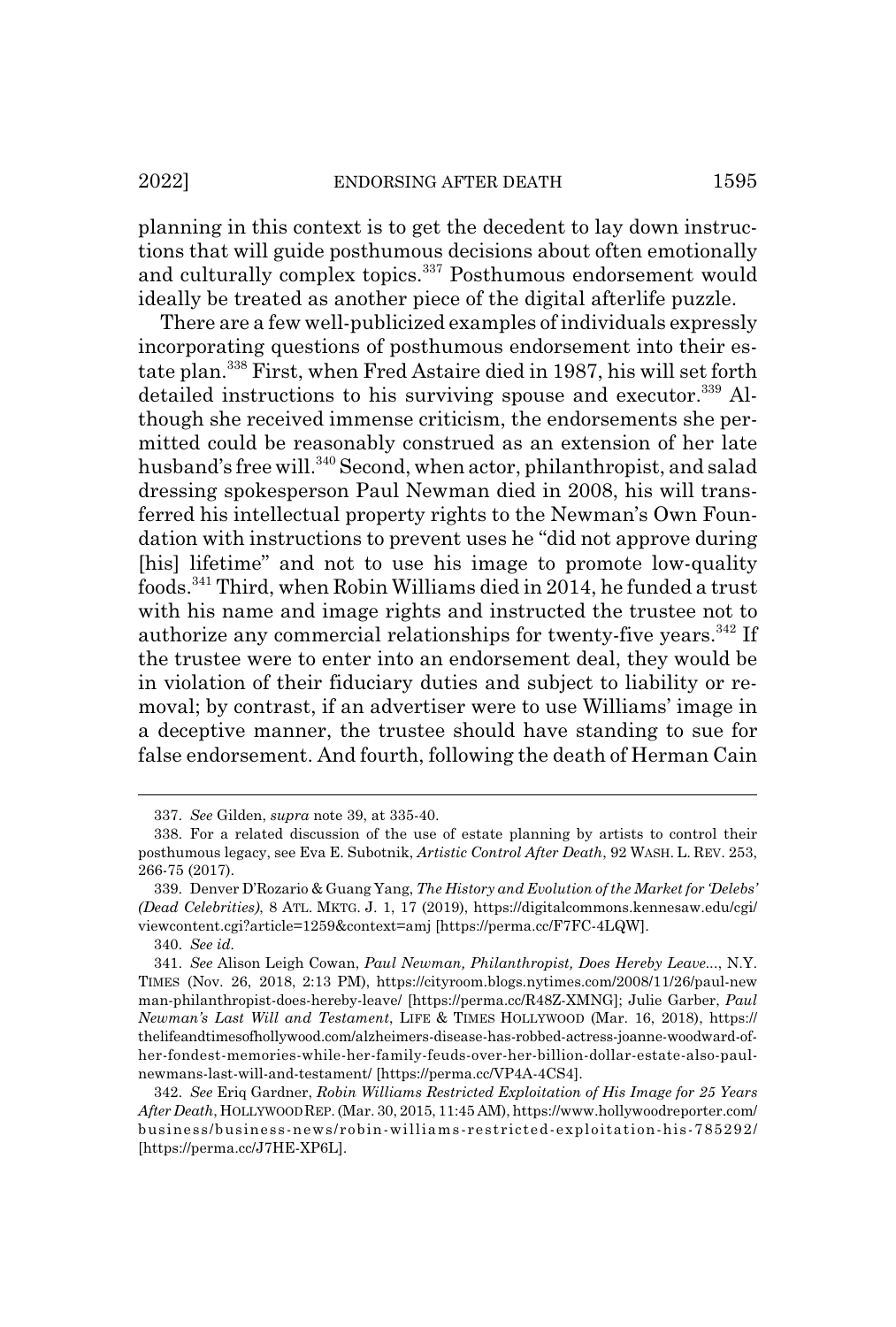during the summer of 2020, his social media accounts were transferred to several family members, who continued to post highly political messages from his Twitter account.<sup>343</sup> Although they received criticism for some of these messages, it appears that Cain's estate plan provided for this shift in decision-making authority.<sup>344</sup> Moreover, Cain's family was far more transparent than other successors in interest have been following a transfer in social media accounts,345 acting with relative transparency about who continues to post from Cain's account. These are all examples of decedents using estate planning techniques to control their commercial afterlife and posthumously exert their agency on their own behalves.<sup>346</sup>

By channeling posthumous endorsement rights through estate planning—and limiting standing to those who have the authority to act on the decedent's behalf—trademark and unfair competition laws can better ensure that *everyone* is protected against nonconsensual conscription into posthumous commercial activity. Instead of requiring, as some courts have, that the decedent establish a lifetime commercial interest in their persona, the "privity and power" framework would allow surviving family members of an individual with sudden posthumous fame—such as in the Black Lives Matter context—to initiate a false endorsement lawsuit upon receiving appointment as a personal representative. $347$  This representative would not have the benefit of explicit instructions on how to make endorsement decisions as they might if they were chosen via the decedent's will, but they would nonetheless be constrained to act in the best interests of the decedent and surviving family members. If an individual wants to both set forth binding instructions on

<sup>343.</sup> *See* Travis M. Andrews, *The Curious Saga of the Deceased Herman Cain's Living Twitter Account*, WASH. POST (Aug. 31, 2020), https://www.washingtonpost.com/technology/ 2020/08/31/herman-cain-twitter-account/ [https://perma.cc/A762-6V9Q].

<sup>344.</sup> *See id. See generally* Tamara Kneese, *Herman Cain and the Problems with Tweeting After Death*, SLATE (Aug. 18, 2020, 1:55 PM), https://slate.com/technology/2020/08/hermancain-death-twitter.html [https://perma.cc/D2XH-R3XJ].

<sup>345.</sup> *See supra* Part III.A.

<sup>346.</sup> *See* PENFOLD-MOUNCE, *supra* note 105, at 35 ("[D]ead celebrities can remain in control and exert their agency for themselves by leaving strict instructions regarding how they wish their posthumous career to be conducted.").

<sup>347.</sup> *See, e.g.*, Est. of Barré v. Carter, 272 F. Supp. 3d 906, 912-13 (E.D. La. 2017) (sister of deceased rapper opened probate and obtained fiduciary appointment in order to bring a false endorsement claim against Beyoncé Knowles-Carter, who prominently used the decedent's voice in her hit song "Formation").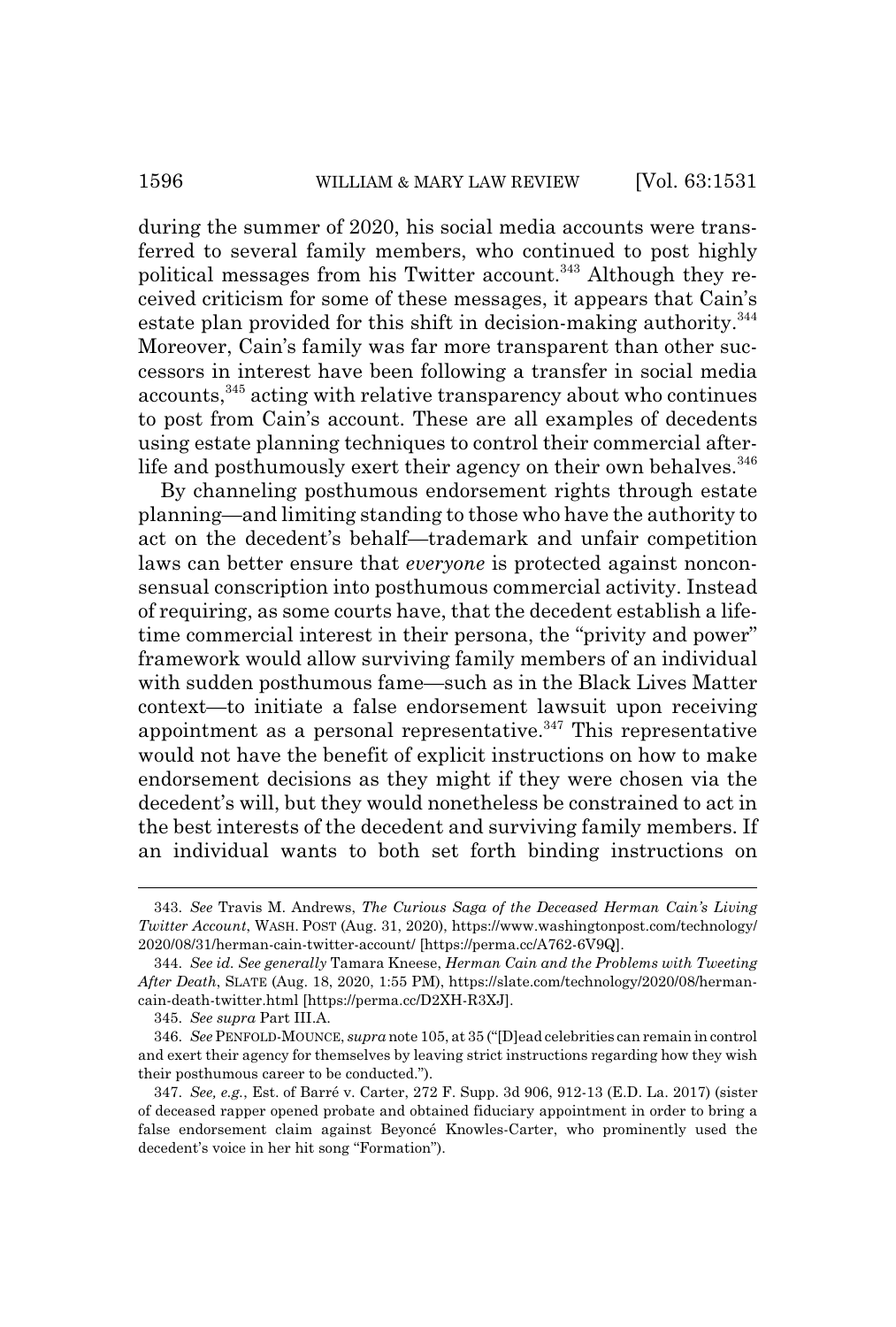posthumous endorsements and ensure that there is an individual with standing to assert false endorsement claims for an extended (and in some states, perpetual)<sup>348</sup> period of time, transferring endorsement rights to a trustee would ensure that there is an entity legally tied to, and constrained by, the wishes of the decedent long after they die.

The privity and power framework would not just extend the decedent's agency into their social afterlife; it might also signal the appropriate *endpoint* of such postmortem agency. When there is no longer any entity who meaningfully stands in the shoes of the decedent for purposes of deciding where, when, and how they should appear in culture, commerce, and politics, then this absence strongly indicates that a shift into the public domain is appropriate. This shift would allow everyone to remember, celebrate, and criticize a departed figure, removing any reasonable belief that the decedent voluntarily associated with a posthumous offering.<sup>349</sup> Moreover, where there is no living steward representing the interests of the deceased, it suggests that the line between a "celebrity of our own times" and a "historical figure" has been crossed,<sup>350</sup> and that the justification for centralizing false endorsement oversight in a single private entity has disappeared.

#### **CONCLUSION**

The dead have never been more alive. With advances in digital technologies and the proliferation of social media accounts, the death of an individual no longer means an end to their active, ongoing, day-to-day presence. But the dead, in their current digital form, are inextricably dependent upon the living to usher them through the culture they leave behind. Normally when an individual is vulnerable to and dependent on the decision-making of others, the legal system imposes some sort of obligation on the empowered decision maker to act in the vulnerable party's best interest. Posthumous endorsement law, by contrast, channels decisions

<sup>348.</sup> *See* Qualitex Co. v. Jacobson Prods. Co., 514 U.S. 159, 164 (1995).

<sup>349.</sup> *See* Cairns v. Franklin Mint Co., 292 F.3d 1139, 1149-50 (9th Cir. 2002) (finding no likelihood of endorsement confusion where there was a flood of official and unofficial Princess Diana merchandise on the market both before and after her death).

<sup>350.</sup> *See* discussion of Hemingway and Da Vinci, *supra* Part II.C.